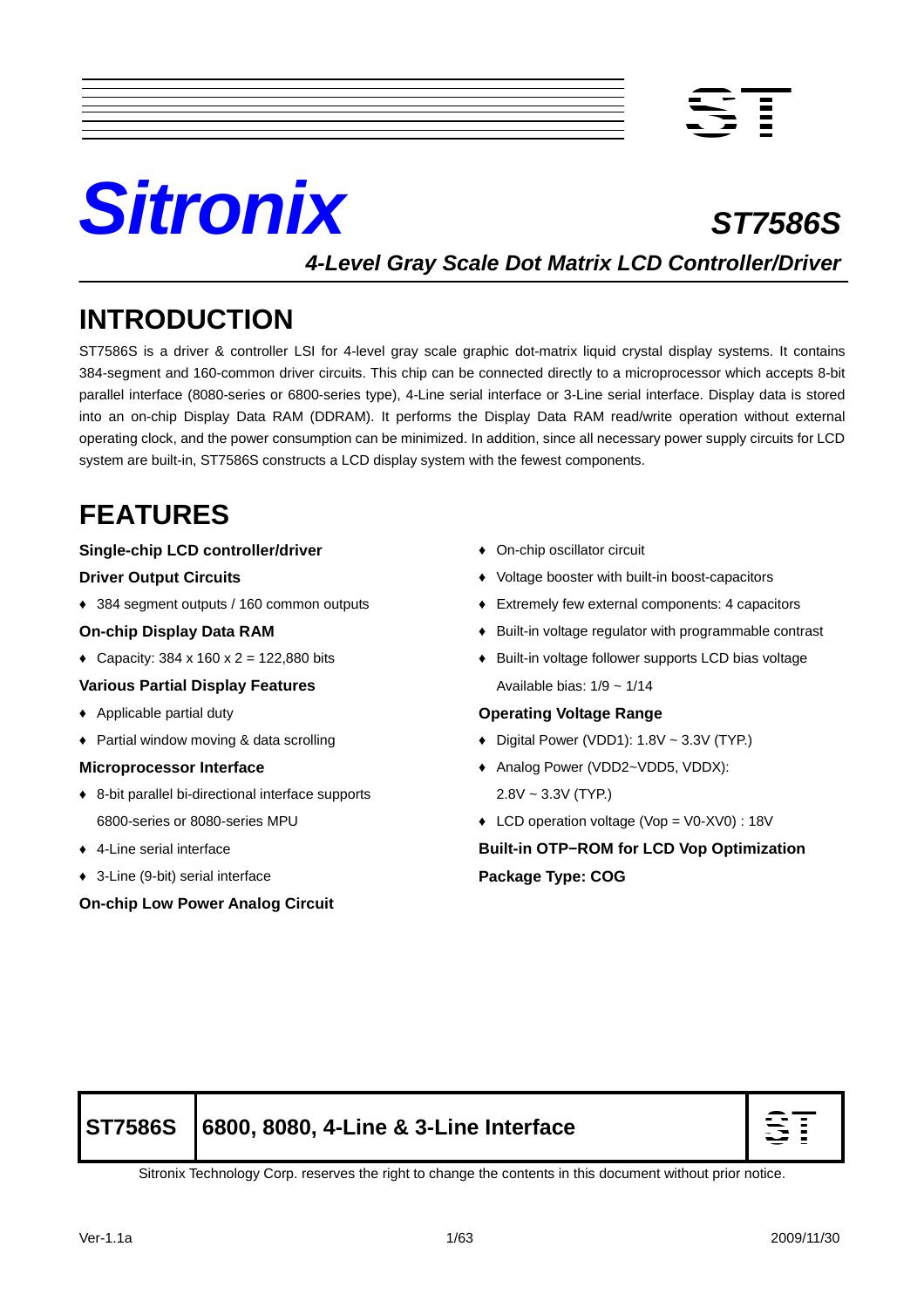

# **PAD ARRANGEMENT**



|                                                    |             |                 |                    |  | Unit: um    |
|----------------------------------------------------|-------------|-----------------|--------------------|--|-------------|
| Part Number ST7586S-G                              |             |                 | <b>Chip Size</b>   |  | 11434 x 701 |
| <b>Chip Thickness</b>                              |             | 300             | <b>Bump Height</b> |  | 12          |
|                                                    | <b>Bump</b> |                 | <b>Bump Size</b>   |  |             |
| 10, 11, 31, 39                                     |             | $105 \times 63$ |                    |  |             |
| 8, 29, 30, 37, 38                                  |             | $25 \times 63$  |                    |  |             |
| $1 - 7, 9, 12 - 28,$                               |             |                 |                    |  |             |
| 32~36, 40~134                                      |             | 65 x 63         |                    |  |             |
| 135~153, 660~678                                   |             | 149.4 x 10.5    |                    |  |             |
| 154~659<br>10.5 x 149.4                            |             |                 |                    |  |             |
| * Refer to "PAD CENTER COORDINATES" for ITO layout |             |                 |                    |  |             |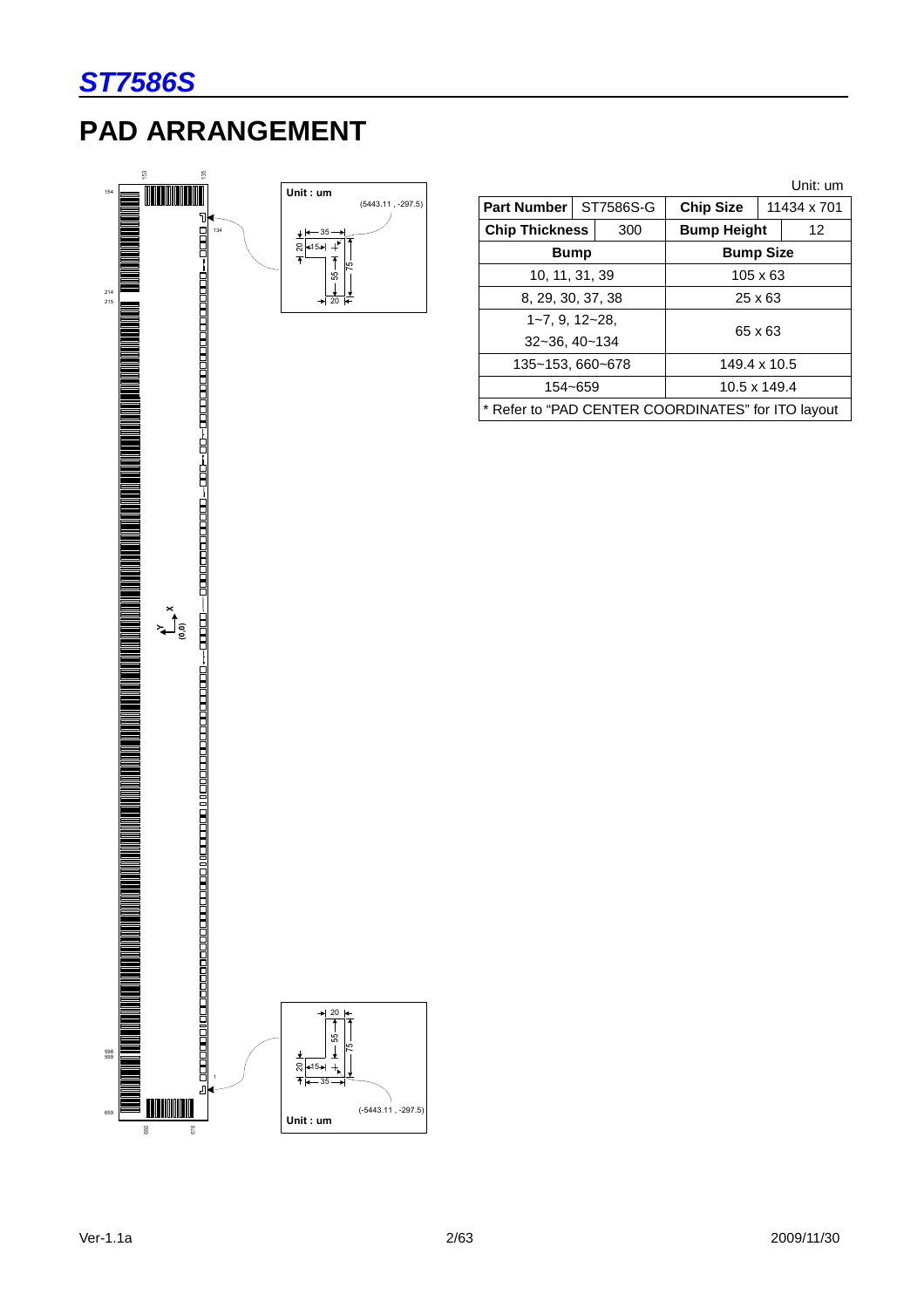# **PAD CENTER COORDINATES**

| <b>PAD</b>     | <b>NAME</b>       | X       | Y      |
|----------------|-------------------|---------|--------|
| 1              | VSS1              | $-5300$ | $-283$ |
| $\overline{2}$ | <b>VPP</b>        | $-5220$ | $-283$ |
| 3              | <b>VPP</b>        | $-5140$ | $-283$ |
| 4              | <b>VPP</b>        | $-5060$ | $-283$ |
| 5              | <b>VPP</b>        | -4980   | $-283$ |
| 6              | <b>CL</b>         | $-4900$ | $-283$ |
| 7              | <b>CLS</b>        | -4820   | -283   |
| 8              | VDD1              | $-4760$ | $-283$ |
| 9              | VD <sub>1</sub> S | $-4700$ | -283   |
| 10             | A <sub>0</sub>    | $-4600$ | $-283$ |
| 11             | <b>RWR</b>        | $-4480$ | $-283$ |
| 12             | D <sub>0</sub>    | -4380   | $-283$ |
| 13             | <b>DUMMY</b>      | $-4300$ | $-283$ |
| 14             | D <sub>1</sub>    | $-4220$ | $-283$ |
| 15             | D <sub>2</sub>    | $-4140$ | $-283$ |
| 16             | D3                | $-4060$ | $-283$ |
| 17             | D4                | -3980   | $-283$ |
| 18             | D <sub>5</sub>    | $-3900$ | $-283$ |
| 19             | D <sub>6</sub>    | -3820   | $-283$ |
| 20             | D7                | $-3740$ | $-283$ |
| 21             | Reserved          | $-3660$ | $-283$ |
| 22             | Reserved          | $-3580$ | $-283$ |
| 23             | Reserved          | $-3500$ | $-283$ |
| 24             | Reserved          | $-3420$ | $-283$ |
| 25             | Reserved          | $-3340$ | -283   |
| 26             | Reserved          | $-3260$ | $-283$ |
| 27             | Reserved          | $-3180$ | $-283$ |
| 28             | Reserved          | $-3100$ | $-283$ |
| 29             | VSS1              | $-3040$ | $-283$ |
| 30             | VDD1              | $-3000$ | $-283$ |
| 31             | ERD               | -2920   | $-283$ |
| 32             | RSTB              | -2820   | -283   |
| 33             | <b>DUMMY</b>      | $-2740$ | -283   |
| 34             | IF <sub>1</sub>   | -2660   | -283   |
| 35             | IF <sub>2</sub>   | $-2580$ | $-283$ |
| 36             | IF <sub>3</sub>   | $-2500$ | -283   |
| 37             | VSS1              | $-2440$ | -283   |
| 38             | VDD1              | $-2400$ | -283   |
| 39             | <b>CSB</b>        | $-2320$ | $-283$ |
| 40             | <b>EXTB</b>       | -2220   | -283   |
| 41             | TE                | -2140   | -283   |
| 42             | <b>TCAP</b>       | $-2060$ | -283   |
| 43             | VDD1              | -1980   | -283   |
| 44             | VDD1              | $-1900$ | $-283$ |
| 45             | VDD1              | $-1820$ | -283   |
| 46             | VDD1              | $-1740$ | $-283$ |

| <b>PAD</b> | <b>NAME</b>       | X       | Υ      |
|------------|-------------------|---------|--------|
| 47         | VDD1              | $-1660$ | $-283$ |
| 48         | VDD1              | $-1580$ | $-283$ |
| 49         | VD <sub>1</sub>   | $-1500$ | $-283$ |
| 50         | VD <sub>1</sub>   | $-1420$ | -283   |
| 51         | VD1I              | $-1340$ | -283   |
| 52         | VD <sub>11</sub>  | $-1260$ | $-283$ |
| 53         | VD <sub>10</sub>  | $-1180$ | $-283$ |
| 54         | VD <sub>1</sub> O | $-1100$ | $-283$ |
| 55         | VSS1              | $-1020$ | $-283$ |
| 56         | VSS1              | $-940$  | -283   |
| 57         | VSS1              | $-860$  | $-283$ |
| 58         | VSS1              | $-780$  | $-283$ |
| 59         | VSS1              | $-700$  | $-283$ |
| 60         | VSS1              | $-620$  | $-283$ |
| 61         | <b>VSSX</b>       | $-540$  | $-283$ |
| 62         | <b>VSSX</b>       | $-460$  | $-283$ |
| 63         | VSS2              | $-380$  | -283   |
| 64         | VSS2              | $-300$  | $-283$ |
| 65         | VSS2              | $-220$  | $-283$ |
| 66         | VSS <sub>2</sub>  | $-140$  | $-283$ |
| 67         | VSS <sub>2</sub>  | $-60$   | $-283$ |
| 68         | VSS2              | 20      | -283   |
| 69         | VSS <sub>2</sub>  | 100     | $-283$ |
| 70         | VSS <sub>2</sub>  | 180     | $-283$ |
| 71         | VSS2              | 260     | $-283$ |
| 72         | VSS <sub>2</sub>  | 340     | $-283$ |
| 73         | VSS2              | 420     | -283   |
| 74         | VSS2              | 500     | $-283$ |
| 75         | VSS4              | 580     | $-283$ |
| 76         | VSS4              | 660     | $-283$ |
| 77         | VSS4              | 740     | -283   |
| 78         | VDDX              | 820     | -283   |
| 79         | <b>VDDX</b>       | 900     | $-283$ |
| 80         | VDD3              | 980     | -283   |
| 81         | VDD3              | 1060    | -283   |
| 82         | VDD4              | 1140    | -283   |
| 83         | VDD4              | 1220    | -283   |
| 84         | VDD4              | 1300    | -283   |
| 85         | VDD <sub>5</sub>  | 1380    | -283   |
| 86         | VDD5              | 1460    | -283   |
| 87         | VDD <sub>5</sub>  | 1540    | -283   |
| 88         | VDD <sub>5</sub>  | 1620    | $-283$ |
| 89         | VDD <sub>5</sub>  | 1700    | $-283$ |
| 90         | VDD5              | 1780    | -283   |
| 91         | VDD <sub>5</sub>  | 1860    | $-283$ |
| 92         | VDD <sub>5</sub>  | 1940    | -283   |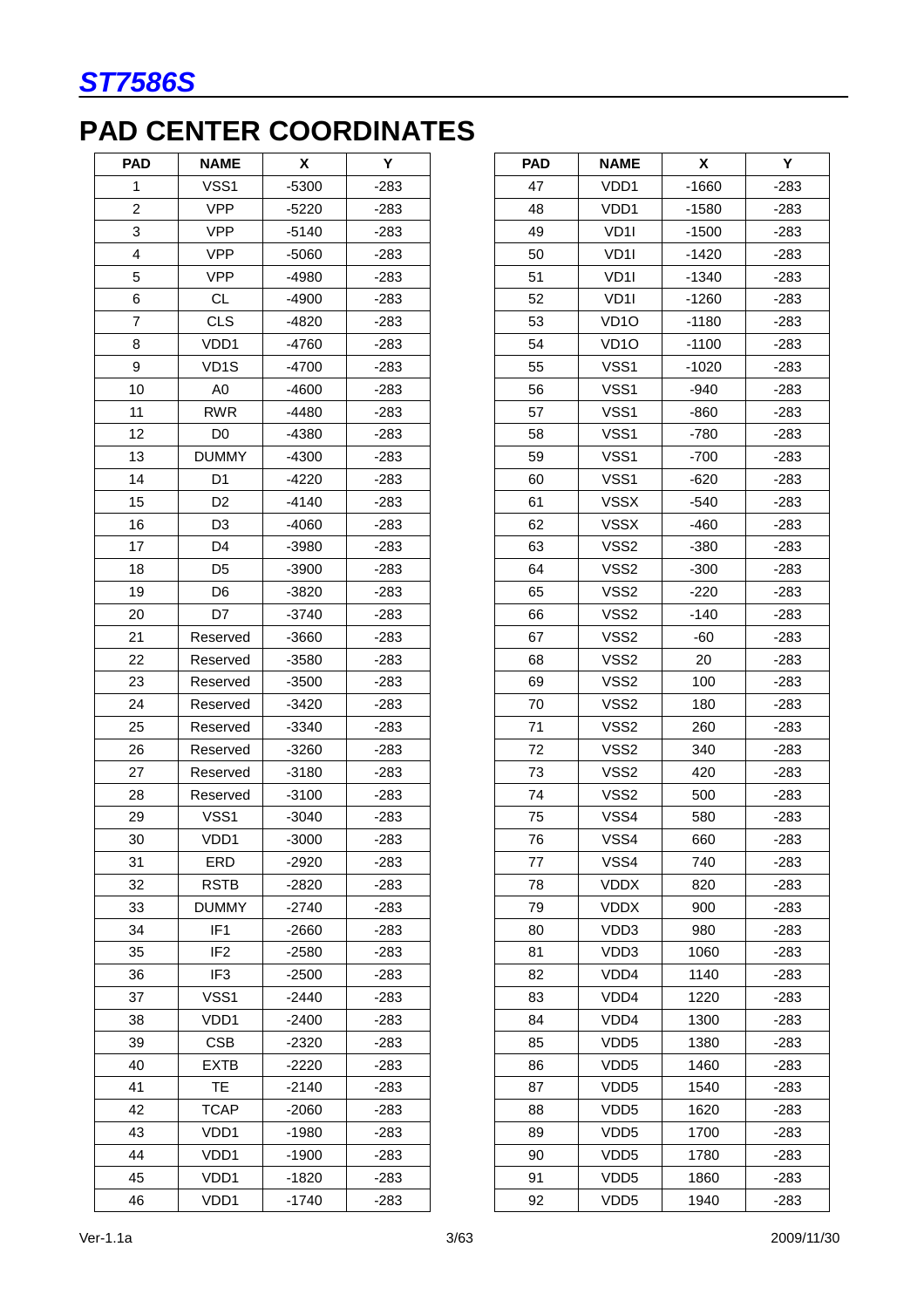| <b>PAD</b> | <b>NAME</b>       | х      | Y        |
|------------|-------------------|--------|----------|
| 93         | VDD <sub>2</sub>  | 2020   | $-283$   |
| 94         | VDD <sub>2</sub>  | 2100   | -283     |
| 95         | VDD2              | 2180   | -283     |
| 96         | VDD <sub>2</sub>  | 2260   | $-283$   |
| 97         | VDD2              | 2340   | -283     |
| 98         | VDD <sub>2</sub>  | 2420   | $-283$   |
| 99         | VDD <sub>2</sub>  | 2500   | -283     |
| 100        | VDD <sub>2</sub>  | 2580   | $-283$   |
| 101        | VDD <sub>2</sub>  | 2660   | $-283$   |
| 102        | VDD <sub>2</sub>  | 2740   | -283     |
| 103        | VM                | 2820   | $-283$   |
| 104        | VM                | 2900   | $-283$   |
| 105        | VM                | 2980   | -283     |
| 106        | VM                | 3060   | -283     |
| 107        | VM                | 3140   | $-283$   |
| 108        | VM                | 3220   | $-283$   |
| 109        | VM                | 3300   | -283     |
| 110        | <b>VREF</b>       | 3380   | -283     |
| 111        | V <sub>0</sub>    | 3460   | $-283$   |
| 112        | VOI               | 3540   | $-283$   |
| 113        | VOI               | 3620   | $-283$   |
| 114        | VOI               | 3700   | -283     |
| 115        | V <sub>0</sub> S  | 3780   | $-283$   |
| 116        | V <sub>0</sub> O  | 3860   | $-283$   |
| 117        | V <sub>0</sub> O  | 3940   | -283     |
| 118        | XV <sub>0</sub> O | 4020   | -283     |
| 119        | XV0O              | 4100   | -283     |
| 120        | XV <sub>0</sub> S | 4180   | $-283$   |
| 121        | <b>XVOI</b>       | 4260   | -283     |
| 122        | XV <sub>0</sub>   | 4340   | $-283$   |
| 123        | <b>XVOI</b>       | 4420   | -283     |
| 124        | XVOI              | 4500   | -283     |
| 125        | VGO               | 4580   | -283     |
| 126        | VGO               | 4660   | -283     |
| 127        | VGS               | 4740   | $-283$   |
| 128        | VGI               | 4820   | $-283$   |
| 129        | VGI               | 4900   | -283     |
| 130        | VGI               | 4980   | -283     |
| 131        | VGI               | 5060   | -283     |
| 132        | VGI               | 5140   | $-283$   |
| 133        | VGI               | 5220   | -283     |
| 134        | VSS1              | 5300   | $-283$   |
| 135        | COM1              | 5606.5 | $-284.5$ |
| 136        | COM3              | 5606.5 | $-262.5$ |
| 137        | COM <sub>5</sub>  | 5606.5 | $-240.5$ |
| 138        | COM7              | 5606.5 | $-218.5$ |
| 139        | COM <sub>9</sub>  | 5606.5 | $-196.5$ |
| 140        | COM <sub>11</sub> | 5606.5 | $-174.5$ |

| PAD | <b>NAME</b>       | Χ       | Y        |
|-----|-------------------|---------|----------|
| 141 | COM <sub>13</sub> | 5606.5  | $-152.5$ |
| 142 | COM <sub>15</sub> | 5606.5  | $-130.5$ |
| 143 | COM <sub>17</sub> | 5606.5  | $-108.5$ |
| 144 | COM <sub>19</sub> | 5606.5  | $-86.5$  |
| 145 | COM <sub>21</sub> | 5606.5  | $-64.5$  |
| 146 | COM <sub>23</sub> | 5606.5  | $-42.5$  |
| 147 | COM25             | 5606.5  | $-20.5$  |
| 148 | COM27             | 5606.5  | 1.5      |
| 149 | COM <sub>29</sub> | 5606.5  | 23.5     |
| 150 | COM31             | 5606.5  | 45.5     |
| 151 | COM33             | 5606.5  | 67.5     |
| 152 | COM35             | 5606.5  | 89.5     |
| 153 | COM37             | 5606.5  | 111.5    |
| 154 | COM39             | 5649.33 | 240      |
| 155 | COM <sub>41</sub> | 5627.33 | 240      |
| 156 | COM43             | 5605.33 | 240      |
| 157 | COM45             | 5583.33 | 240      |
| 158 | COM47             | 5561.33 | 240      |
| 159 | COM49             | 5539.33 | 240      |
| 160 | COM <sub>51</sub> | 5517.33 | 240      |
| 161 | COM <sub>53</sub> | 5495.33 | 240      |
| 162 | COM <sub>55</sub> | 5473.33 | 240      |
| 163 | COM57             | 5451.33 | 240      |
| 164 | COM59             | 5429.33 | 240      |
| 165 | COM61             | 5407.33 | 240      |
| 166 | COM63             | 5385.33 | 240      |
| 167 | COM65             | 5363.33 | 240      |
| 168 | COM67             | 5341.33 | 240      |
| 169 | COM69             | 5319.33 | 240      |
| 170 | COM71             | 5297.33 | 240      |
| 171 | COM73             | 5275.33 | 240      |
| 172 | COM75             | 5253.33 | 240      |
| 173 | COM77             | 5231.33 | 240      |
| 174 | COM79             | 5209.33 | 240      |
| 175 | COM81             | 5187.33 | 240      |
| 176 | COM83             | 5165.33 | 240      |
| 177 | COM85             | 5143.33 | 240      |
| 178 | COM87             | 5121.33 | 240      |
| 179 | COM89             | 5099.33 | 240      |
| 180 | COM91             | 5077.33 | 240      |
| 181 | COM <sub>93</sub> | 5055.33 | 240      |
| 182 | COM <sub>95</sub> | 5033.33 | 240      |
| 183 | COM97             | 5011.33 | 240      |
| 184 | COM99             | 4989.33 | 240      |
| 185 | COM101            | 4967.33 | 240      |
| 186 | COM103            | 4945.33 | 240      |
| 187 | COM105            | 4923.33 | 240      |
| 188 | COM107            | 4901.33 | 240      |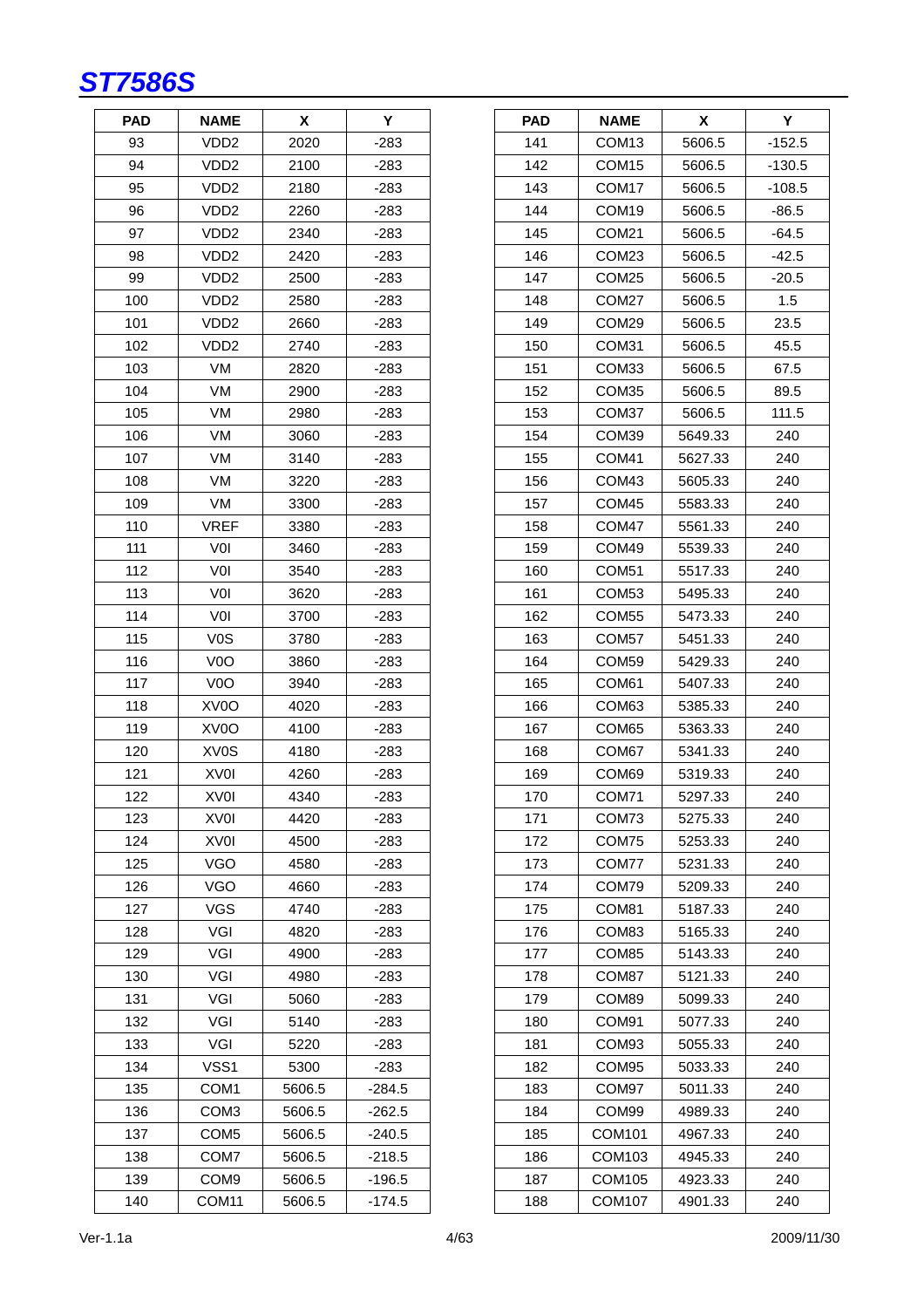

| <b>PAD</b> | NAME              | х       | Y   |
|------------|-------------------|---------|-----|
| 189        | COM109            | 4879.33 | 240 |
| 190        | <b>COM111</b>     | 4857.33 | 240 |
| 191        | COM113            | 4835.33 | 240 |
| 192        | <b>COM115</b>     | 4813.33 | 240 |
| 193        | COM117            | 4791.33 | 240 |
| 194        | COM119            | 4769.33 | 240 |
| 195        | COM121            | 4747.33 | 240 |
| 196        | COM123            | 4725.33 | 240 |
| 197        | <b>COM125</b>     | 4703.33 | 240 |
| 198        | COM127            | 4681.33 | 240 |
| 199        | COM129            | 4659.33 | 240 |
| 200        | COM131            | 4637.33 | 240 |
| 201        | COM133            | 4615.33 | 240 |
| 202        | COM135            | 4593.33 | 240 |
| 203        | <b>COM137</b>     | 4571.33 | 240 |
| 204        | COM139            | 4549.33 | 240 |
| 205        | COM141            | 4527.33 | 240 |
| 206        | COM143            | 4505.33 | 240 |
| 207        | <b>COM145</b>     | 4483.33 | 240 |
| 208        | <b>COM147</b>     | 4461.33 | 240 |
| 209        | COM149            | 4439.33 | 240 |
| 210        | COM151            | 4417.33 | 240 |
| 211        | COM153            | 4395.33 | 240 |
| 212        | COM155            | 4373.33 | 240 |
| 213        | <b>COM157</b>     | 4351.33 | 240 |
| 214        | COM159            | 4329.33 | 240 |
| 215        | SEG0              | 4213    | 240 |
| 216        | SEG1              | 4191    | 240 |
| 217        | SEG2              | 4169    | 240 |
| 218        | SEG <sub>3</sub>  | 4147    | 240 |
| 219        | SEG4              | 4125    | 240 |
| 220        | SEG5              | 4103    | 240 |
| 221        | SEG6              | 4081    | 240 |
| 222        | SEG7              | 4059    | 240 |
| 223        | SEG8              | 4037    | 240 |
| 224        | SEG9              | 4015    | 240 |
| 225        | SEG10             | 3993    | 240 |
| 226        | SEG11             | 3971    | 240 |
| 227        | SEG12             | 3949    | 240 |
| 228        | SEG <sub>13</sub> | 3927    | 240 |
| 229        | SEG14             | 3905    | 240 |
| 230        | SEG15             | 3883    | 240 |
| 231        | SEG16             | 3861    | 240 |
| 232        | SEG17             | 3839    | 240 |
| 233        | SEG18             | 3817    | 240 |
| 234        | SEG19             | 3795    | 240 |
| 235        | SEG20             | 3773    | 240 |
| 236        | SEG21             | 3751    | 240 |

| <b>PAD</b> | <b>NAME</b> | X    | Y   |
|------------|-------------|------|-----|
| 237        | SEG22       | 3729 | 240 |
| 238        | SEG23       | 3707 | 240 |
| 239        | SEG24       | 3685 | 240 |
| 240        | SEG25       | 3663 | 240 |
| 241        | SEG26       | 3641 | 240 |
| 242        | SEG27       | 3619 | 240 |
| 243        | SEG28       | 3597 | 240 |
| 244        | SEG29       | 3575 | 240 |
| 245        | SEG30       | 3553 | 240 |
| 246        | SEG31       | 3531 | 240 |
| 247        | SEG32       | 3509 | 240 |
| 248        | SEG33       | 3487 | 240 |
| 249        | SEG34       | 3465 | 240 |
| 250        | SEG35       | 3443 | 240 |
| 251        | SEG36       | 3421 | 240 |
| 252        | SEG37       | 3399 | 240 |
| 253        | SEG38       | 3377 | 240 |
| 254        | SEG39       | 3355 | 240 |
| 255        | SEG40       | 3333 | 240 |
| 256        | SEG41       | 3311 | 240 |
| 257        | SEG42       | 3289 | 240 |
| 258        | SEG43       | 3267 | 240 |
| 259        | SEG44       | 3245 | 240 |
| 260        | SEG45       | 3223 | 240 |
| 261        | SEG46       | 3201 | 240 |
| 262        | SEG47       | 3179 | 240 |
| 263        | SEG48       | 3157 | 240 |
| 264        | SEG49       | 3135 | 240 |
| 265        | SEG50       | 3113 | 240 |
| 266        | SEG51       | 3091 | 240 |
| 267        | SEG52       | 3069 | 240 |
| 268        | SEG53       | 3047 | 240 |
| 269        | SEG54       | 3025 | 240 |
| 270        | SEG55       | 3003 | 240 |
| 271        | SEG56       | 2981 | 240 |
| 272        | SEG57       | 2959 | 240 |
| 273        | SEG58       | 2937 | 240 |
| 274        | SEG59       | 2915 | 240 |
| 275        | SEG60       | 2893 | 240 |
| 276        | SEG61       | 2871 | 240 |
| 277        | SEG62       | 2849 | 240 |
| 278        | SEG63       | 2827 | 240 |
| 279        | SEG64       | 2805 | 240 |
| 280        | SEG65       | 2783 | 240 |
| 281        | SEG66       | 2761 | 240 |
| 282        | SEG67       | 2739 | 240 |
| 283        | SEG68       | 2717 | 240 |
| 284        | SEG69       | 2695 | 240 |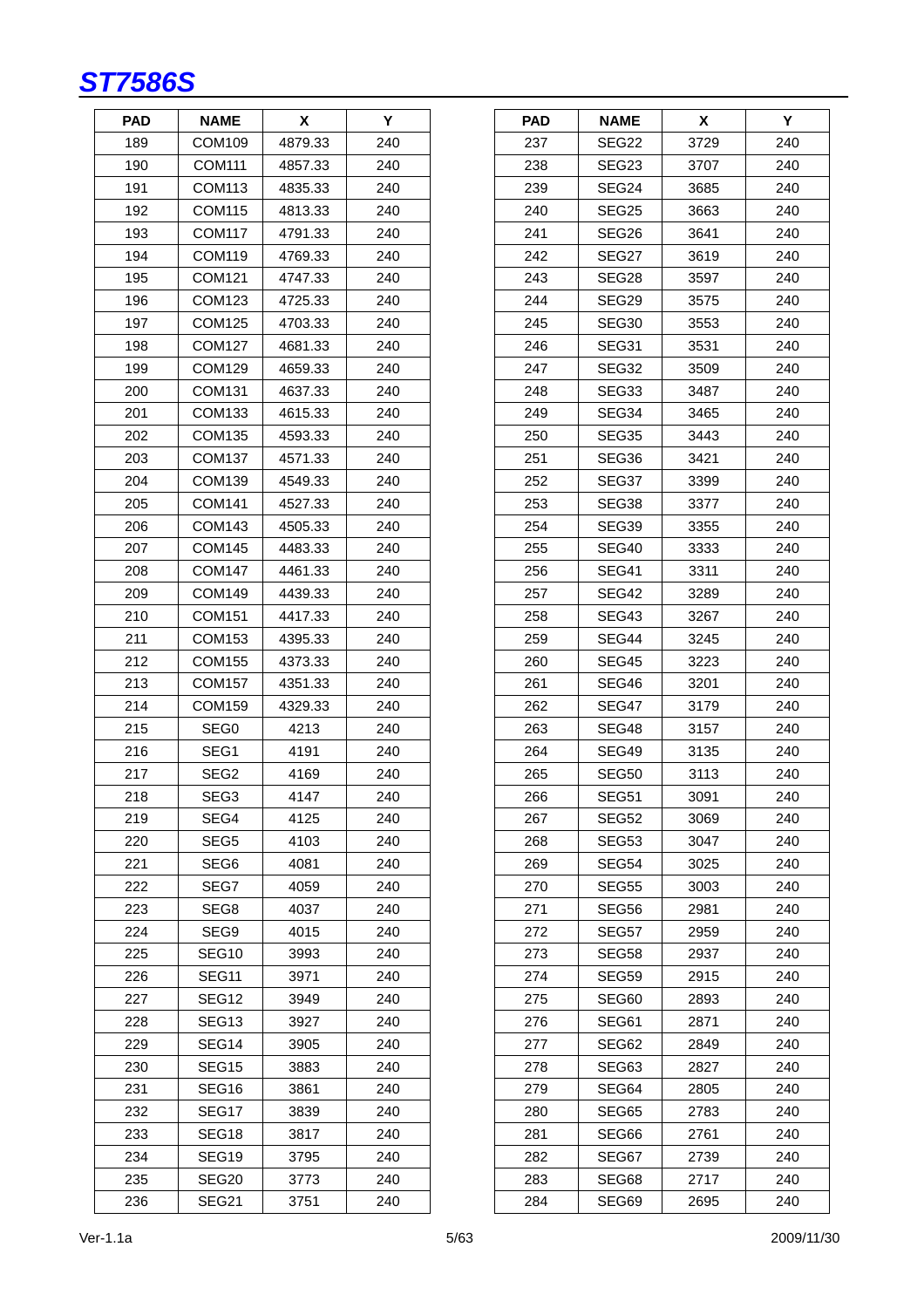| <b>PAD</b> | <b>NAME</b>   | X    | Y   |
|------------|---------------|------|-----|
| 285        | SEG70         | 2673 | 240 |
| 286        | <b>SEG71</b>  | 2651 | 240 |
| 287        | SEG72         | 2629 | 240 |
| 288        | SEG73         | 2607 | 240 |
| 289        | SEG74         | 2585 | 240 |
| 290        | SEG75         | 2563 | 240 |
| 291        | SEG76         | 2541 | 240 |
| 292        | SEG77         | 2519 | 240 |
| 293        | SEG78         | 2497 | 240 |
| 294        | SEG79         | 2475 | 240 |
| 295        | SEG80         | 2453 | 240 |
| 296        | SEG81         | 2431 | 240 |
| 297        | SEG82         | 2409 | 240 |
| 298        | SEG83         | 2387 | 240 |
| 299        | SEG84         | 2365 | 240 |
| 300        | SEG85         | 2343 | 240 |
| 301        | SEG86         | 2321 | 240 |
| 302        | SEG87         | 2299 | 240 |
| 303        | SEG88         | 2277 | 240 |
| 304        | SEG89         | 2255 | 240 |
| 305        | SEG90         | 2233 | 240 |
| 306        | SEG91         | 2211 | 240 |
| 307        | SEG92         | 2189 | 240 |
| 308        | SEG93         | 2167 | 240 |
| 309        | SEG94         | 2145 | 240 |
| 310        | SEG95         | 2123 | 240 |
| 311        | SEG96         | 2101 | 240 |
| 312        | SEG97         | 2079 | 240 |
| 313        | SEG98         | 2057 | 240 |
| 314        | SEG99         | 2035 | 240 |
| 315        | <b>SEG100</b> | 2013 | 240 |
| 316        | <b>SEG101</b> | 1991 | 240 |
| 317        | SEG102        | 1969 | 240 |
| 318        | <b>SEG103</b> | 1947 | 240 |
| 319        | <b>SEG104</b> | 1925 | 240 |
| 320        | <b>SEG105</b> | 1903 | 240 |
| 321        | <b>SEG106</b> | 1881 | 240 |
| 322        | <b>SEG107</b> | 1859 | 240 |
| 323        | <b>SEG108</b> | 1837 | 240 |
| 324        | <b>SEG109</b> | 1815 | 240 |
| 325        | <b>SEG110</b> | 1793 | 240 |
| 326        | <b>SEG111</b> | 1771 | 240 |
| 327        | <b>SEG112</b> | 1749 | 240 |
| 328        | <b>SEG113</b> | 1727 | 240 |
| 329        | <b>SEG114</b> | 1705 | 240 |
| 330        | <b>SEG115</b> | 1683 | 240 |
| 331        | <b>SEG116</b> | 1661 | 240 |
| 332        | <b>SEG117</b> | 1639 | 240 |

| <b>PAD</b> | <b>NAME</b>   | X    | Y   |
|------------|---------------|------|-----|
| 333        | <b>SEG118</b> | 1617 | 240 |
| 334        | <b>SEG119</b> | 1595 | 240 |
| 335        | <b>SEG120</b> | 1573 | 240 |
| 336        | <b>SEG121</b> | 1551 | 240 |
| 337        | SEG122        | 1529 | 240 |
| 338        | <b>SEG123</b> | 1507 | 240 |
| 339        | <b>SEG124</b> | 1485 | 240 |
| 340        | <b>SEG125</b> | 1463 | 240 |
| 341        | <b>SEG126</b> | 1441 | 240 |
| 342        | SEG127        | 1419 | 240 |
| 343        | <b>SEG128</b> | 1397 | 240 |
| 344        | <b>SEG129</b> | 1375 | 240 |
| 345        | <b>SEG130</b> | 1353 | 240 |
| 346        | <b>SEG131</b> | 1331 | 240 |
| 347        | <b>SEG132</b> | 1309 | 240 |
| 348        | SEG133        | 1287 | 240 |
| 349        | SEG134        | 1265 | 240 |
| 350        | <b>SEG135</b> | 1243 | 240 |
| 351        | <b>SEG136</b> | 1221 | 240 |
| 352        | <b>SEG137</b> | 1199 | 240 |
| 353        | SEG138        | 1177 | 240 |
| 354        | <b>SEG139</b> | 1155 | 240 |
| 355        | <b>SEG140</b> | 1133 | 240 |
| 356        | <b>SEG141</b> | 1111 | 240 |
| 357        | <b>SEG142</b> | 1089 | 240 |
| 358        | <b>SEG143</b> | 1067 | 240 |
| 359        | <b>SEG144</b> | 1045 | 240 |
| 360        | <b>SEG145</b> | 1023 | 240 |
| 361        | <b>SEG146</b> | 1001 | 240 |
| 362        | <b>SEG147</b> | 979  | 240 |
| 363        | SEG148        | 957  | 240 |
| 364        | <b>SEG149</b> | 935  | 240 |
| 365        | <b>SEG150</b> | 913  | 240 |
| 366        | <b>SEG151</b> | 891  | 240 |
| 367        | SEG152        | 869  | 240 |
| 368        | <b>SEG153</b> | 847  | 240 |
| 369        | <b>SEG154</b> | 825  | 240 |
| 370        | <b>SEG155</b> | 803  | 240 |
| 371        | <b>SEG156</b> | 781  | 240 |
| 372        | <b>SEG157</b> | 759  | 240 |
| 373        | SEG158        | 737  | 240 |
| 374        | SEG159        | 715  | 240 |
| 375        | SEG160        | 693  | 240 |
| 376        | <b>SEG161</b> | 671  | 240 |
| 377        | SEG162        | 649  | 240 |
| 378        | SEG163        | 627  | 240 |
| 379        | <b>SEG164</b> | 605  | 240 |
| 380        | SEG165        | 583  | 240 |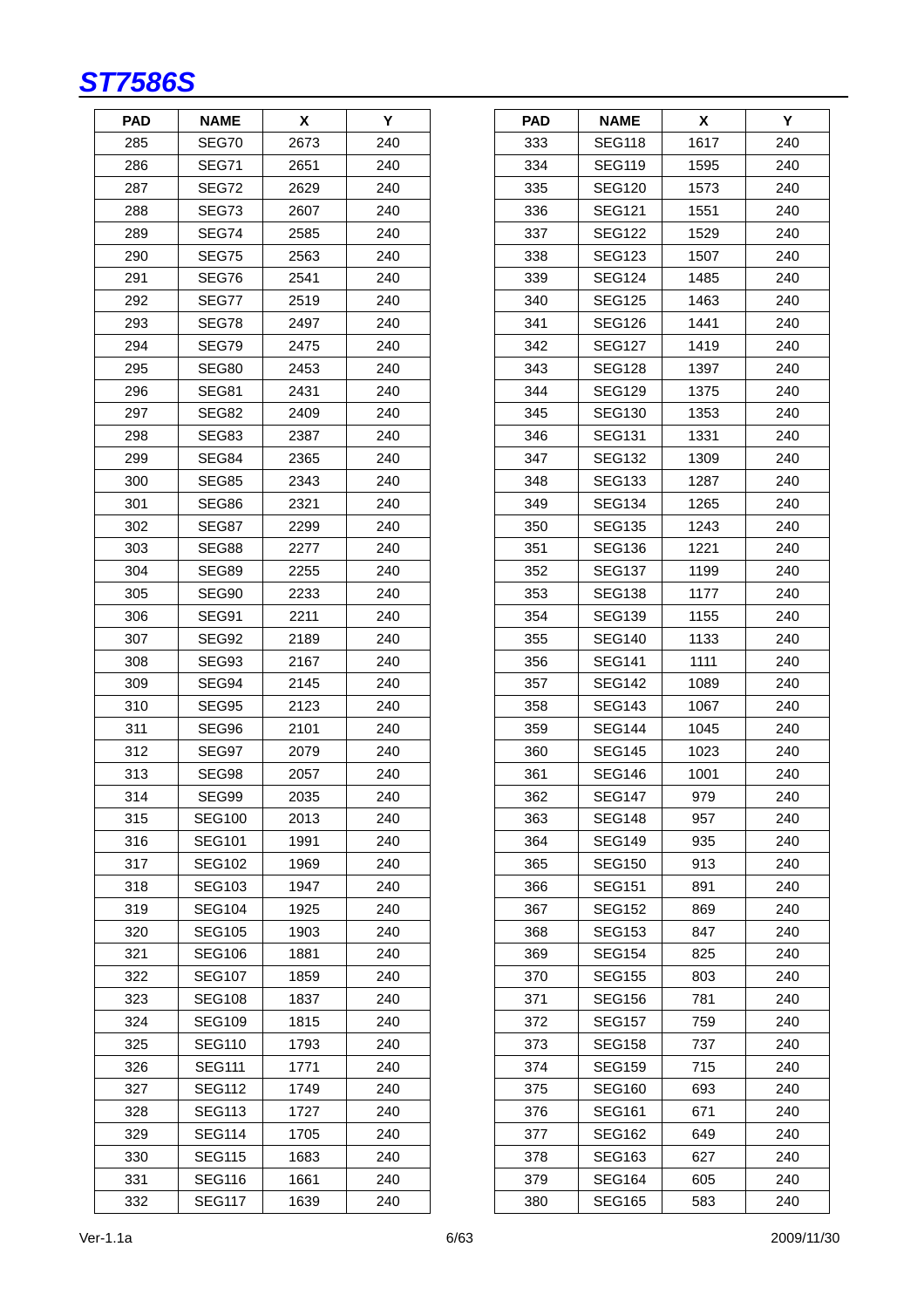| PAD | <b>NAME</b>   | X      | Y   |
|-----|---------------|--------|-----|
| 381 | SEG166        | 561    | 240 |
| 382 | SEG167        | 539    | 240 |
| 383 | <b>SEG168</b> | 517    | 240 |
| 384 | <b>SEG169</b> | 495    | 240 |
| 385 | <b>SEG170</b> | 473    | 240 |
| 386 | SEG171        | 451    | 240 |
| 387 | <b>SEG172</b> | 429    | 240 |
| 388 | <b>SEG173</b> | 407    | 240 |
| 389 | SEG174        | 385    | 240 |
| 390 | <b>SEG175</b> | 363    | 240 |
| 391 | <b>SEG176</b> | 341    | 240 |
| 392 | <b>SEG177</b> | 319    | 240 |
| 393 | <b>SEG178</b> | 297    | 240 |
| 394 | <b>SEG179</b> | 275    | 240 |
| 395 | <b>SEG180</b> | 253    | 240 |
| 396 | SEG181        | 231    | 240 |
| 397 | <b>SEG182</b> | 209    | 240 |
| 398 | <b>SEG183</b> | 187    | 240 |
| 399 | SEG184        | 165    | 240 |
| 400 | SEG185        | 143    | 240 |
| 401 | SEG186        | 121    | 240 |
| 402 | <b>SEG187</b> | 99     | 240 |
| 403 | <b>SEG188</b> | 77     | 240 |
| 404 | <b>SEG189</b> | 55     | 240 |
| 405 | <b>SEG190</b> | 33     | 240 |
| 406 | SEG191        | 11     | 240 |
| 407 | SEG192        | -11    | 240 |
| 408 | <b>SEG193</b> | $-33$  | 240 |
| 409 | <b>SEG194</b> | $-55$  | 240 |
| 410 | <b>SEG195</b> | -77    | 240 |
| 411 | SEG196        | $-99$  | 240 |
| 412 | <b>SEG197</b> | $-121$ | 240 |
| 413 | SEG198        | -143   | 240 |
| 414 | <b>SEG199</b> | -165   | 240 |
| 415 | <b>SEG200</b> | $-187$ | 240 |
| 416 | <b>SEG201</b> | -209   | 240 |
| 417 | SEG202        | -231   | 240 |
| 418 | SEG203        | -253   | 240 |
| 419 | SEG204        | -275   | 240 |
| 420 | <b>SEG205</b> | $-297$ | 240 |
| 421 | <b>SEG206</b> | $-319$ | 240 |
| 422 | SEG207        | $-341$ | 240 |
| 423 | <b>SEG208</b> | -363   | 240 |
| 424 | SEG209        | -385   | 240 |
| 425 | <b>SEG210</b> | $-407$ | 240 |
| 426 | <b>SEG211</b> | -429   | 240 |
| 427 | <b>SEG212</b> | $-451$ | 240 |
| 428 | <b>SEG213</b> | -473   | 240 |

| <b>PAD</b> | <b>NAME</b>   | X       | Y   |
|------------|---------------|---------|-----|
| 429        | <b>SEG214</b> | $-495$  | 240 |
| 430        | <b>SEG215</b> | $-517$  | 240 |
| 431        | <b>SEG216</b> | $-539$  | 240 |
| 432        | <b>SEG217</b> | -561    | 240 |
| 433        | <b>SEG218</b> | -583    | 240 |
| 434        | <b>SEG219</b> | $-605$  | 240 |
| 435        | SEG220        | $-627$  | 240 |
| 436        | <b>SEG221</b> | -649    | 240 |
| 437        | <b>SEG222</b> | $-671$  | 240 |
| 438        | SEG223        | -693    | 240 |
| 439        | <b>SEG224</b> | $-715$  | 240 |
| 440        | <b>SEG225</b> | $-737$  | 240 |
| 441        | SEG226        | -759    | 240 |
| 442        | SEG227        | -781    | 240 |
| 443        | <b>SEG228</b> | $-803$  | 240 |
| 444        | <b>SEG229</b> | $-825$  | 240 |
| 445        | <b>SEG230</b> | -847    | 240 |
| 446        | <b>SEG231</b> | -869    | 240 |
| 447        | <b>SEG232</b> | -891    | 240 |
| 448        | SEG233        | -913    | 240 |
| 449        | <b>SEG234</b> | $-935$  | 240 |
| 450        | <b>SEG235</b> | -957    | 240 |
| 451        | <b>SEG236</b> | $-979$  | 240 |
| 452        | <b>SEG237</b> | $-1001$ | 240 |
| 453        | SEG238        | $-1023$ | 240 |
| 454        | SEG239        | $-1045$ | 240 |
| 455        | <b>SEG240</b> | $-1067$ | 240 |
| 456        | <b>SEG241</b> | $-1089$ | 240 |
| 457        | <b>SEG242</b> | $-1111$ | 240 |
| 458        | <b>SEG243</b> | $-1133$ | 240 |
| 459        | <b>SEG244</b> | $-1155$ | 240 |
| 460        | SEG245        | $-1177$ | 240 |
| 461        | <b>SEG246</b> | $-1199$ | 240 |
| 462        | <b>SEG247</b> | $-1221$ | 240 |
| 463        | <b>SEG248</b> | -1243   | 240 |
| 464        | <b>SEG249</b> | $-1265$ | 240 |
| 465        | <b>SEG250</b> | $-1287$ | 240 |
| 466        | <b>SEG251</b> | $-1309$ | 240 |
| 467        | <b>SEG252</b> | -1331   | 240 |
| 468        | <b>SEG253</b> | $-1353$ | 240 |
| 469        | <b>SEG254</b> | -1375   | 240 |
| 470        | <b>SEG255</b> | -1397   | 240 |
| 471        | <b>SEG256</b> | $-1419$ | 240 |
| 472        | SEG257        | $-1441$ | 240 |
| 473        | SEG258        | $-1463$ | 240 |
| 474        | <b>SEG259</b> | $-1485$ | 240 |
| 475        | <b>SEG260</b> | $-1507$ | 240 |
| 476        | <b>SEG261</b> | -1529   | 240 |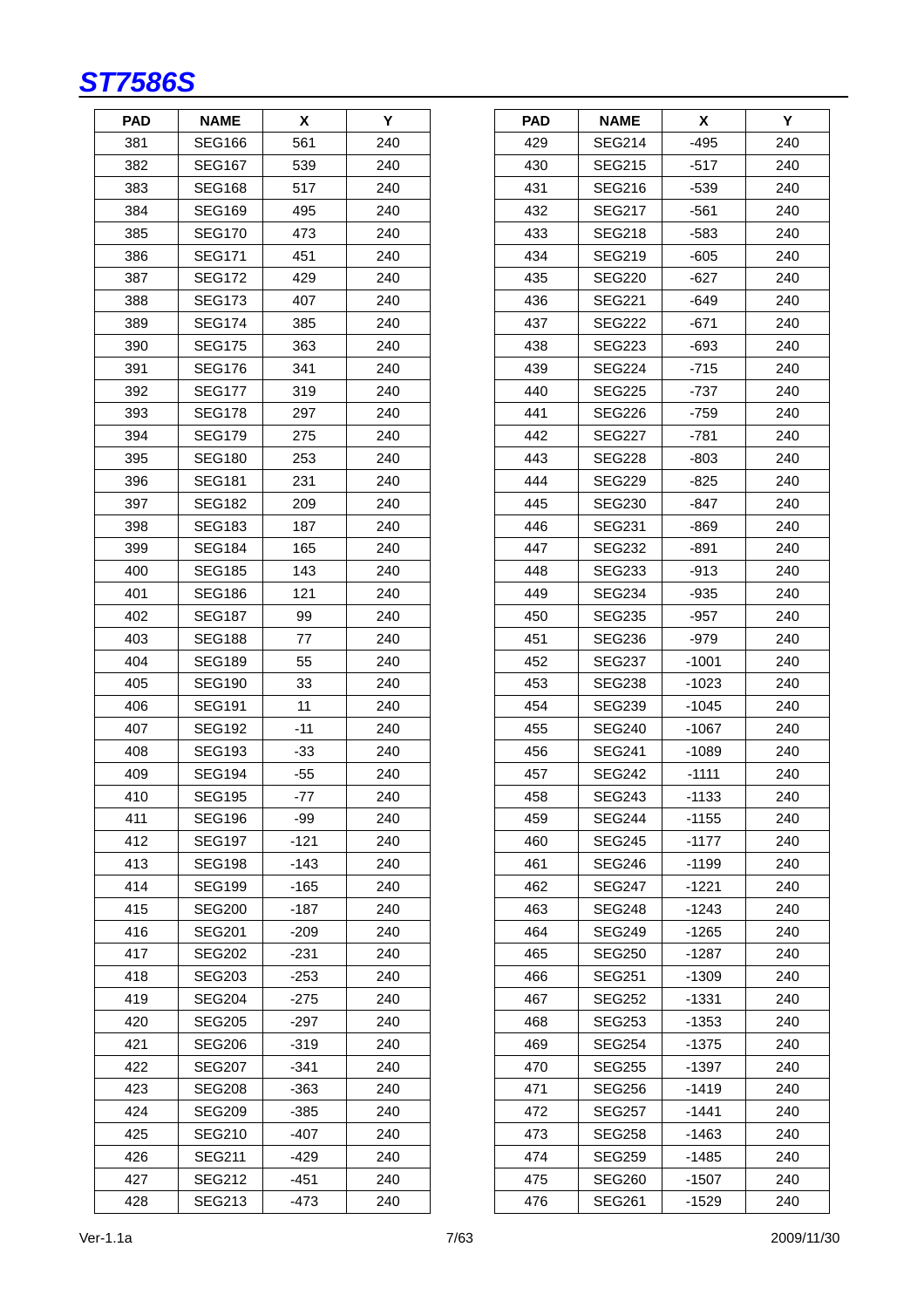| <b>PAD</b> | NAME          | X       | Y   |
|------------|---------------|---------|-----|
| 477        | SEG262        | $-1551$ | 240 |
| 478        | SEG263        | -1573   | 240 |
| 479        | <b>SEG264</b> | -1595   | 240 |
| 480        | <b>SEG265</b> | -1617   | 240 |
| 481        | SEG266        | -1639   | 240 |
| 482        | <b>SEG267</b> | -1661   | 240 |
| 483        | SEG268        | -1683   | 240 |
| 484        | SEG269        | -1705   | 240 |
| 485        | <b>SEG270</b> | $-1727$ | 240 |
| 486        | SEG271        | -1749   | 240 |
| 487        | SEG272        | -1771   | 240 |
| 488        | <b>SEG273</b> | -1793   | 240 |
| 489        | SEG274        | $-1815$ | 240 |
| 490        | SEG275        | -1837   | 240 |
| 491        | <b>SEG276</b> | -1859   | 240 |
| 492        | SEG277        | $-1881$ | 240 |
| 493        | SEG278        | -1903   | 240 |
| 494        | <b>SEG279</b> | $-1925$ | 240 |
| 495        | <b>SEG280</b> | -1947   | 240 |
| 496        | SEG281        | -1969   | 240 |
| 497        | SEG282        | -1991   | 240 |
| 498        | SEG283        | -2013   | 240 |
| 499        | <b>SEG284</b> | $-2035$ | 240 |
| 500        | <b>SEG285</b> | -2057   | 240 |
| 501        | SEG286        | -2079   | 240 |
| 502        | SEG287        | -2101   | 240 |
| 503        | <b>SEG288</b> | -2123   | 240 |
| 504        | <b>SEG289</b> | $-2145$ | 240 |
| 505        | SEG290        | -2167   | 240 |
| 506        | <b>SEG291</b> | $-2189$ | 240 |
| 507        | <b>SEG292</b> | -2211   | 240 |
| 508        | SEG293        | -2233   | 240 |
| 509        | SEG294        | $-2255$ | 240 |
| 510        | <b>SEG295</b> | -2277   | 240 |
| 511        | <b>SEG296</b> | -2299   | 240 |
| 512        | <b>SEG297</b> | $-2321$ | 240 |
| 513        | SEG298        | -2343   | 240 |
| 514        | SEG299        | -2365   | 240 |
| 515        | SEG300        | $-2387$ | 240 |
| 516        | <b>SEG301</b> | -2409   | 240 |
| 517        | SEG302        | -2431   | 240 |
| 518        | <b>SEG303</b> | -2453   | 240 |
| 519        | <b>SEG304</b> | -2475   | 240 |
| 520        | SEG305        | -2497   | 240 |
| 521        | <b>SEG306</b> | -2519   | 240 |
| 522        | <b>SEG307</b> | -2541   | 240 |
| 523        | <b>SEG308</b> | -2563   | 240 |
| 524        | SEG309        | -2585   | 240 |

| <b>PAD</b> | <b>NAME</b>   | X       | Υ   |
|------------|---------------|---------|-----|
| 525        | <b>SEG310</b> | $-2607$ | 240 |
| 526        | <b>SEG311</b> | $-2629$ | 240 |
| 527        | <b>SEG312</b> | -2651   | 240 |
| 528        | SEG313        | $-2673$ | 240 |
| 529        | <b>SEG314</b> | $-2695$ | 240 |
| 530        | <b>SEG315</b> | $-2717$ | 240 |
| 531        | <b>SEG316</b> | -2739   | 240 |
| 532        | <b>SEG317</b> | $-2761$ | 240 |
| 533        | <b>SEG318</b> | $-2783$ | 240 |
| 534        | SEG319        | $-2805$ | 240 |
| 535        | <b>SEG320</b> | $-2827$ | 240 |
| 536        | SEG321        | -2849   | 240 |
| 537        | <b>SEG322</b> | -2871   | 240 |
| 538        | <b>SEG323</b> | -2893   | 240 |
| 539        | <b>SEG324</b> | $-2915$ | 240 |
| 540        | SEG325        | -2937   | 240 |
| 541        | SEG326        | $-2959$ | 240 |
| 542        | <b>SEG327</b> | $-2981$ | 240 |
| 543        | <b>SEG328</b> | -3003   | 240 |
| 544        | <b>SEG329</b> | $-3025$ | 240 |
| 545        | <b>SEG330</b> | -3047   | 240 |
| 546        | SEG331        | $-3069$ | 240 |
| 547        | <b>SEG332</b> | $-3091$ | 240 |
| 548        | <b>SEG333</b> | -3113   | 240 |
| 549        | <b>SEG334</b> | $-3135$ | 240 |
| 550        | SEG335        | $-3157$ | 240 |
| 551        | SEG336        | $-3179$ | 240 |
| 552        | <b>SEG337</b> | -3201   | 240 |
| 553        | SEG338        | -3223   | 240 |
| 554        | <b>SEG339</b> | $-3245$ | 240 |
| 555        | SEG340        | -3267   | 240 |
| 556        | SEG341        | -3289   | 240 |
| 557        | <b>SEG342</b> | -3311   | 240 |
| 558        | SEG343        | -3333   | 240 |
| 559        | SEG344        | -3355   | 240 |
| 560        | SEG345        | -3377   | 240 |
| 561        | <b>SEG346</b> | -3399   | 240 |
| 562        | <b>SEG347</b> | $-3421$ | 240 |
| 563        | SEG348        | -3443   | 240 |
| 564        | SEG349        | -3465   | 240 |
| 565        | SEG350        | -3487   | 240 |
| 566        | <b>SEG351</b> | -3509   | 240 |
| 567        | SEG352        | -3531   | 240 |
| 568        | <b>SEG353</b> | $-3553$ | 240 |
| 569        | SEG354        | -3575   | 240 |
| 570        | <b>SEG355</b> | $-3597$ | 240 |
| 571        | <b>SEG356</b> | -3619   | 240 |
| 572        | SEG357        | -3641   | 240 |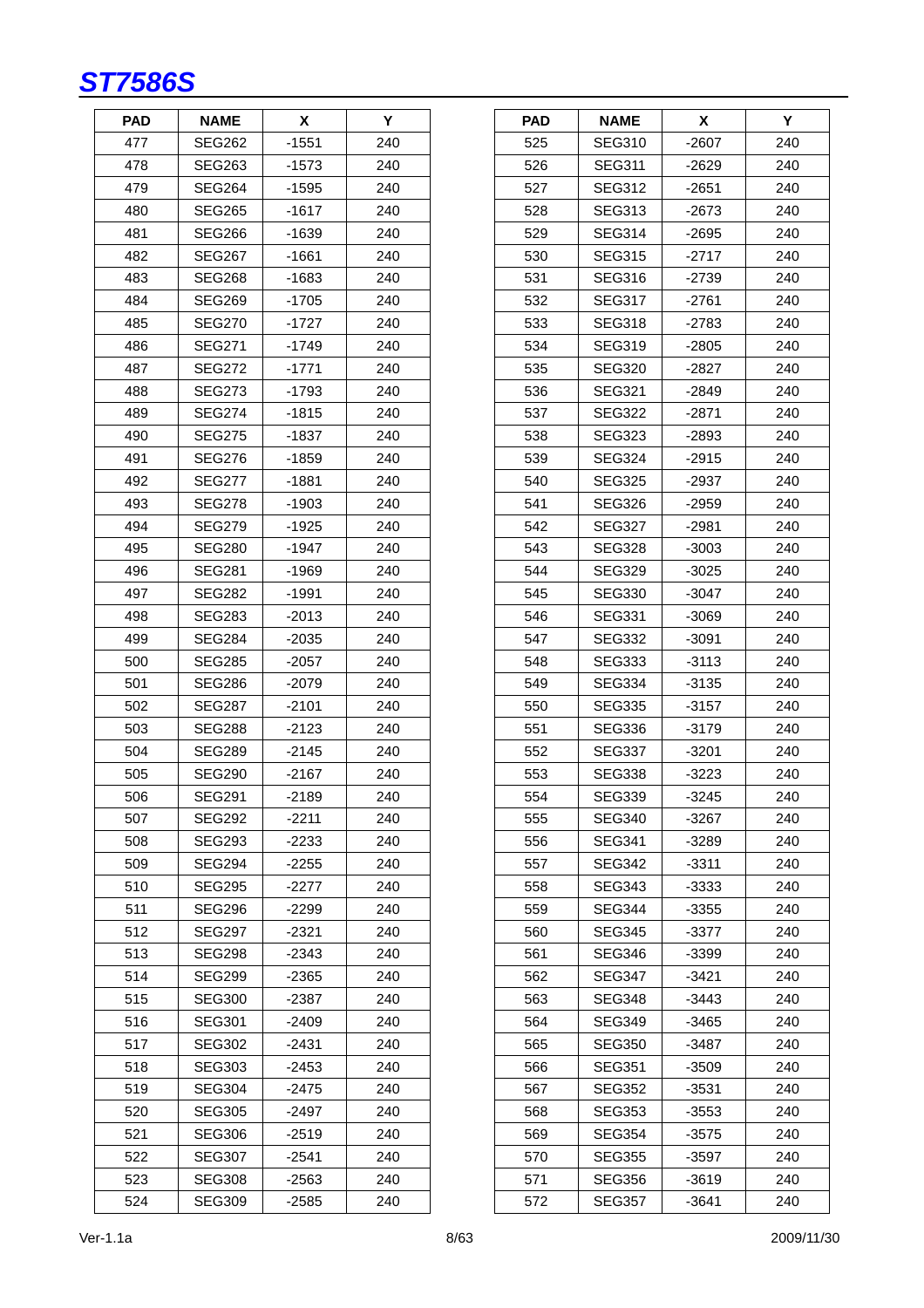| <b>PAD</b> | NAME          | X          | Y   |
|------------|---------------|------------|-----|
| 573        | SEG358        | $-3663$    | 240 |
| 574        | SEG359        | -3685      | 240 |
| 575        | SEG360        | $-3707$    | 240 |
| 576        | <b>SEG361</b> | -3729      | 240 |
| 577        | SEG362        | -3751      | 240 |
| 578        | <b>SEG363</b> | $-3773$    | 240 |
| 579        | SEG364        | -3795      | 240 |
| 580        | SEG365        | -3817      | 240 |
| 581        | SEG366        | -3839      | 240 |
| 582        | SEG367        | -3861      | 240 |
| 583        | SEG368        | $-3883$    | 240 |
| 584        | SEG369        | -3905      | 240 |
| 585        | SEG370        | -3927      | 240 |
| 586        | SEG371        | -3949      | 240 |
| 587        | SEG372        | -3971      | 240 |
| 588        | SEG373        | -3993      | 240 |
| 589        | SEG374        | -4015      | 240 |
| 590        | <b>SEG375</b> | -4037      | 240 |
| 591        | SEG376        | -4059      | 240 |
| 592        | SEG377        | -4081      | 240 |
| 593        | SEG378        | -4103      | 240 |
| 594        | SEG379        | -4125      | 240 |
| 595        | <b>SEG380</b> | -4147      | 240 |
| 596        | SEG381        | $-4169$    | 240 |
| 597        | SEG382        | $-4191$    | 240 |
| 598        | SEG383        | -4213      | 240 |
| 599        | COM158        | -4329.33   | 240 |
| 600        | <b>COM156</b> | $-4351.33$ | 240 |
| 601        | <b>COM154</b> | -4373.33   | 240 |
| 602        | <b>COM152</b> | -4395.33   | 240 |
| 603        | COM150        | -4417.33   | 240 |
| 604        | COM148        | -4439.33   | 240 |
| 605        | COM146        | -4461.33   | 240 |
| 606        | <b>COM144</b> | -4483.33   | 240 |
| 607        | <b>COM142</b> | -4505.33   | 240 |
| 608        | COM140        | -4527.33   | 240 |
| 609        | COM138        | -4549.33   | 240 |
| 610        | COM136        | $-4571.33$ | 240 |
| 611        | COM134        | -4593.33   | 240 |
| 612        | COM132        | -4615.33   | 240 |
| 613        | COM130        | -4637.33   | 240 |
| 614        | <b>COM128</b> | -4659.33   | 240 |
| 615        | COM126        | -4681.33   | 240 |
| 616        | COM124        | -4703.33   | 240 |
| 617        | COM122        | -4725.33   | 240 |
| 618        | COM120        | $-4747.33$ | 240 |
| 619        | <b>COM118</b> | -4769.33   | 240 |
| 620        | COM116        | -4791.33   | 240 |

| <b>PAD</b> | <b>NAME</b>       | х          | Y       |
|------------|-------------------|------------|---------|
| 621        | COM114            | -4813.33   | 240     |
| 622        | COM112            | -4835.33   | 240     |
| 623        | COM110            | -4857.33   | 240     |
| 624        | <b>COM108</b>     | -4879.33   | 240     |
| 625        | COM106            | -4901.33   | 240     |
| 626        | COM104            | -4923.33   | 240     |
| 627        | COM102            | -4945.33   | 240     |
| 628        | COM100            | -4967.33   | 240     |
| 629        | COM98             | -4989.33   | 240     |
| 630        | COM <sub>96</sub> | -5011.33   | 240     |
| 631        | COM94             | $-5033.33$ | 240     |
| 632        | COM92             | $-5055.33$ | 240     |
| 633        | COM <sub>90</sub> | -5077.33   | 240     |
| 634        | COM88             | -5099.33   | 240     |
| 635        | COM86             | $-5121.33$ | 240     |
| 636        | COM84             | $-5143.33$ | 240     |
| 637        | COM82             | -5165.33   | 240     |
| 638        | COM80             | -5187.33   | 240     |
| 639        | COM78             | $-5209.33$ | 240     |
| 640        | COM76             | -5231.33   | 240     |
| 641        | COM74             | $-5253.33$ | 240     |
| 642        | COM72             | $-5275.33$ | 240     |
| 643        | COM70             | -5297.33   | 240     |
| 644        | COM68             | -5319.33   | 240     |
| 645        | COM66             | -5341.33   | 240     |
| 646        | COM64             | -5363.33   | 240     |
| 647        | COM62             | -5385.33   | 240     |
| 648        | COM60             | -5407.33   | 240     |
| 649        | COM58             | $-5429.33$ | 240     |
| 650        | COM56             | -5451.33   | 240     |
| 651        | COM54             | -5473.33   | 240     |
| 652        | COM <sub>52</sub> | -5495.33   | 240     |
| 653        | COM50             | -5517.33   | 240     |
| 654        | COM48             | -5539.33   | 240     |
| 655        | COM46             | -5561.33   | 240     |
| 656        | COM44             | -5583.33   | 240     |
| 657        | COM42             | -5605.33   | 240     |
| 658        | COM <sub>40</sub> | -5627.33   | 240     |
| 659        | COM38             | -5649.33   | 240     |
| 660        | COM36             | $-5606.5$  | 111.5   |
| 661        | COM34             | -5606.5    | 89.5    |
| 662        | COM32             | $-5606.5$  | 67.5    |
| 663        | COM30             | $-5606.5$  | 45.5    |
| 664        | COM28             | -5606.5    | 23.5    |
| 665        | COM26             | -5606.5    | 1.5     |
| 666        | COM <sub>24</sub> | $-5606.5$  | $-20.5$ |
| 667        | COM <sub>22</sub> | $-5606.5$  | $-42.5$ |
| 668        | COM <sub>20</sub> | -5606.5    | $-64.5$ |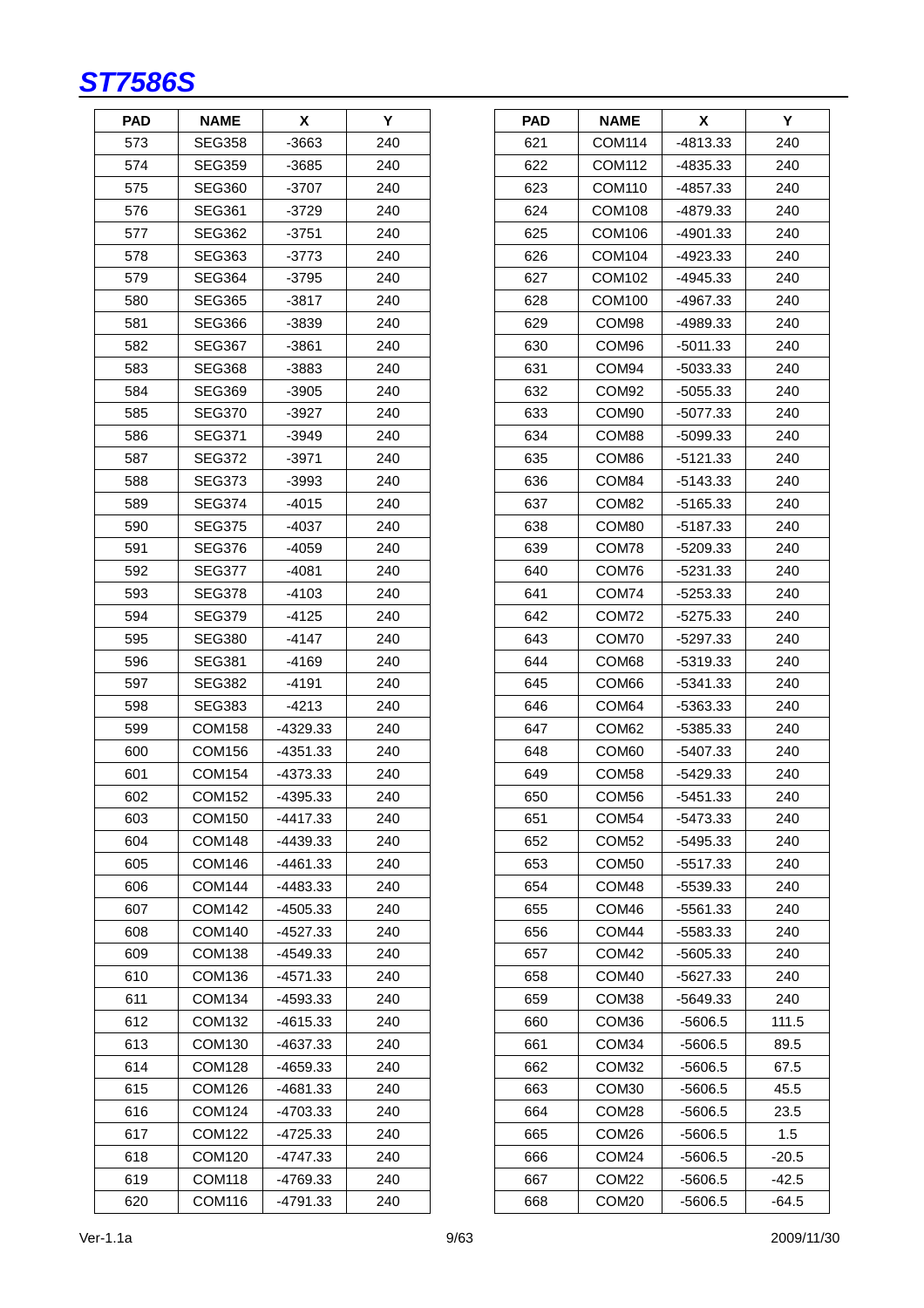| <b>PAD</b> | <b>NAME</b>       | X         | Υ        |
|------------|-------------------|-----------|----------|
| 669        | COM <sub>18</sub> | $-5606.5$ | $-86.5$  |
| 670        | COM <sub>16</sub> | $-5606.5$ | $-108.5$ |
| 671        | COM <sub>14</sub> | $-5606.5$ | $-130.5$ |
| 672        | COM <sub>12</sub> | $-5606.5$ | $-152.5$ |
| 673        | COM <sub>10</sub> | $-5606.5$ | $-174.5$ |
| 674        | COM <sub>8</sub>  | $-5606.5$ | $-196.5$ |
| 675        | COM <sub>6</sub>  | $-5606.5$ | $-218.5$ |
| 676        | COM <sub>4</sub>  | $-5606.5$ | $-240.5$ |
| 677        | COM <sub>2</sub>  | $-5606.5$ | $-262.5$ |
| 678        | COM <sub>0</sub>  | $-5606.5$ | $-284.5$ |

Unit : um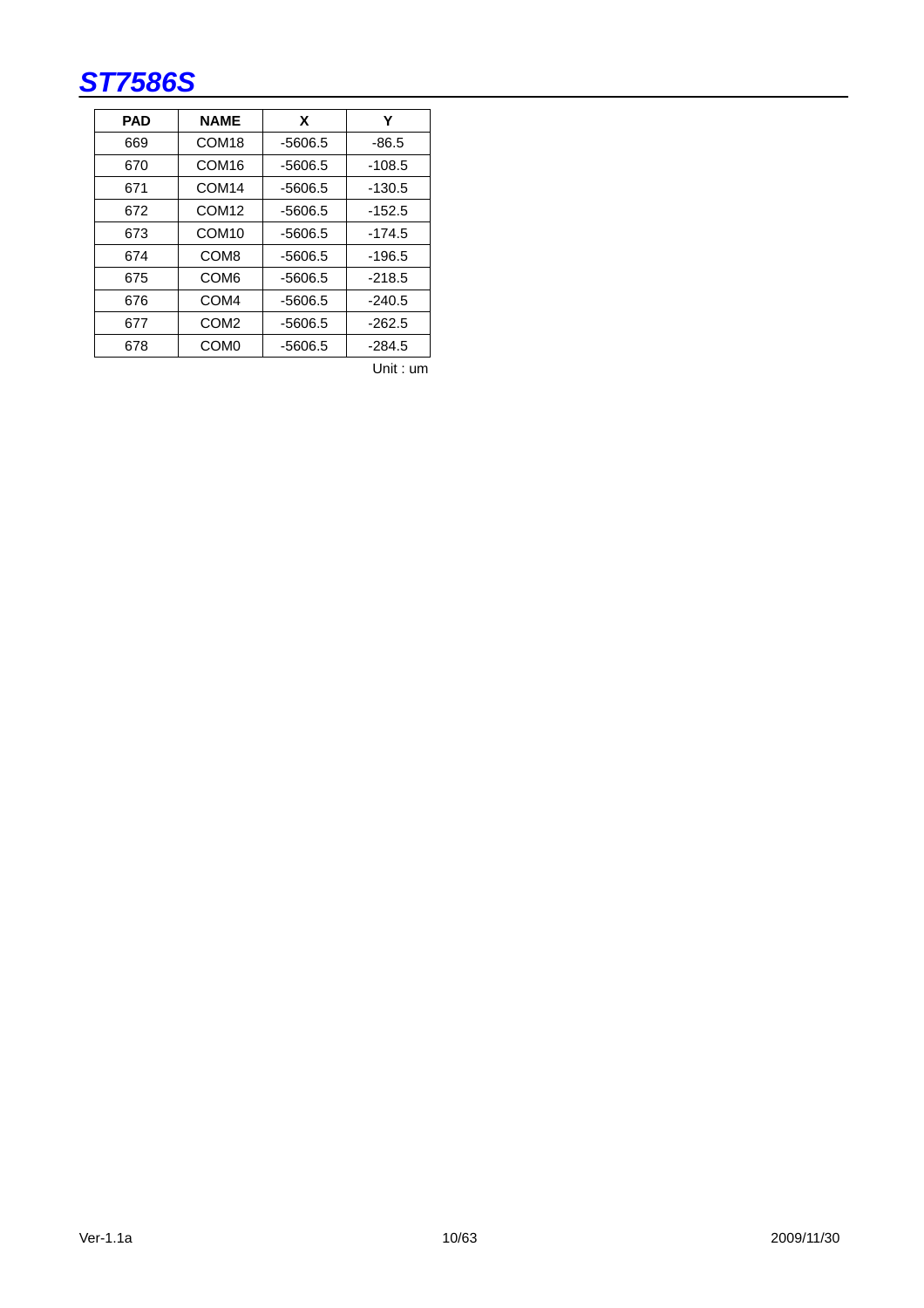

# **BLOCK DIAGRAM**

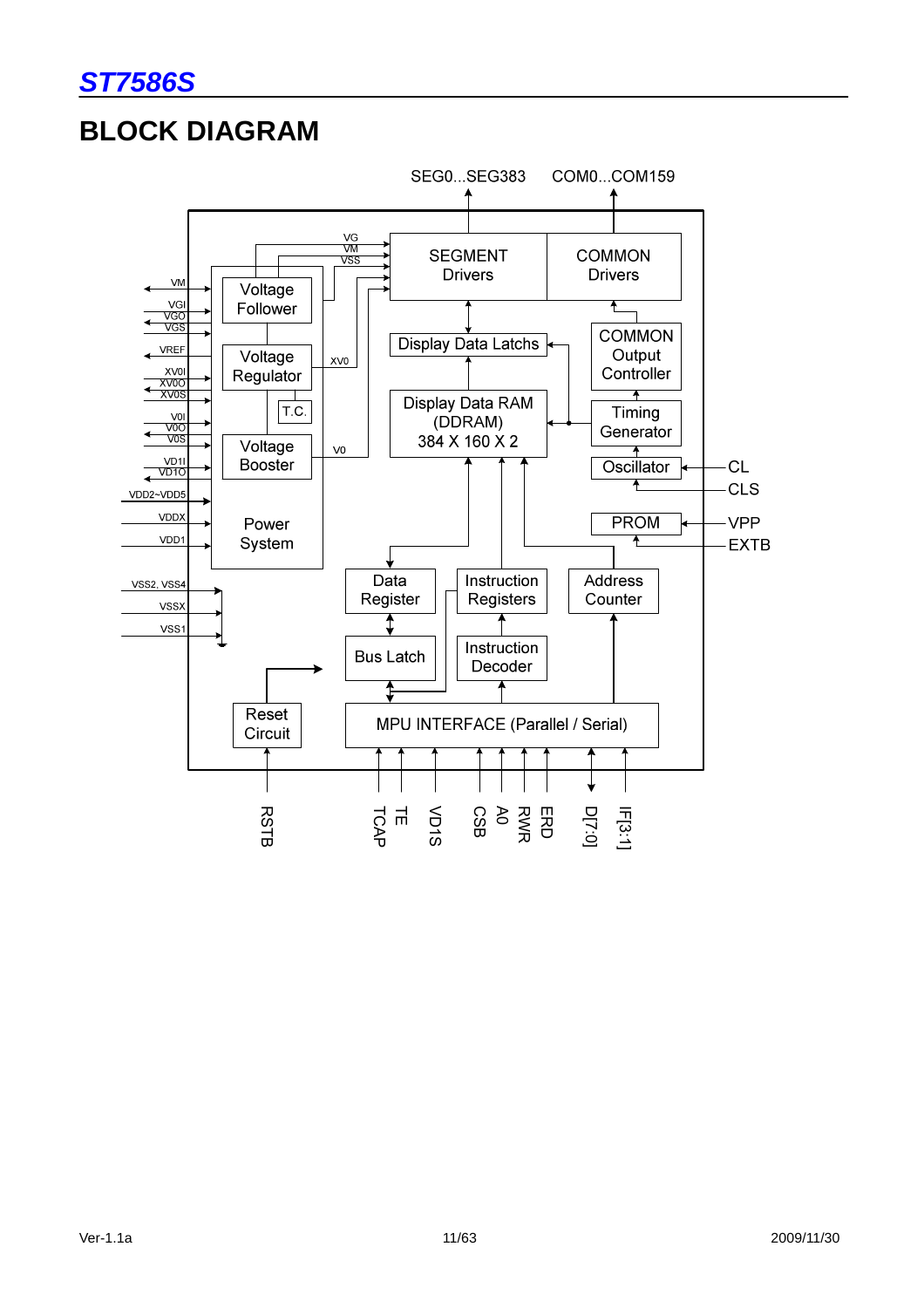

# **PIN DESCRIPTION**

# **Power System**

| Name              | <b>Type</b> | <b>Description</b>                                                                         |                                                                                    |              |                    |                                                                                               |  |  |
|-------------------|-------------|--------------------------------------------------------------------------------------------|------------------------------------------------------------------------------------|--------------|--------------------|-----------------------------------------------------------------------------------------------|--|--|
| VDD1              | Power       | VDD1 is the power of interface I/O circuit.                                                |                                                                                    |              |                    |                                                                                               |  |  |
| $VDD2-5$          | Power       | VDD2 is the analog power for internal booster. VDD3~5 are the analog power for LCD driver. |                                                                                    |              |                    |                                                                                               |  |  |
|                   |             | VDD2~5 and VDDX are separated in ITO and connected together by FPC or PCB.                 |                                                                                    |              |                    |                                                                                               |  |  |
| <b>VDDX</b>       | Power       | Digital power for OSC circuit.                                                             |                                                                                    |              |                    |                                                                                               |  |  |
|                   |             |                                                                                            | VDD2~5 and VDDX are separated in ITO and connected together by FPC or PCB.         |              |                    |                                                                                               |  |  |
| VSS1              | Power       |                                                                                            | Ground of interface, logic (VSS1) and OSC (VSSX) circuits.                         |              |                    |                                                                                               |  |  |
|                   |             |                                                                                            | Ground system should be connected together by FPC or PCB.                          |              |                    |                                                                                               |  |  |
| VSS2              | Power       |                                                                                            | Ground of booster (VSS2) and LCD (VSS4) driver.                                    |              |                    |                                                                                               |  |  |
| VSS4              |             |                                                                                            | Ground system should be connected together by FPC or PCB.                          |              |                    |                                                                                               |  |  |
| <b>VSSX</b>       | Power       | Ground of OSC circuit.                                                                     | Ground system should be connected together by FPC or PCB.                          |              |                    |                                                                                               |  |  |
|                   |             | Digital power source selection.                                                            |                                                                                    |              |                    |                                                                                               |  |  |
|                   |             |                                                                                            | $VD1S = "L":$ the power source of digital circuit is VDD1.                         |              |                    |                                                                                               |  |  |
|                   |             |                                                                                            | $VD1S = "H":$ the power source of digital circuit is internal regulator.           |              |                    |                                                                                               |  |  |
|                   |             | VDD1 (TYP.)                                                                                | Cap. of VD1 and VSS                                                                |              | Level of VD1S      |                                                                                               |  |  |
| VD <sub>1</sub> S | Input       | 1.8                                                                                        | Unnecessary                                                                        |              | VSS <sub>1</sub>   |                                                                                               |  |  |
|                   |             | 2.8                                                                                        | Necessary                                                                          |              | VD <sub>D1</sub>   |                                                                                               |  |  |
|                   |             | 3.0                                                                                        | Necessary                                                                          |              | VDD1               |                                                                                               |  |  |
|                   |             | 3.3                                                                                        | Necessary                                                                          |              | VDD1               |                                                                                               |  |  |
| VD <sub>1</sub>   |             |                                                                                            | VD1I is the power source of digital circuits.                                      |              |                    |                                                                                               |  |  |
| VD <sub>10</sub>  | Power       |                                                                                            |                                                                                    |              |                    | VD1O is the VD1 output. VD1I and VD1O should be connected together by FPC or PCB.             |  |  |
|                   |             |                                                                                            | Positive operating voltage of COM-drivers.                                         |              |                    |                                                                                               |  |  |
| V <sub>0</sub> O  | Power       |                                                                                            | V0O is the output of the positive Vop generator.                                   |              |                    |                                                                                               |  |  |
| VOI               | Power       |                                                                                            | V0I is the positive Vop supply of LCD drivers.                                     |              |                    |                                                                                               |  |  |
| V <sub>0</sub> S  | Input       |                                                                                            | V0S is the sensor of the positive Vop generator.                                   |              |                    |                                                                                               |  |  |
|                   |             |                                                                                            | V0O, V0I & V0S should be separated on ITO and be connected together by FPC.        |              |                    |                                                                                               |  |  |
|                   |             |                                                                                            | Negative operating voltage of COM-drivers.                                         |              |                    |                                                                                               |  |  |
| XV <sub>0</sub> O | Power       |                                                                                            | XV0O is the output of the negative Vop generator.                                  |              |                    |                                                                                               |  |  |
| XV <sub>0</sub>   | Power       |                                                                                            | XV0I is the negative Vop supply of LCD drivers.                                    |              |                    |                                                                                               |  |  |
| XV0S              | Input       |                                                                                            | XV0S is the sensor of the negative Vop generator.                                  |              |                    |                                                                                               |  |  |
|                   |             |                                                                                            |                                                                                    |              |                    | XV0O, XV0I & XV0S should be separated on ITO and be connected together by FPC.                |  |  |
|                   |             |                                                                                            | VG is the power of SEG-drivers. VM is the non-select voltage level of COM-drivers. |              |                    |                                                                                               |  |  |
|                   |             |                                                                                            | VGO is the output of the VG regulator.                                             |              |                    |                                                                                               |  |  |
|                   |             |                                                                                            | VGI is the supply of SEG-drivers.                                                  |              |                    |                                                                                               |  |  |
| <b>VGO</b>        | Power       |                                                                                            | VGS is the sensor of the VG regulator.                                             |              |                    |                                                                                               |  |  |
| VGI               | Power       |                                                                                            | VGO, VGI & VGS should be separated on ITO and be connected together by FPC.        |              |                    |                                                                                               |  |  |
| <b>VGS</b>        | Input       | Be sure the relationships (as shown below) among the LCD driving voltages:                 |                                                                                    |              |                    |                                                                                               |  |  |
| VM                | Power       |                                                                                            | V0 ≥ VG ≥ VM ≥ VSS ≥ XV0; VDDA-0.7 ≥ VM ≥ 0.9V; and 2*VDDA-0.7 ≥ VG ≥ 1.8V         |              |                    |                                                                                               |  |  |
|                   |             |                                                                                            | VG                                                                                 |              |                    | When this IC is operating, VG and VM are generated according to the bias setting shown below: |  |  |
|                   |             | <b>LCD Bias</b>                                                                            |                                                                                    | VM           |                    |                                                                                               |  |  |
|                   |             | 1/N Bias                                                                                   | $(2/N)$ x VO                                                                       | $(1/N)$ x VO | Note: $N = 9 - 14$ |                                                                                               |  |  |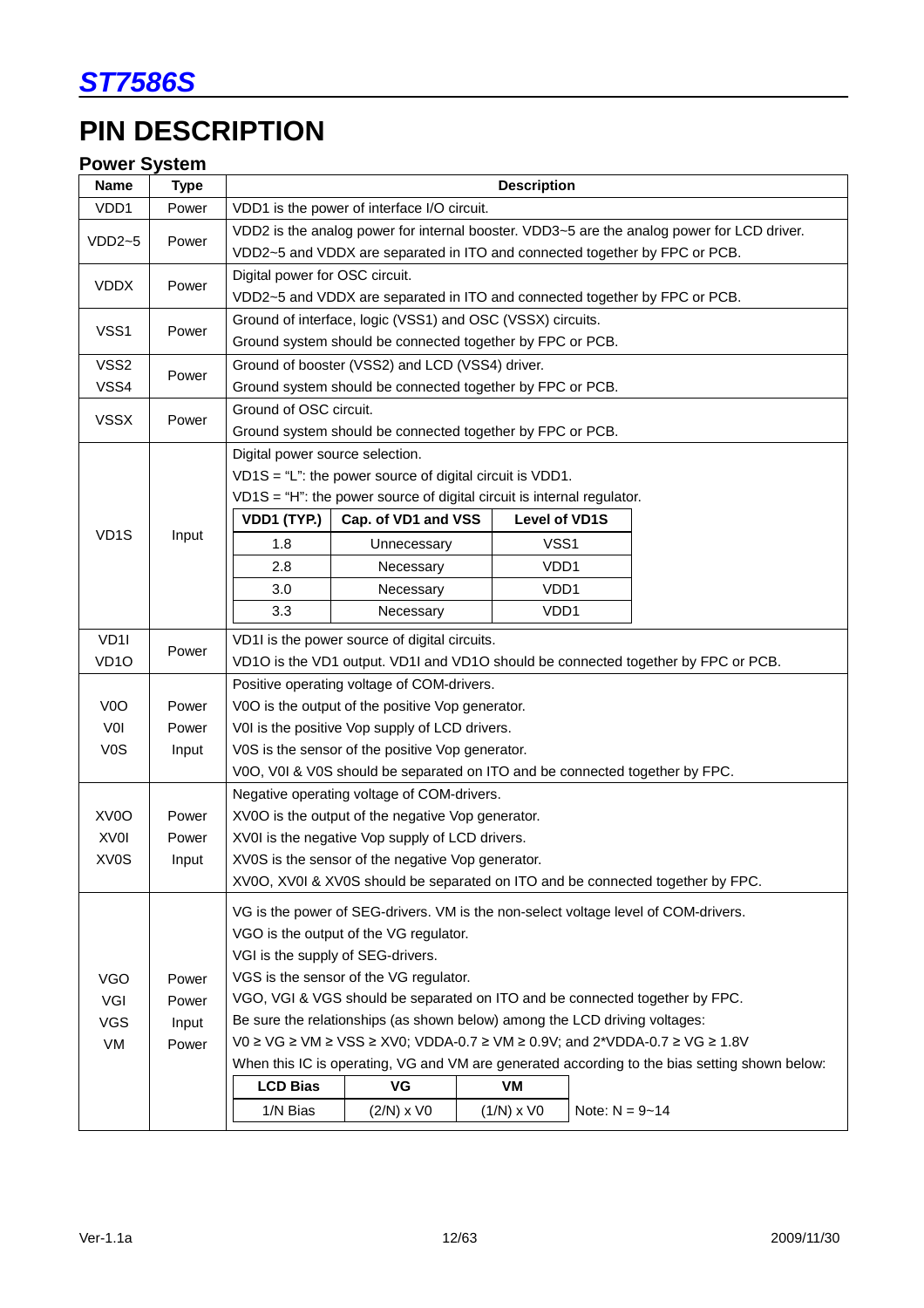

### **LCD Driver Outputs**

| <b>Name</b>                      | <b>Type</b> | <b>Description</b>                                                                  |   |                       |                                                                                               |  |  |  |  |
|----------------------------------|-------------|-------------------------------------------------------------------------------------|---|-----------------------|-----------------------------------------------------------------------------------------------|--|--|--|--|
|                                  |             | LCD SEG-driver outputs.                                                             |   |                       |                                                                                               |  |  |  |  |
|                                  |             | The display data and the polar-signal (M) control the output voltage of SEG-driver. |   |                       |                                                                                               |  |  |  |  |
|                                  |             | <b>Display Data</b>                                                                 | M |                       | <b>Segment Driver Output Voltage</b>                                                          |  |  |  |  |
| SEG <sub>0</sub>                 |             |                                                                                     |   | <b>Normal Display</b> | <b>Reverse Display</b>                                                                        |  |  |  |  |
| to                               | Output      | н                                                                                   | H | VG                    | <b>VSS</b>                                                                                    |  |  |  |  |
| <b>SEG383</b>                    |             | H                                                                                   |   | <b>VSS</b>            | VG                                                                                            |  |  |  |  |
|                                  |             | L                                                                                   | H | <b>VSS</b>            | VG                                                                                            |  |  |  |  |
|                                  |             |                                                                                     |   | VG.                   | <b>VSS</b>                                                                                    |  |  |  |  |
|                                  |             | Display OFF, Sleep-In mode                                                          |   | <b>VSS</b>            | <b>VSS</b>                                                                                    |  |  |  |  |
|                                  |             | LCD COM-driver outputs.                                                             |   |                       |                                                                                               |  |  |  |  |
|                                  |             |                                                                                     |   |                       | The internal scanning data and the polar-signal (M) control the output voltage of COM-driver. |  |  |  |  |
|                                  |             | Scan data                                                                           | М |                       | <b>Common Driver Output Voltage</b>                                                           |  |  |  |  |
| COM <sub>0</sub><br>to<br>COM159 |             | н                                                                                   | H |                       | XV <sub>0</sub>                                                                               |  |  |  |  |
|                                  | Output      | H                                                                                   | L | V <sub>0</sub>        |                                                                                               |  |  |  |  |
|                                  |             |                                                                                     | н |                       | VM.                                                                                           |  |  |  |  |
|                                  |             |                                                                                     |   |                       | <b>VM</b>                                                                                     |  |  |  |  |
|                                  |             | Display OFF, Sleep-In mode                                                          |   |                       | <b>VSS</b>                                                                                    |  |  |  |  |

# **Microprocessor Interface**

| <b>Name</b>                                                                                       | <b>Type</b> | <b>Description</b>                                                  |                 |                 |                                                                                   |                                                            |  |  |
|---------------------------------------------------------------------------------------------------|-------------|---------------------------------------------------------------------|-----------------|-----------------|-----------------------------------------------------------------------------------|------------------------------------------------------------|--|--|
| <b>RSTB</b>                                                                                       | Input       |                                                                     |                 |                 | Reset input pin. When RSTB is "L", internal initialization procedure is executed. |                                                            |  |  |
|                                                                                                   |             | These pins select interface operation mode.                         |                 |                 |                                                                                   |                                                            |  |  |
|                                                                                                   |             | IF <sub>3</sub>                                                     | IF <sub>2</sub> | IF <sub>1</sub> | <b>MPU</b> interface type                                                         |                                                            |  |  |
|                                                                                                   |             | Н                                                                   | H               | L               | 80 series 8-bit parallel                                                          |                                                            |  |  |
| IF[3:1]                                                                                           | Input       | H                                                                   | L               | L               | 68 series 8-bit parallel                                                          |                                                            |  |  |
|                                                                                                   |             | L                                                                   | H               | H               | 8-bit serial (4-Line)                                                             |                                                            |  |  |
|                                                                                                   |             |                                                                     | H               |                 | 9-bit serial (3-Line)                                                             |                                                            |  |  |
|                                                                                                   |             |                                                                     |                 |                 | Note: Refer to "Interface Selection" for detailed information.                    |                                                            |  |  |
|                                                                                                   |             | Chip select input pin.                                              |                 |                 |                                                                                   |                                                            |  |  |
| <b>CSB</b>                                                                                        | Input       | CSB="L": This chip is selected and the MPU interface is active.     |                 |                 |                                                                                   |                                                            |  |  |
| CSB="H": This chip is not selected and the MPU interface is disabled (D[7:0] are high impedance). |             |                                                                     |                 |                 |                                                                                   |                                                            |  |  |
|                                                                                                   |             |                                                                     |                 |                 | The function of this pin is different in parallel and serial interface.           |                                                            |  |  |
|                                                                                                   |             | In parallel interface: A0 is register selection input.<br>$\bullet$ |                 |                 |                                                                                   |                                                            |  |  |
| A0                                                                                                | Input       | $AO = "H":$ inputs on data bus are display data;                    |                 |                 |                                                                                   |                                                            |  |  |
|                                                                                                   |             |                                                                     |                 |                 | $AO = "L":$ inputs on data bus are command.                                       |                                                            |  |  |
|                                                                                                   |             |                                                                     |                 |                 | In serial interface: this pad will be used as SCL (serial-clock) input            |                                                            |  |  |
|                                                                                                   |             |                                                                     |                 |                 | Read / Write execution control pin. (This pin is only used in parallel interface) |                                                            |  |  |
|                                                                                                   |             | <b>MPU Type</b>                                                     |                 | <b>RWR</b>      |                                                                                   | <b>Description</b>                                         |  |  |
|                                                                                                   |             |                                                                     |                 |                 | Read / Write control input pin                                                    |                                                            |  |  |
| <b>RWR</b>                                                                                        | Input       | 6800-series                                                         |                 | R/W             | $R/W = "H"$ : read                                                                |                                                            |  |  |
|                                                                                                   |             |                                                                     |                 |                 | $R/W = "L"$ : write                                                               |                                                            |  |  |
|                                                                                                   |             | 8080-series                                                         |                 | /WR             | Write enable clock input pin.                                                     |                                                            |  |  |
|                                                                                                   |             |                                                                     |                 |                 |                                                                                   | The data are latched at the rising edge of the /WR signal. |  |  |
|                                                                                                   |             |                                                                     |                 |                 | This pin is not used in serial interfaces and should be connected to VDD1.        |                                                            |  |  |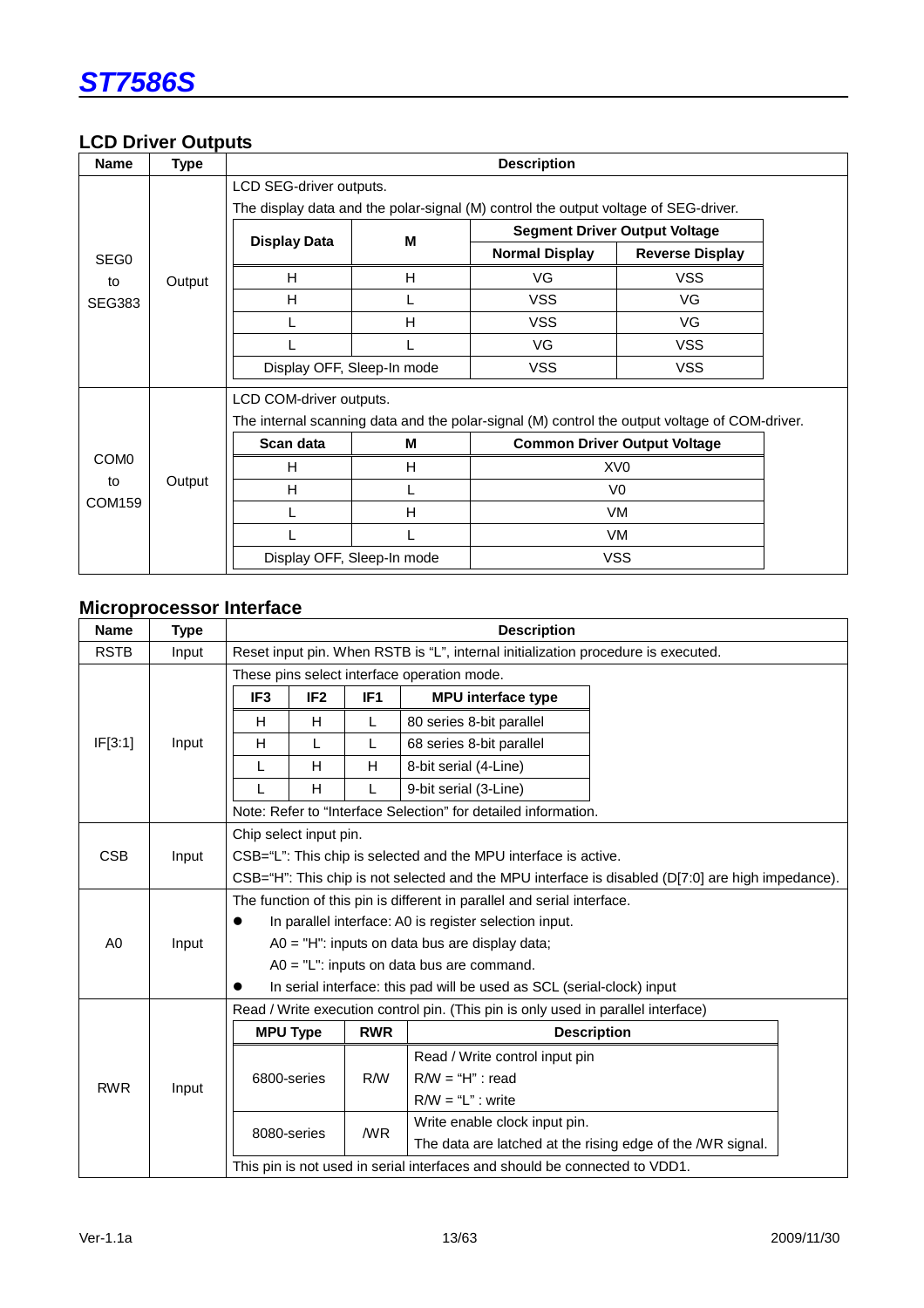| <b>Name</b> | <b>Type</b> | <b>Description</b>                                                                          |     |                                                                            |  |  |  |  |
|-------------|-------------|---------------------------------------------------------------------------------------------|-----|----------------------------------------------------------------------------|--|--|--|--|
|             |             | Read / Write execution control pin. (This pin is only used in parallel interface)           |     |                                                                            |  |  |  |  |
|             |             | <b>MPU Type</b><br><b>ERD</b><br><b>Description</b>                                         |     |                                                                            |  |  |  |  |
|             |             |                                                                                             |     | Read / Write control input pin.                                            |  |  |  |  |
|             |             | 6800-series                                                                                 | E   | $R/W = "H"$ : When E is "H", data bus is in output status.                 |  |  |  |  |
| <b>ERD</b>  | Input       |                                                                                             |     | $R/W = "L"$ : The data are latched at the falling edge of the              |  |  |  |  |
|             |             |                                                                                             |     | E signal.                                                                  |  |  |  |  |
|             |             | 8080-series                                                                                 | /RD | Read enable input pin.                                                     |  |  |  |  |
|             |             |                                                                                             |     | When /RD is "L", data bus is in output status.                             |  |  |  |  |
|             |             |                                                                                             |     | This pin is not used in serial interfaces and should be connected to VDD1. |  |  |  |  |
|             |             | The bi-directional data bus of the MPU interface. When CSB is "H", they are high impedance. |     |                                                                            |  |  |  |  |
| D[7:0]      | 1/O         | If using serial interface:                                                                  |     |                                                                            |  |  |  |  |
|             |             |                                                                                             |     | D0 is the SDA signal in 4-Line & 3-Line interface.                         |  |  |  |  |
|             |             |                                                                                             |     | D1 is the A0 signal in 4-Line interface.                                   |  |  |  |  |

Note:

1. After VDD1 is turned ON, all MPU interface pins should not be left OPEN.

2. The un-used pins should be connected to VDD1.

### **OTP Pins**

| <b>Name</b> | Type  | <b>Description</b>                                                                               |
|-------------|-------|--------------------------------------------------------------------------------------------------|
| VPP         | Power | The programming power supply of the built-in OTP. Apply external power (6.5~6.75V) here when     |
|             |       | programming (> 8mA for successful programming).                                                  |
| <b>EXTB</b> | Input | EXTB="L": Enable the extension operation mode.                                                   |
|             |       | When programming OTP, connect EXTB to VSS1 externally.                                           |
|             |       | This pin has an internal pull-high resistor. Please leave this pin OPEN after special operation. |

# **Test Pins**

| <b>Name</b> | Type | <b>Description</b>                              |  |  |  |
|-------------|------|-------------------------------------------------|--|--|--|
| CLS.        |      | Reserved for testing only.                      |  |  |  |
|             | Test | Please fix this pin to VDD1.                    |  |  |  |
| CL.         | Test | Reserved for testing only. Leave this pin open. |  |  |  |
| <b>TCAP</b> | Test | Reserved for testing only. Leave this pin open. |  |  |  |
| <b>VREF</b> | Test | Reserved for testing only. Leave this pin open. |  |  |  |
| TE.         | Test | Reserved for testing only. Leave this pin open. |  |  |  |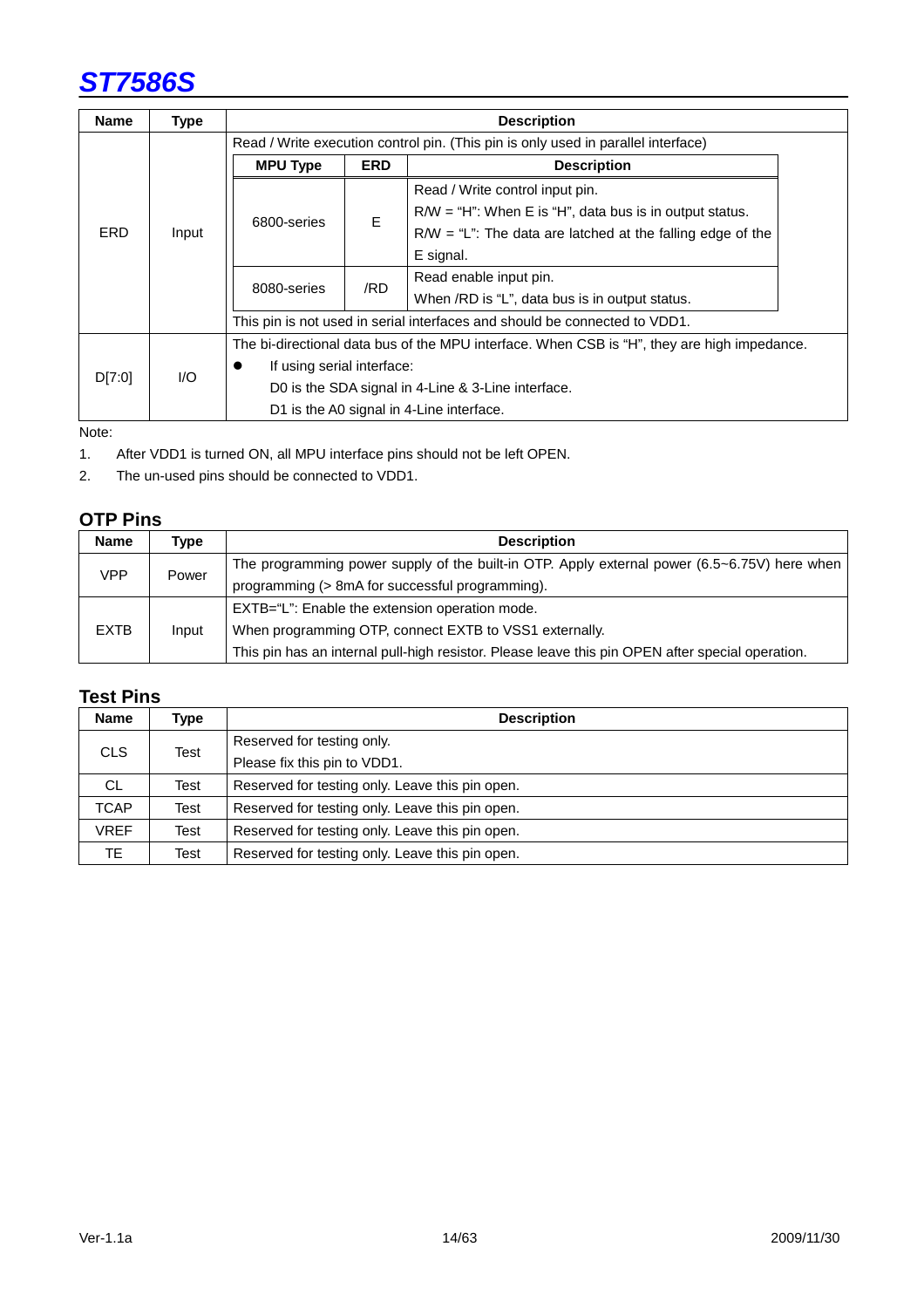#### **ITO Resistance Limitation**

| <b>Pin Name</b>                                                              | <b>ITO Resister</b> |
|------------------------------------------------------------------------------|---------------------|
| VDDX, VDD1~VDD5, VSSX, VSS1, VSS2, VSS4, V01, V0O, V0S, XV01, XV0O, XV0S, VM | $<$ 100 $\Omega$    |
| VPP, VGI, VGO, VGS                                                           | $< 50\Omega$        |
| A0, ERD, RWR, CSB, D[7:0], (SDA), (SCL), TE                                  | $< 700\Omega$       |
| <b>RSTB</b>                                                                  | $<$ 10K $\Omega$    |
| IF[3:1], CLS, EXTB                                                           | $<$ 1 $K\Omega$     |
| TCAP, CL, VREF                                                               | Floating            |

Note:

1. Make sure that the ITO resistance of COM0 ~ COM159 is equal, and so is it of SEG0 ~ SEG383.

2. These Limitations include the bottleneck of ITO layout.

3. Refer to the application note for ITO layout guideline.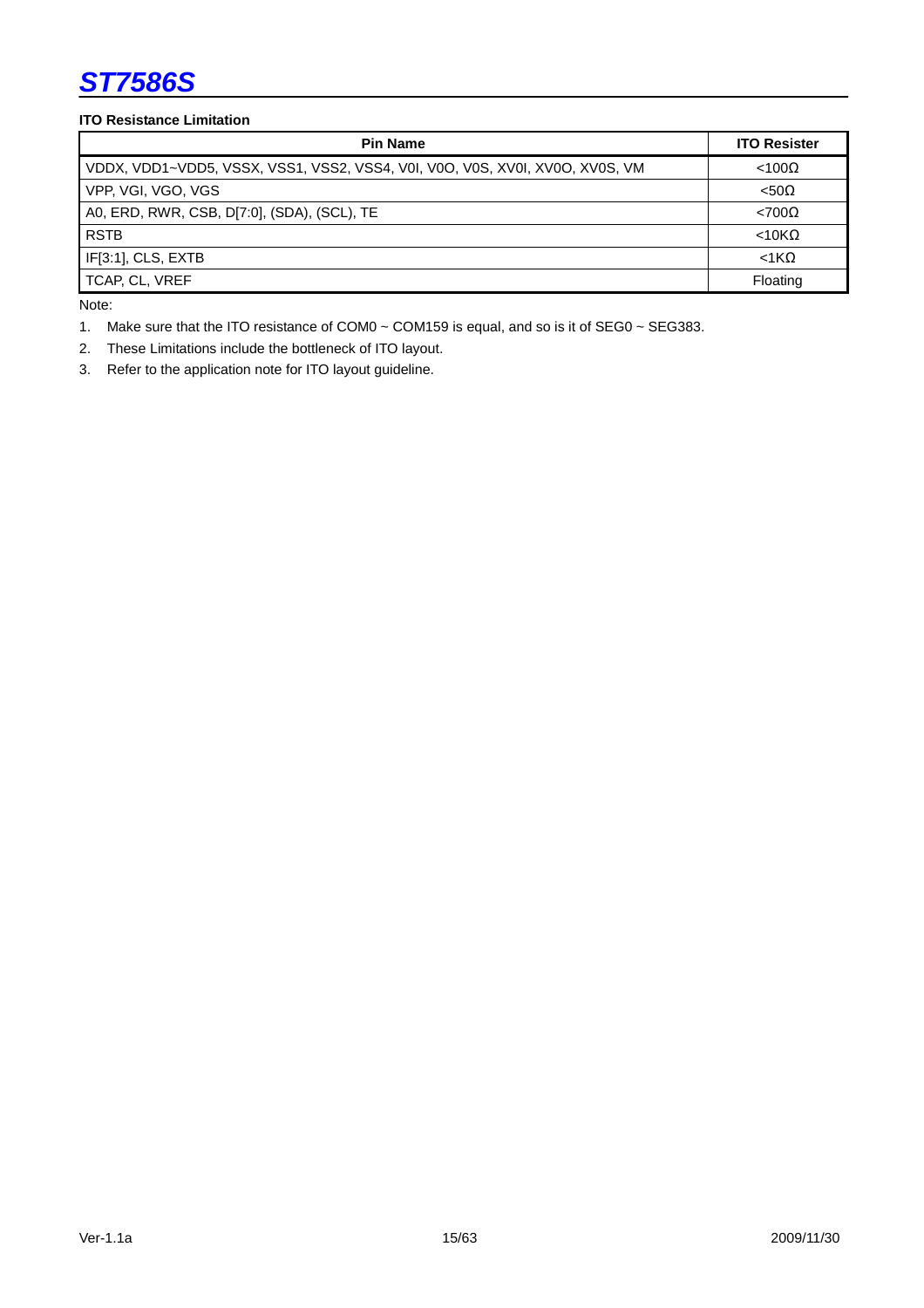# **FUNCTION DESCRIPTION**

### **Microprocessor Interface**

#### **Chip Select Input**

CSB pin is used for chip selection. ST7586S can interface with an MPU when CSB is "L". If CSB is "H", the inputs of A0, ERD and RWR with any combination will be ignored and D[7:0] are high impedance. In 3-Line and 4-Line serial interfaces, the internal shift register and serial counter are reset when CSB is "H".

#### **Interface Selection**

The interface selection is controlled by IF[3..1] pins. Please refer to the table below:

|                 | lable l         |                 |                          |                        |                |                |            |                                     |        |
|-----------------|-----------------|-----------------|--------------------------|------------------------|----------------|----------------|------------|-------------------------------------|--------|
| <b>Setting</b>  |                 |                 |                          | Interface Pin Function |                |                |            |                                     |        |
| IF <sub>3</sub> | IF <sub>2</sub> | IF <sub>1</sub> | <b>MPU Type</b>          | <b>CSB</b>             | A <sub>0</sub> | <b>RWR</b>     | <b>ERD</b> | D[7:0]                              |        |
| н               | н               |                 | Parallel 8080 series MPU |                        | CSB            | A <sub>0</sub> | /WR        | /RD                                 | D[7:0] |
| н               |                 |                 | Parallel 6800 series MPU |                        |                |                | R/W        | E                                   |        |
|                 | н               | н               | Serial 4-Line series MPU |                        | SCL            | --             | --         | D1=A0; D0=SDA. D[7:2] are not used. |        |
|                 | н               |                 | Serial 3-Line series MPU |                        |                | --             | $- -$      | D0=SDA. D[7:1] are not used.        |        |

**Table 1** 

Note: The un-used pins are marked as "--" and should be fixed to "H" by "VDD1".

#### **Parallel Interface**

When parallel interface is selected, the interface transmission type will be determined by the combination of the control signals. Please refer to the table below: **Table 2** 

|     |                 |     |                 | Table Z |            |                                      |
|-----|-----------------|-----|-----------------|---------|------------|--------------------------------------|
|     | 8080 series MPU |     | 6800 series MPU | A0      | <b>CSB</b> | <b>Interface Transmission Type</b>   |
| /WR | /RD             | R/W |                 |         |            |                                      |
|     |                 |     |                 |         |            | <b>Write Command</b>                 |
|     |                 |     |                 |         |            | Write Display Data or Parameter      |
|     |                 |     |                 |         |            | Read Display Data or Parameter Start |
|     |                 |     |                 |         |            | Read Display Data or Parameter Stop  |

Note: Reading Display Data or Parameter is specified by the instruction before the read operation.

#### **Serial Interface**

In serial interface mode (4-Line or 3-Line), IC is active when CSB is "L". Control signals (SDA, SCL and A0 for 4-Line) are enabled when CSB is "L". When CSB is "H", the MPU interface is not active and the internal shift register and counter are reset. It is recommended to set CSB to "H" after each byte transmission.

In 4-Line serial interface, A0 signal is latched at the  $8<sup>th</sup>$  rising edge of the SCL signal (refer to Fig. 1).



**Fig. 1 Write-Operation of 4-Line Serial Interface**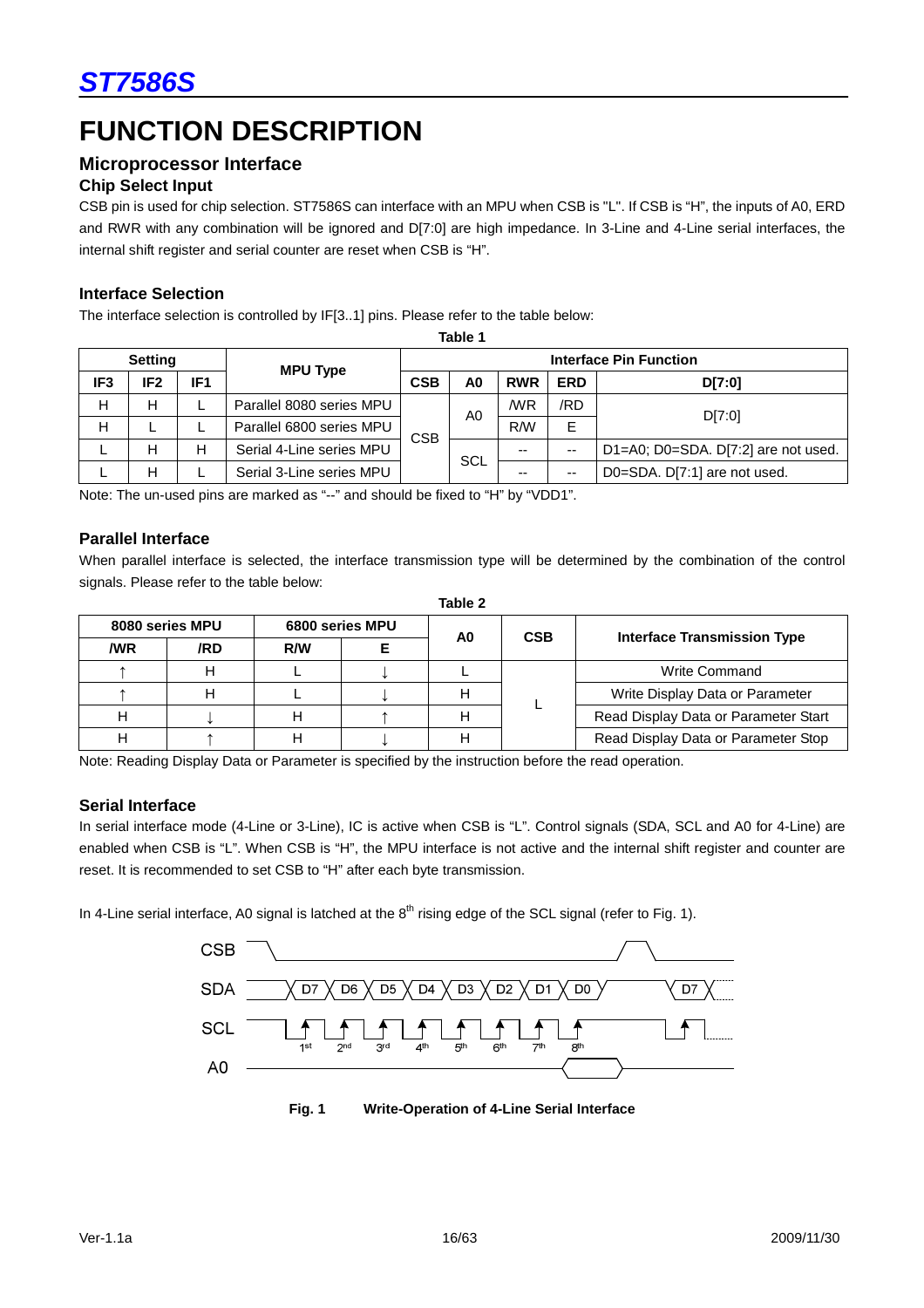**CSB SDA**  $A0$  $\sqrt{D7}$  $D6$  $\overline{D5}$  $\sqrt{D4}$  $\overline{D3}$  $D2$  $D1$  $\overline{D0}$  $A<sub>0</sub>$ SCL 1  $\overline{2}$ <sup>nd</sup>  $\overline{s}$ rd  $\overline{4}$ <sup>th</sup>  $\overline{5}$ <sup>th</sup>  $\overline{6}$ th  $\overline{s}$ <sup>tl</sup>  $\overline{g}$ th **Fig. 2 Write-Operation of 4-Line Serial Interface** 

In 3-Line interface, A0 signal is not available and the  $1<sup>st</sup>$  output of SDA will be treated as A0 flag (refer to Fig. 2).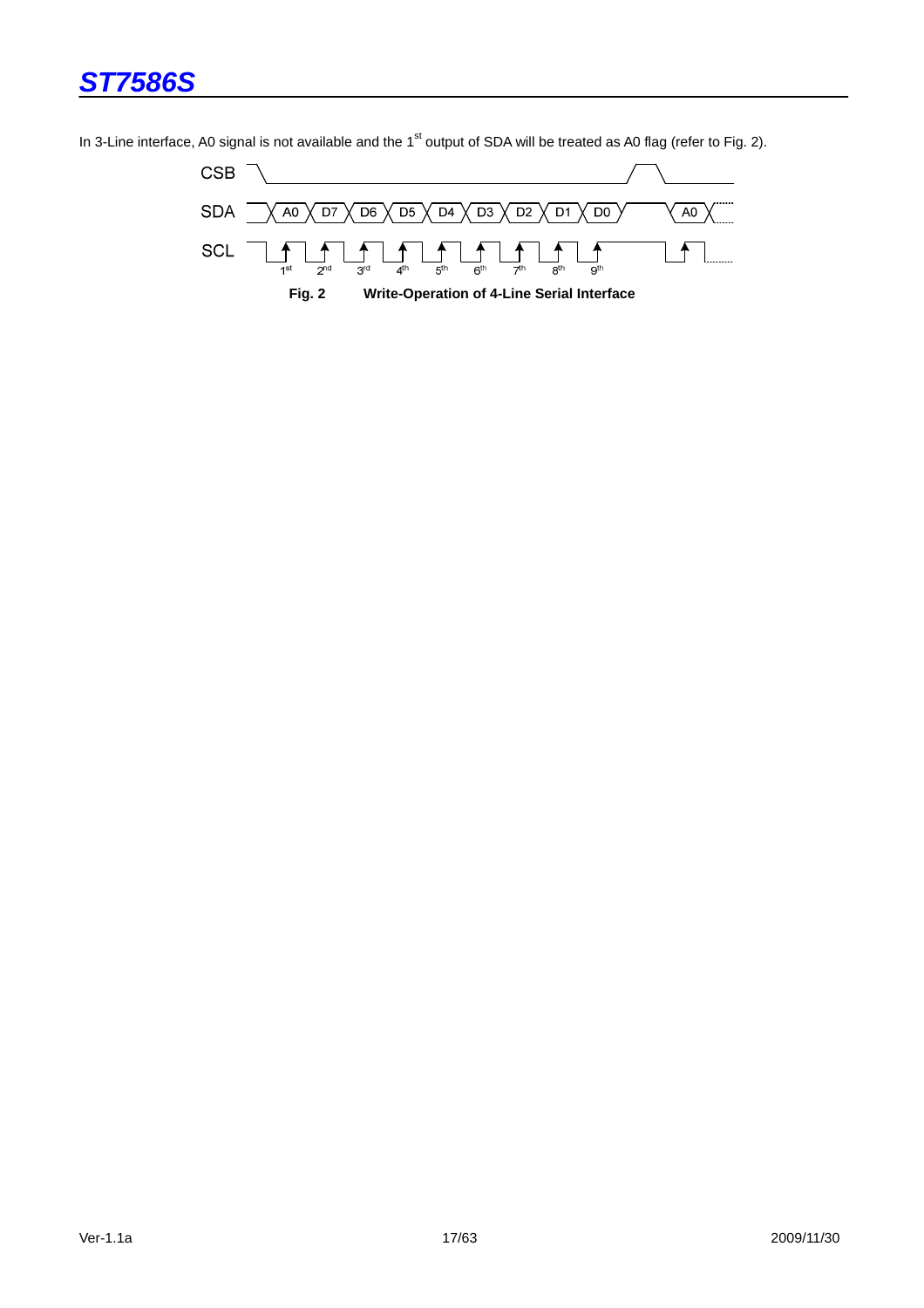# **Display Data RAM (DDRAM)**

ST7586S containing a 384x160x2 bit static RAM stores the display data. The display data RAM (DDRAM) stores the pixel data of the LCD. The built-in DDRAM is an addressable memory array with 384 columns by 160 rows. ST7586S provides two kinds of display modes (monochrome mode and 4-level gray scale mode) and a fast-addressing mode for fast updating display data. Each column address represents 3 sub-columns. For example, setting the column address to "01h" means that upcoming 8 bits data is addressing to column 3; column 4 and column 5 respectively (refer to Fig. 3 and Fig. 4). The display data which is written by MCU will be stored in DDRAM with the format of D7 at the left and D0 at the right when MX=0 (refer to Fig. 3 and Fig. 4). The row address is directly related to the row output number. The LCD controller reads the pixel data in DDRAM, and then it outputs to COM/SEG pad. While the LCD controller operates independently, display data can be written into DDRAM at the same time and data is also being displayed on LCD panel without causing the abnormal display.



|                       | 3 Bits Data           |                        |              |   |            |  | 2 Bits Data    |                |              |   |            |  |  |
|-----------------------|-----------------------|------------------------|--------------|---|------------|--|----------------|----------------|--------------|---|------------|--|--|
| D <sub>7</sub><br>D4) | D <sub>6</sub><br>(D3 | D <sub>5</sub><br>(D2) | <b>DDRAM</b> |   | <b>LCD</b> |  | D <sub>1</sub> | D <sub>0</sub> | <b>DDRAM</b> |   | <b>LCD</b> |  |  |
|                       |                       |                        |              |   |            |  |                |                |              |   |            |  |  |
| 0                     | 0                     | O                      | ŋ            | 0 |            |  | 0              | 0              | 0            | O |            |  |  |
|                       | 0                     | $\Omega$               |              | 0 |            |  |                | 0              |              | O |            |  |  |
| 0                     |                       | $\Omega$               | 0            |   |            |  | 0              |                | 0            |   |            |  |  |
|                       |                       |                        |              |   |            |  |                |                |              |   |            |  |  |



Fig. 3 DDRAM Mapping (4-Level Gray Scale Mode)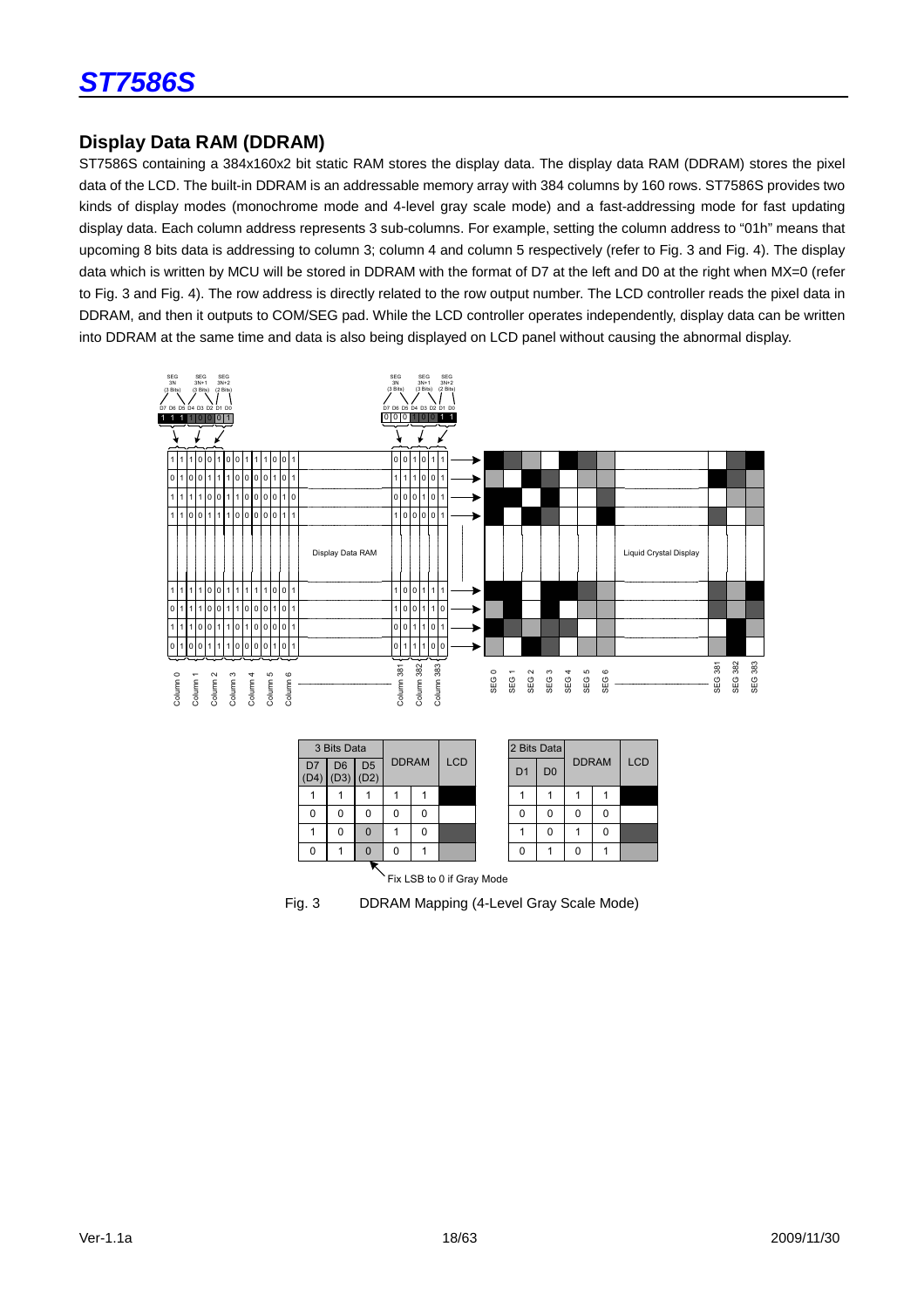



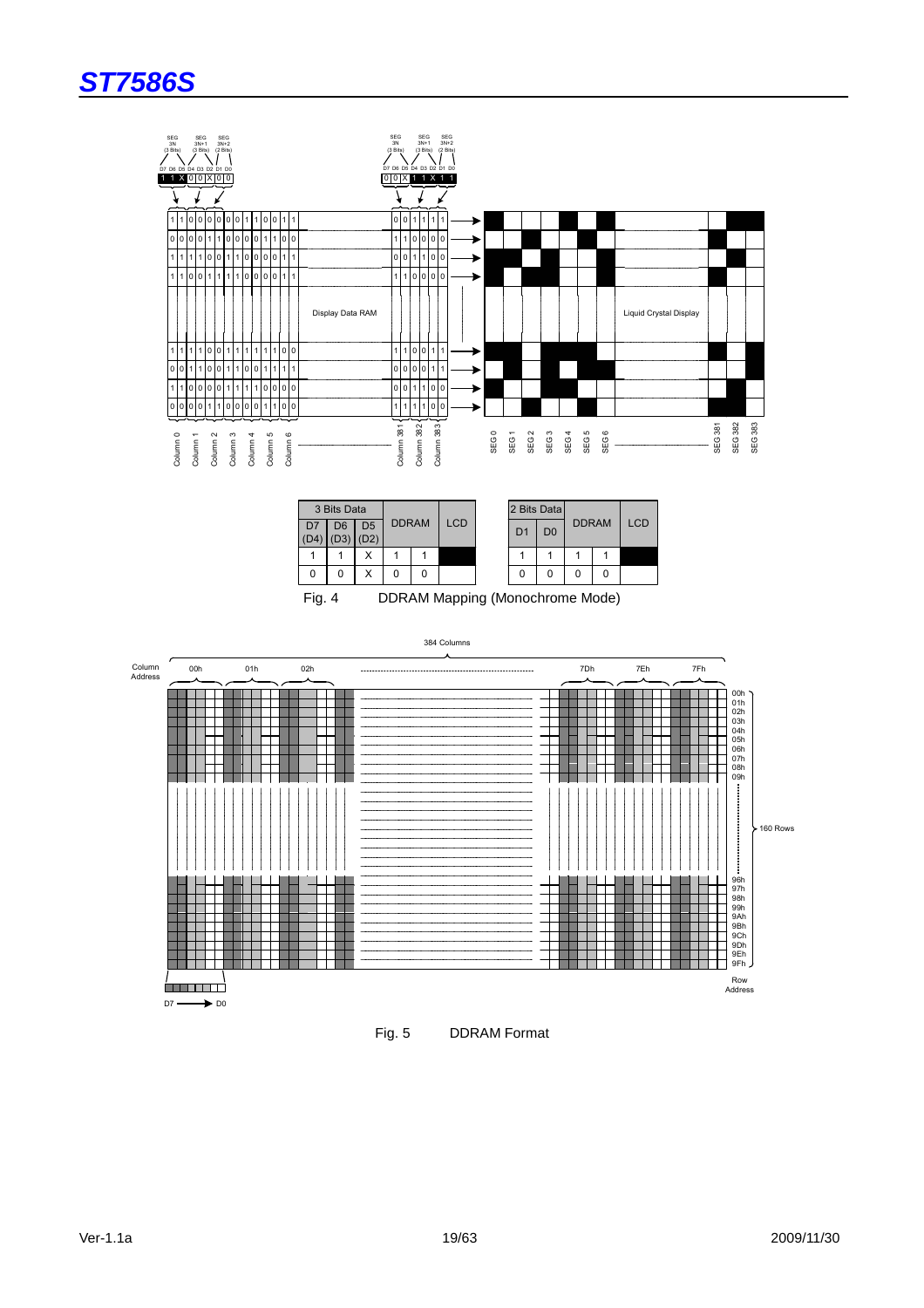

#### **Addressing**

In order to allow MCU accessing display data continuously, the address counter is automatically increasing by one (+1) after accessing each byte of display data (i.e. "White Display Data" in all interface or "Read Display Data" in parallel interface). The locations of RAM are addressed by the address pointers (XS, XE, YS and YE). The address ranges are X=0~127 (column address) and Y=0~159 (row address). Addresses outside these range is not allowed.

Before writing to DDRAM, a "window" must be defined for the incoming display data. By specifying the address pointers XS, XE, YS and YE, a "window" is established. The instruction registers XS and YS identify the start addresses while XE and YE identifying the end addresses. For example, the whole display range will be written via the following values to define 384x160: XS=0 (00h), YS=0 (00h) and XE=127 (7Fh), YE=159 (9Fh).

#### **Column Address Circuit**

The column address of DDRAM is specified by the "Set Column Address" instruction. Each column address includes three sub-columns Column N, Column N+1 and Column N+2 respectively ("N" is the column address value). The column address counter is increased by one (+1) after each byte of display data accessed (write/read). The starting column address is defined by XS and the ending column address is defined by XE. The column address counter will be returned to the starting column address (XS) immediately if the increment of the column address exceeds the boundary column address (XE).

#### **Row Address Circuit**

The circuit provides the row address of DDRAM. The row address is increased by one (+1) after the column address counter is over XE. The row address will be returned to starting row address (YS) immediately when the row address is increased by one over the ending row address (YE).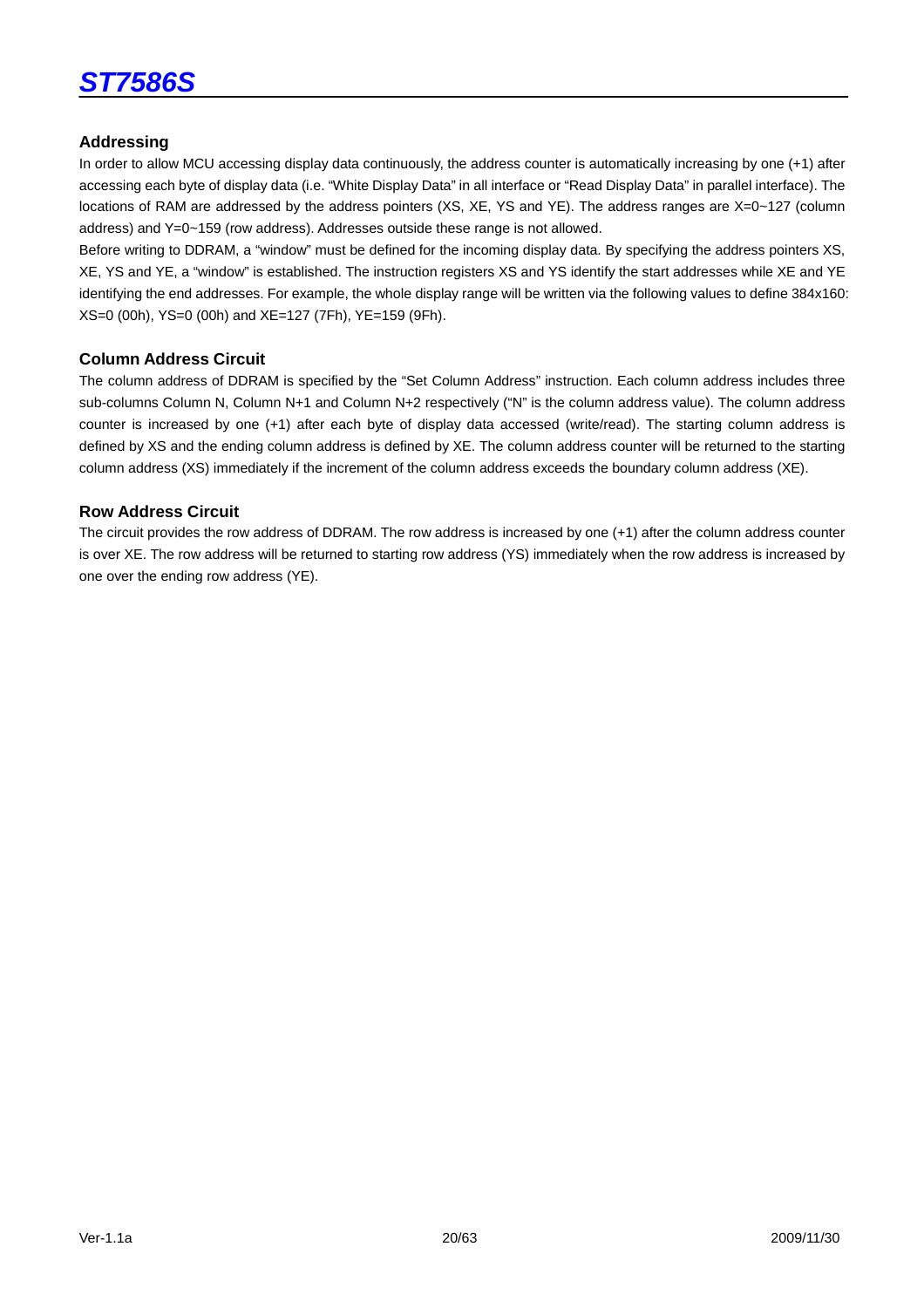### **LCD Display Function DDRAM Map to LCD Driver Output**

The internal relation between DDRAM and LCD driver circuit (SEG/COM output path) with different MX or MY setting is illustrated below.



Fig. 6 DDRAM Display Direction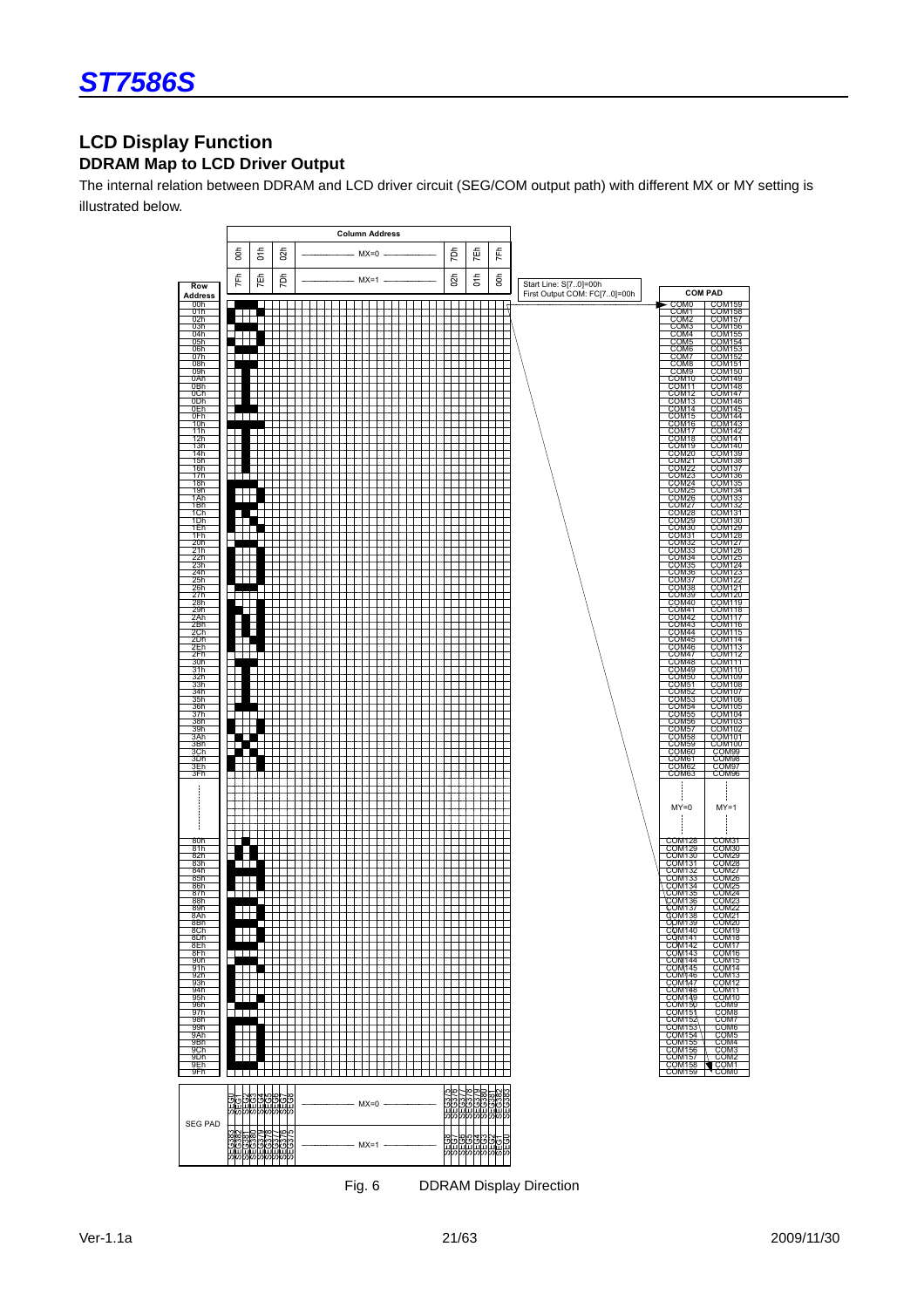

#### **Line Address Circuit**

This circuit assigns DDRAM a Line Address corresponding to the first line (setting by instruction of First Output COM) of display. Therefore, by setting Line Address repeatedly, ST7586S is possible to realize the screen scrolling without changing the content of DDRAM as shown in Fig. 7.



**Fig. 7 Display Data RAM Map (1/160 Duty)**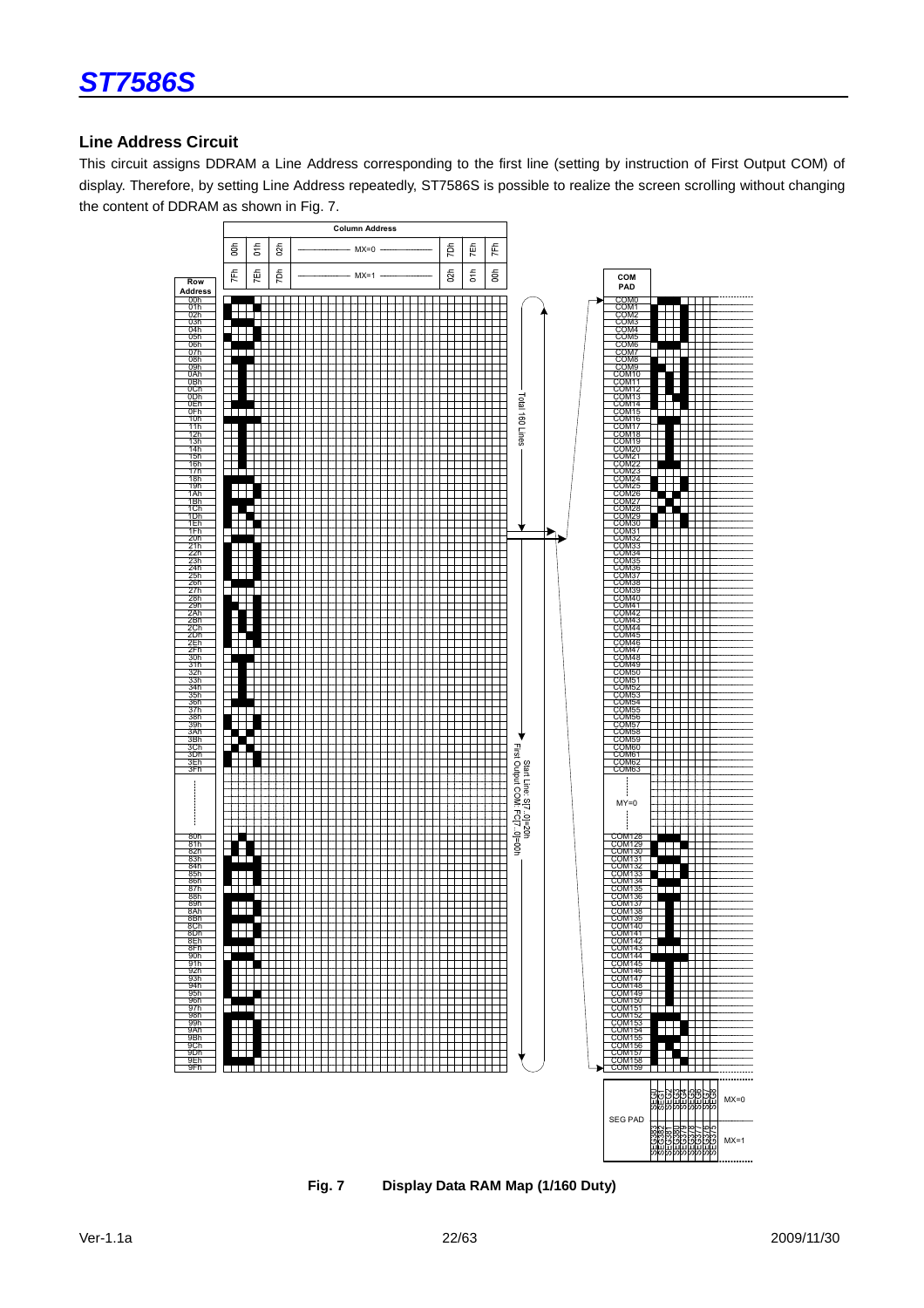

#### **Partial Display**

This function is defining the visible display area as illustrated in Fig. 8. The different partial display area setting will be changing frame rate or Vop to avoid abnormal display. The recommended range of partial display area setting is defined from 64 duty to 160 duty. The partial display setting is combining the instructions of Partial Display and Partial Display Area.



**Fig. 8 Partial Display Definition** 

#### **Rolling Scroll**

This function is determined by the instructions of Scroll Area and Start Line. TA, SA and BA meaning Top Area, Scrolling Area and Bottom Area respectively. The instruction of Scroll Area setting must correspond to TA+SA+BA=160. Depending on the Scroll Area setting, the setting range of Start Line must correspond to TA≦S[7..0]<(TA+SA).

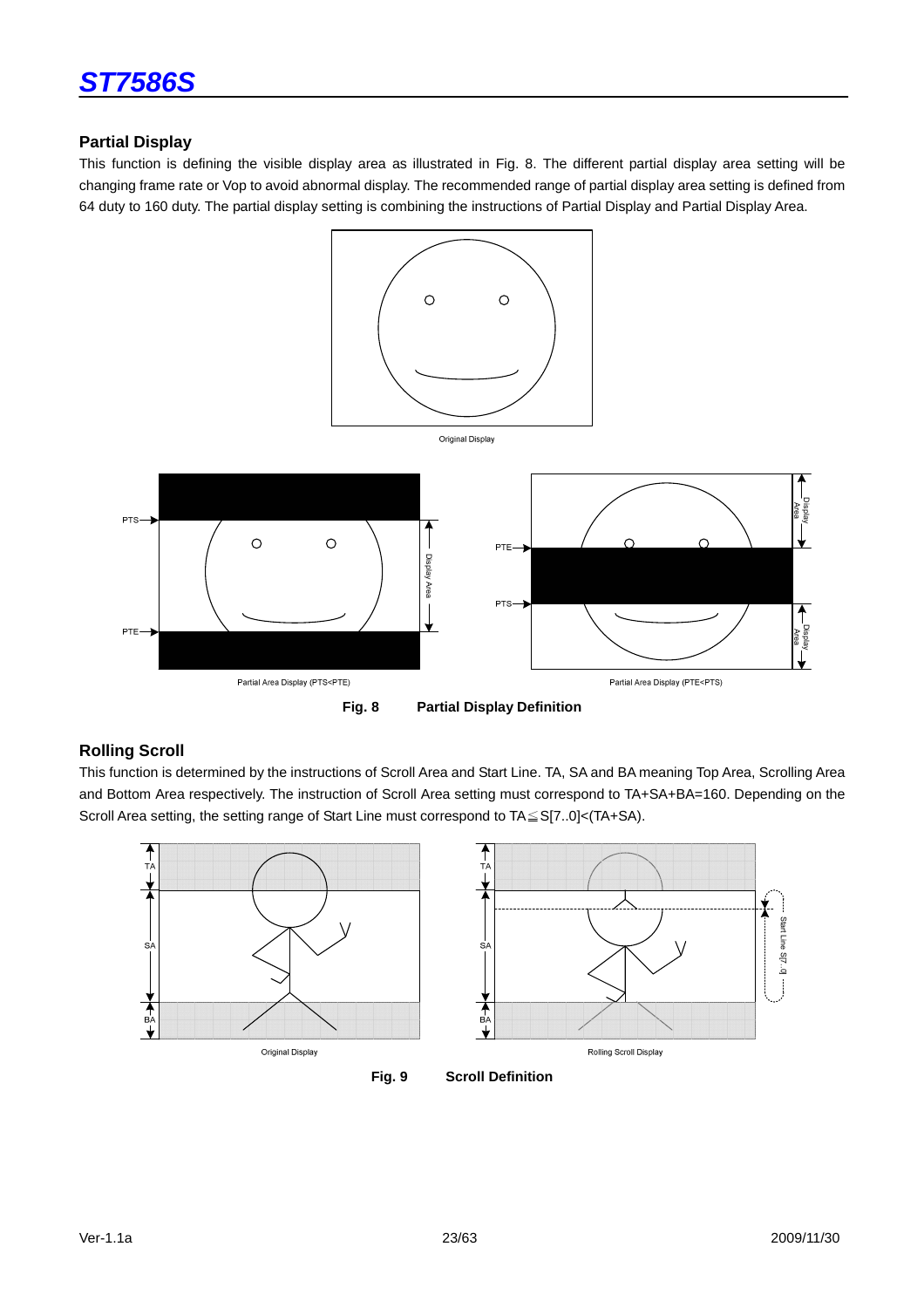

#### **Liquid Crystal Driver Power Circuit**

The built-in power circuits generate the voltage levels which are necessary to drive the liquid crystal. It consumes low power with the fewest external component. The built-in power system has voltage booster, voltage regulator and voltage follower circuits. Before power ST7586S is OFF, a Power OFF procedure is needed. Please refer to the OPERATION FLOW section.

#### **External Component of Power Circuit**

The recommended external power components need only three capacitors. The detailed values of these three capacitors are determined by panel size and loading.

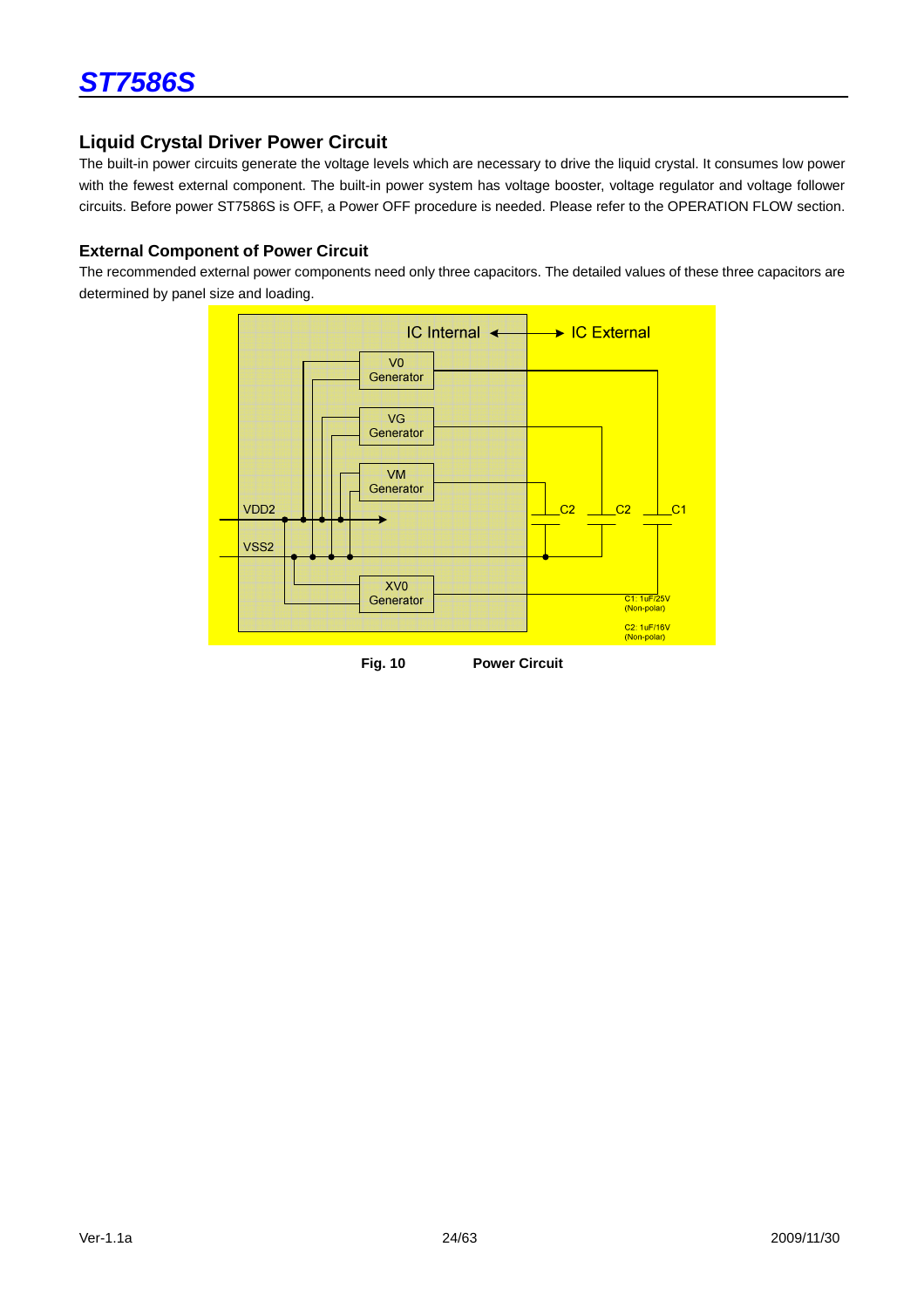# **Temperature Gradient Selection Circuit**

#### **SET V0 with temperature compensation (Temperature** ≠ **24°C)**

There are 16-line slopes in each temperature step, and customer can select one line slope of temperature compensation coefficient for each temperature step. Each temperature step is 8°C. Please see Fig. 11 as below.



**Fig. 11 Temperature Compensation Coefficient Selection** 

In instruction Temperature Gradient Compensation each parameter MTx, where x=0, 1, 2,..., E, F has a setting value between 0 and 15. MTx=0 results in Mx=0V increment on V0, MTx=1 results in Mx=5mV increment,…, MTx=15 results in Mx=15x5mV=75mV increment. Note that each MTx individually corresponds to a temperature interval; the Mx means temperature gradient slope coefficient. The relations between Mx and V0 quantity due to temperature V0(T) are described in the equation shown in Table 3.

| <b>Temerature Range</b>                | Equation V0(T) at temperature= $TC$                                                                                                                         |
|----------------------------------------|-------------------------------------------------------------------------------------------------------------------------------------------------------------|
| $-40^{\circ}$ $\leq$ T < $-32^{\circ}$ | $\text{VO(T)} = \text{VO(T24)} + (-32 - T) \times \text{MO} + (\text{M1} + \text{M2} + \text{M3} + \text{M4} + \text{M5} + \text{M6} + \text{M7}) \times 8$ |
| $-32C \leq T < -24C$                   | $VO(T) = VO(T24) + (-24 - T) \times M1 + (M2 + M3 + M4 + M5 + M6 + M7) \times 8$                                                                            |
| $-24C \leq T < -16C$                   | $VO(T) = VO(T24) + (-16 - T) \times M2 + (M3 + M4 + M5 + M6 + M7) \times 8$                                                                                 |
| $-16C \leq T < -8C$                    | $VO(T) = VO(T24) + (-8 - T) \times M3 + (M4 + M5 + M6 + M7) \times 8$                                                                                       |
| $\mathcal{O}0 > T \geq \mathcal{O}8$   | $NO(T) = VO(T24) + (0 - T) \times M4 + (M5 + M6 + M7) \times 8$                                                                                             |
| $OC \leq T < 8C$                       | $NO(T) = VO(T24) + (8 - T) \times M5 + (M6 + M7) \times 8$                                                                                                  |
| $8C \leq T < 16C$                      | $NO(T) = VO(T24) + (16 - T) \times MG + M7 \times 8$                                                                                                        |
| 16°C $\leq$ T < 24°C                   | $VO(T) = VO(T24) + (24 - T) \times MT$                                                                                                                      |
| 24°C $\leq$ T < 32°C                   | $VO(T) = VO(T24) - (T - 24) \times M8$                                                                                                                      |
| 32°C $\leq$ T < 40°C                   | $VO(T) = VO(T24) - (T - 32) \times M9 - M8 \times 8$                                                                                                        |
| $40C \leq T < 48C$                     | $NO(T) = VO(T24) - (T - 40) \times M10 - (M9 + M8) \times 8$                                                                                                |
| 48°C $\leq$ T < 56°C                   | $NO(T) = VO(T24) - (T - 48) \times M11 - (M10 + M9 + M8) \times 8$                                                                                          |
| $56C \leq T < 64C$                     | $VO(T) = VO(T24) - (T - 56) \times M12 - (M11 + M10 + M9 + M8) \times 8$                                                                                    |
| 64°C $\leq$ T < 72°C                   | $VO(T) = VO(T24) - (T - 64) \times M13 - (M12 + M11 + M10 + M9 + M8) \times 8$                                                                              |
| 72°C $\leq$ T < 80°C                   | $NO(T) = VO(T24) - (T - 72) \times M14 - (M13 + M12 + M11 + M10 + M9 + M8) \times 8$                                                                        |
| 80°C $\leq$ T < 88°C                   | $N0(T) = V0(T24) - (T - 80) \times M15 - (M14 + M13 + M12 + M11 + M10 + M9 + M8) \times 8$                                                                  |

**Table 3**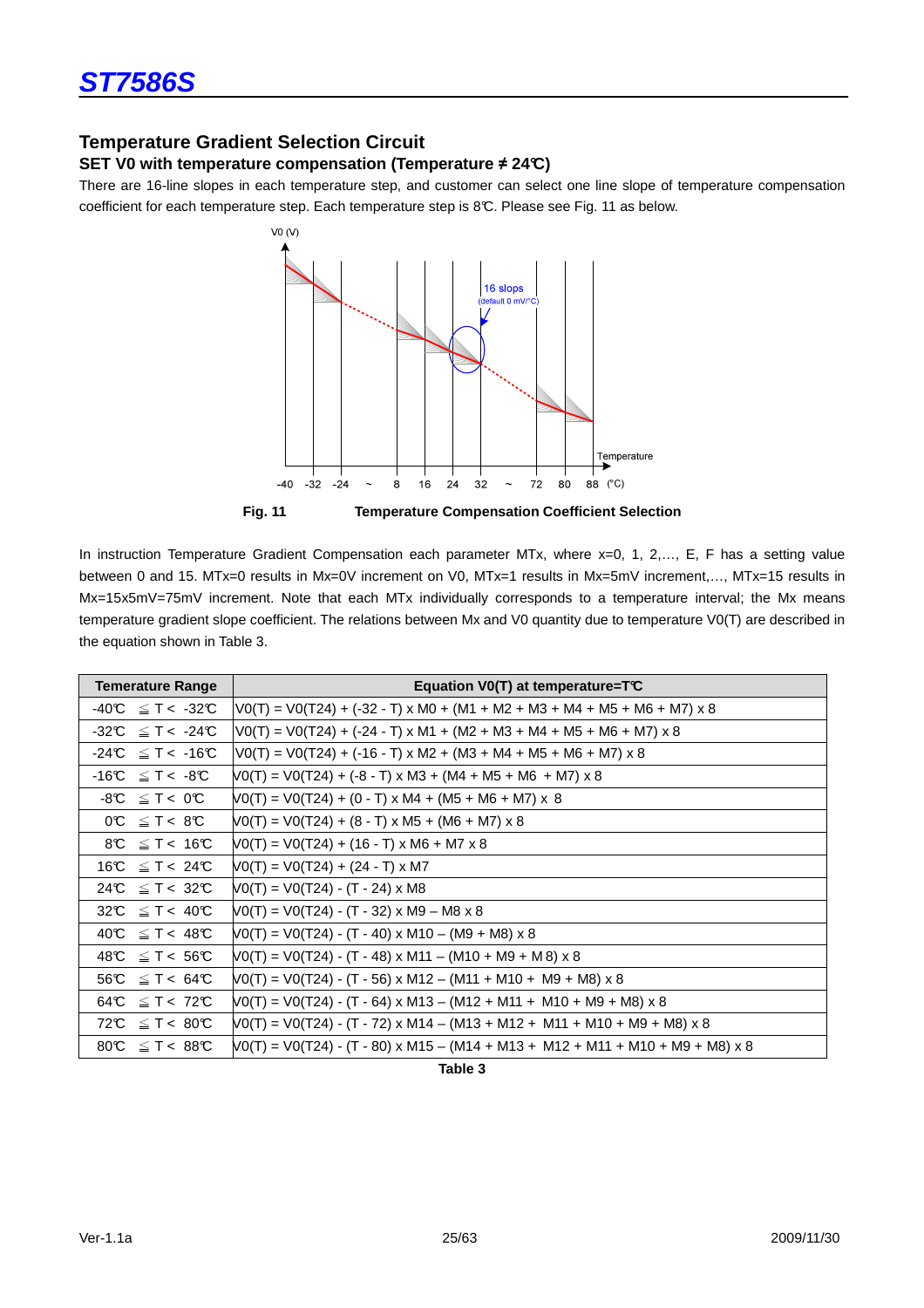



Note:

 Please make sure to avoid any kind of heating source near ST7586S such as back light, to prevent Vop is not anticipative because of temperature compensation circuit is working.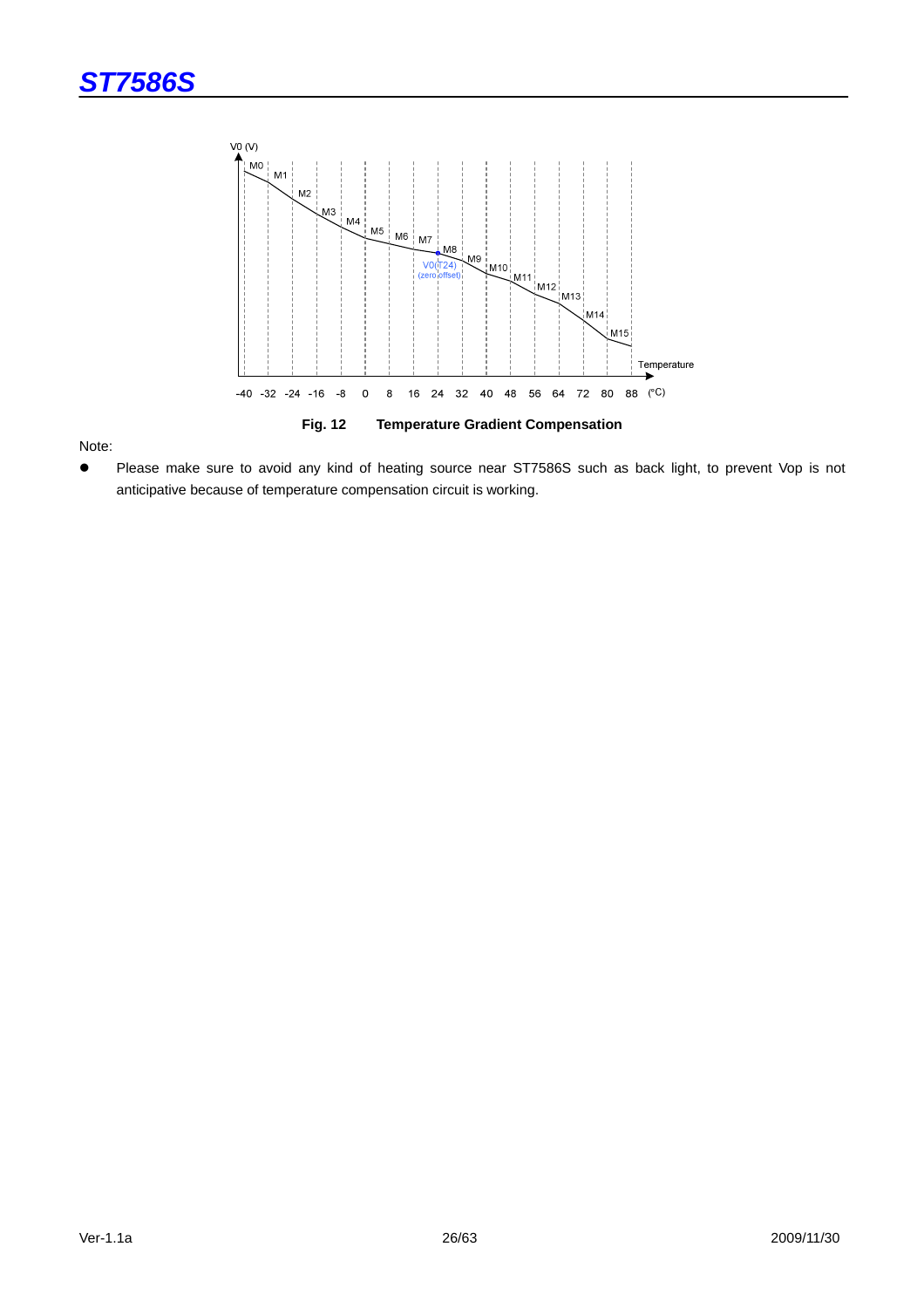# **Frequency Temperature Gradient Compensation Coefficient**

### **Register Loading Detection**

ST7586S will auto-switch frame rate in different temperature such as Fig. 13. TA, TB and TC are frame rate switching temperature which can be defined by customer with instruction Temperature Range. FRA, FRB, FRC and FRD are switched frame rate which also can be defined by customer with instruction Frame Rate. The frame rate range is from 18.75Hz to 170Hz.

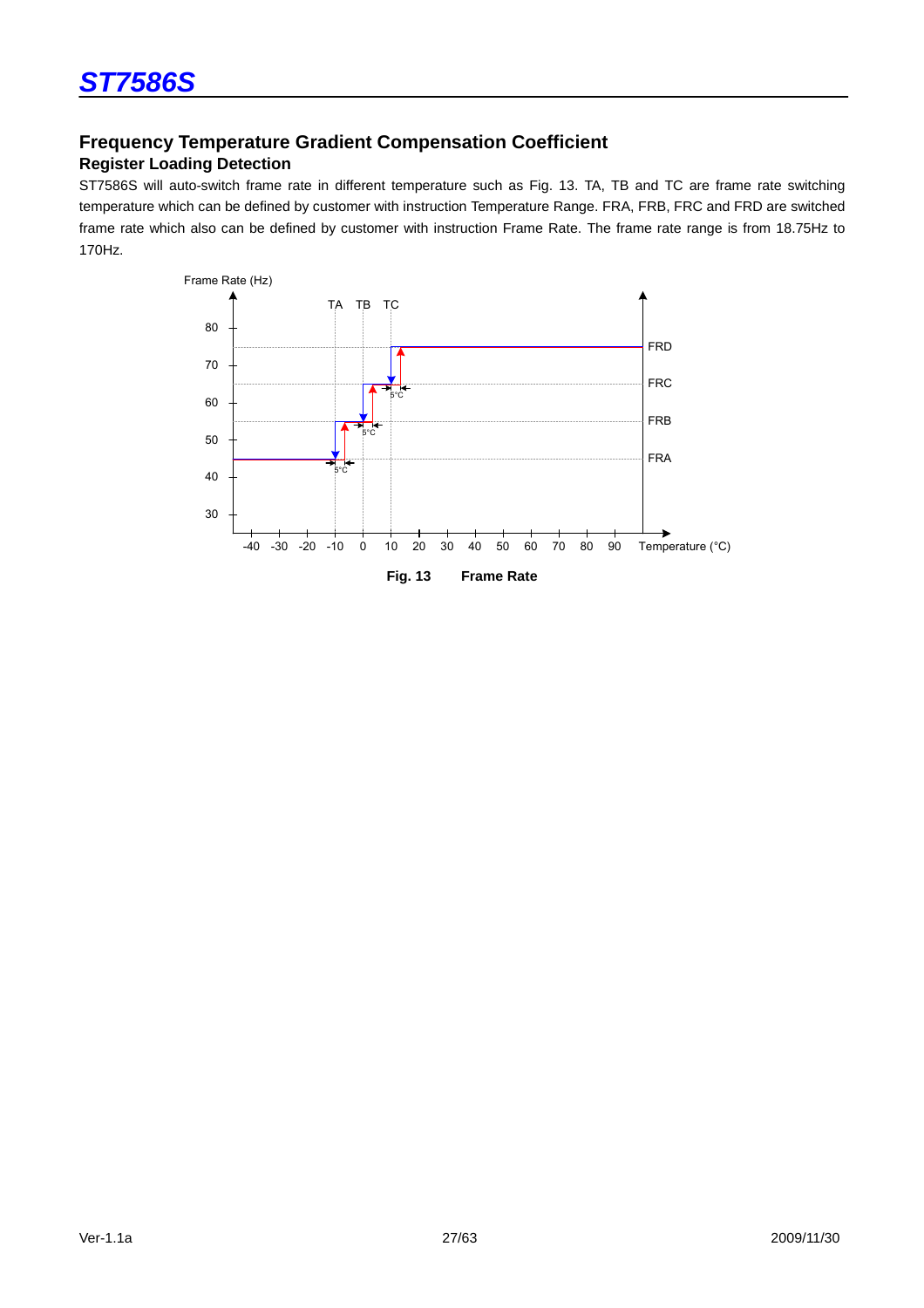# **RESET CIRCUIT**

Setting RSTB pin to "L" (hardware reset) or instruction RESET (software reset) can initialize internal function. Please note the hardware reset is not same as the software reset. Generally, VDD1 is not stable at the time that the system power is just turned ON. The hardware reset is required to initialize internal registers after VDD1 is stable. Initialization by RSTB pin is essential before operating. The default values of registers are listed below:

|                          | <b>Procedure</b>     | <b>After</b>              | <b>After</b>          |  |
|--------------------------|----------------------|---------------------------|-----------------------|--|
|                          |                      | <b>Hardware Reset</b>     | <b>Software Reset</b> |  |
| <b>DDRAM Content</b>     |                      | No Change                 | No Change             |  |
| Column Address           | <b>Start Address</b> | 00h                       | 00h                   |  |
|                          | <b>End Address</b>   | 7Fh                       | 7Fh                   |  |
| <b>Row Address</b>       | <b>Start Address</b> | 00h                       | 00h                   |  |
|                          | <b>End Address</b>   | 9Fh                       | 9Fh                   |  |
| Power Save Mode          |                      | Sleep IN Mode             | Sleep IN Mode         |  |
| <b>Partial Mode</b>      |                      | Partial Mode OFF          | Partial Mode OFF      |  |
|                          | <b>Start Address</b> | 00h                       | 00h                   |  |
| Partial Display Area     | <b>End Address</b>   | 9Fh                       | 9Fh                   |  |
| <b>Inverse Display</b>   |                      | Inverse Display OFF       | Inverse Display OFF   |  |
| All Pixel ON             |                      | All Pixel ON Mode OFF     | All Pixel ON Mode OFF |  |
| Display ON/OFF           |                      | Display OFF               | Display OFF           |  |
| Display Control          | <b>SEG Direction</b> | $SEG0 \rightarrow SEG383$ | No Change             |  |
|                          | <b>COM Direction</b> | $COMO \rightarrow COM159$ | No Change             |  |
| <b>Start Line</b>        |                      | 00h                       | 00h                   |  |
| Display Duty             |                      | 9Fh                       | 9Fh                   |  |
| First Output COM         |                      | 00h                       | 00h                   |  |
| N-Line Inversion         |                      | 8Ch                       | 8Ch                   |  |
| <b>Read Modify Write</b> |                      | <b>Disable</b>            | <b>Disable</b>        |  |
| Vop[8:0]                 |                      | 142h                      | 142h                  |  |
| <b>BIAS</b>              |                      | 1/10                      | 1/10                  |  |
| <b>Booster Level</b>     |                      | x8                        | x8                    |  |

**Table 4**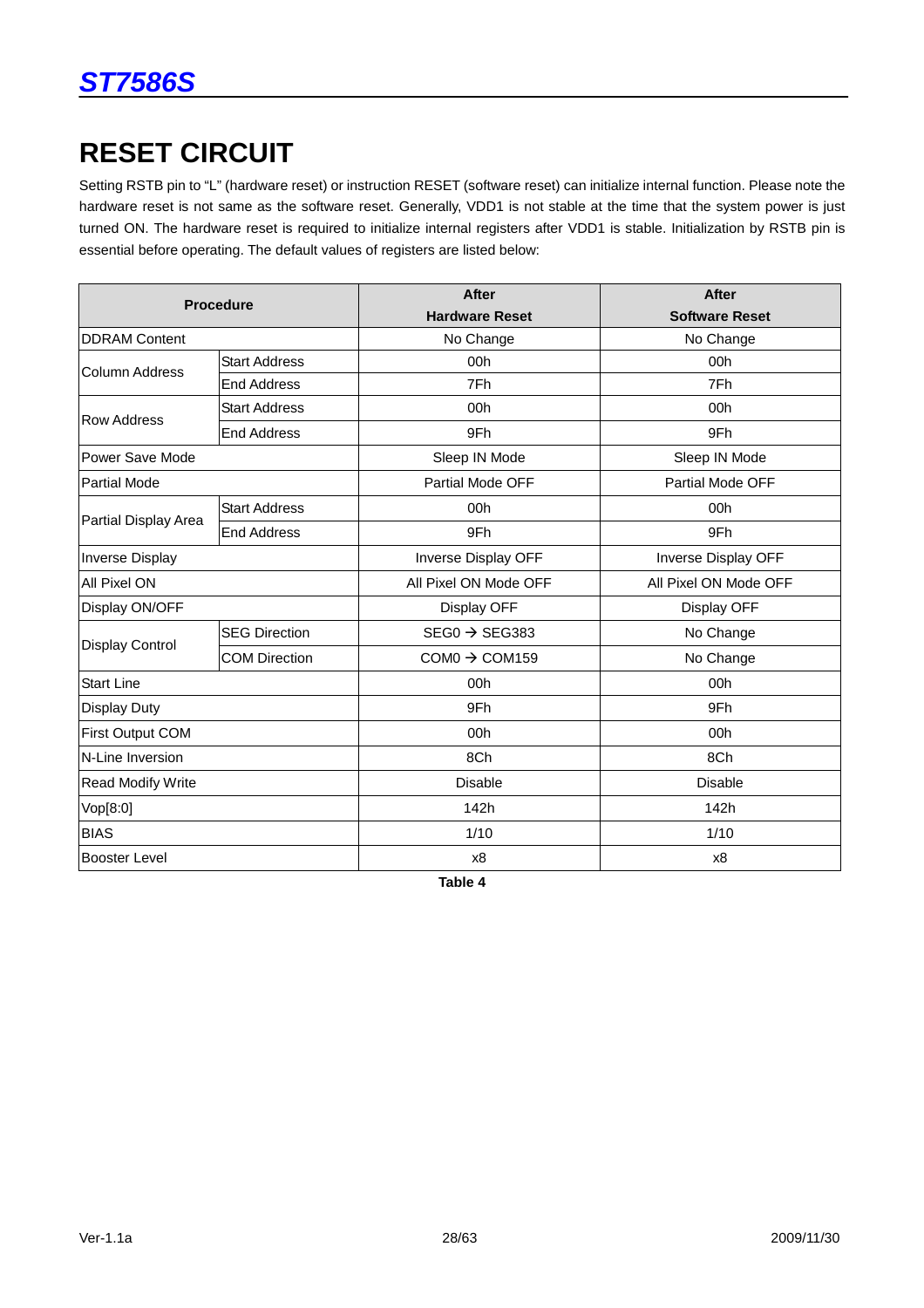

# **INSTRUCTION TABLE**

| <b>INSTRUCTION</b>     | A <sub>0</sub> | R/W         |                     |                 |                  | <b>COMMAND BYTE</b> |                  |                                               |                  |                  | <b>DESCRIPTION</b>                                                           |
|------------------------|----------------|-------------|---------------------|-----------------|------------------|---------------------|------------------|-----------------------------------------------|------------------|------------------|------------------------------------------------------------------------------|
|                        |                |             | D7                  | D <sub>6</sub>  | D <sub>5</sub>   | D <sub>4</sub>      | D <sub>3</sub>   | D <sub>2</sub>                                | D <sub>1</sub>   | D <sub>0</sub>   |                                                                              |
| <b>NOP</b>             | $\Omega$       | $\Omega$    | 0                   | $\Omega$        | 0                | $\Omega$            | $\Omega$         | 0                                             | $\Omega$         | $\mathbf 0$      | No operation                                                                 |
| <b>RESET</b>           | 0              | 0           | 0                   | $\mathbf 0$     | 0                | 0                   | $\mathbf 0$      | 0                                             | 0                | $\mathbf{1}$     | Software reset                                                               |
| <b>Power Save</b>      | 0              | 0           | 0                   | 0               | $\mathbf 0$      | 1                   | $\mathbf 0$      | 0                                             | 0                | <b>SLP</b>       | Set power save mode<br>SLP=0: Sleep in mode<br>SLP=1: Sleep out mode         |
| <b>Partial Mode</b>    | 0              | 0           | 0                   | $\pmb{0}$       | $\mathbf 0$      | 1                   | $\mathbf 0$      | 0                                             | 1                | <b>PTL</b>       | Set partial mode<br>PTL=0: Partial mode on<br>PTL=1: Partial mode off        |
| Inverse Display        | 0              | 0           | 0                   | $\mathbf 0$     | 1                | 0                   | $\mathbf 0$      | 0                                             | 0                | <b>INV</b>       | Set inverse display mode<br>INV=0: Normal display<br>INV=1: Inverse display  |
| All Pixel ON/OFF       | 0              | 0           | 0                   | $\Omega$        | 1                | 0                   | $\Omega$         | 0                                             | 1                | AP               | Set all pixel on mode<br>AP=0: All pixel off mode<br>AP=1: All pixel on mode |
| Display ON/OFF         | 0              | 0           | 0                   | $\mathbf 0$     | 1                | 0                   | 1                | 0                                             | $\pmb{0}$        | <b>DSP</b>       | Set LCD display<br>DSP=0: Display off<br>DSP=1: Display on                   |
|                        | 0              | $\mathbf 0$ | 0                   | $\mathbf 0$     | 1                | 0                   | $\mathbf 1$      | 0                                             | $\mathbf{1}$     | $\mathbf 0$      | Set column address                                                           |
|                        | 1              | 0           | <b>XS15</b>         | <b>XS14</b>     | <b>XS13</b>      | <b>XS12</b>         | <b>XS11</b>      | <b>XS10</b>                                   | XS9              | XS8              | Starting column address:                                                     |
| Set Column Address     | $\mathbf{1}$   | 0           | XS7                 | XS <sub>6</sub> | XS5              | XS4                 | XS <sub>3</sub>  | XS <sub>2</sub>                               | XS1              | XS <sub>0</sub>  | 00h $\leq$ XS $\leq$ 7Fh                                                     |
|                        | $\mathbf{1}$   | 0           | <b>XE15</b>         | <b>XE14</b>     | <b>XE13</b>      | <b>XE12</b>         | <b>XE11</b>      | <b>XE10</b>                                   | XE9              | XE8              | Ending column address:<br>XS≦XE≦7Fh                                          |
|                        | $\mathbf{1}$   | 0           | XE7                 | XE <sub>6</sub> | XE <sub>5</sub>  | XE4                 | XE3              | XE <sub>2</sub>                               | XE <sub>1</sub>  | XE <sub>0</sub>  |                                                                              |
|                        | 0              | 0           | 0                   | $\pmb{0}$       | 1                | 0                   | $\mathbf{1}$     | $\pmb{0}$                                     | 1                | $\mathbf{1}$     | Set row address                                                              |
|                        | 1              | 0           | <b>YS15</b>         | <b>YS14</b>     | <b>YS13</b>      | <b>YS12</b>         | <b>YS11</b>      | <b>YS10</b>                                   | YS9              | YS8              | Starting row address:                                                        |
| <b>Set Row Address</b> | 1              | 0           | YS7                 | YS <sub>6</sub> | YS <sub>5</sub>  | YS4                 | YS3              | YS <sub>2</sub>                               | YS1              | YS <sub>0</sub>  | 00h≦YS≦9Fh                                                                   |
|                        | 1              | 0           | <b>YE15</b>         | <b>YE14</b>     | <b>YE13</b>      | <b>YE12</b>         | <b>YE11</b>      | <b>YE10</b>                                   | YE9              | YE <sub>8</sub>  | Ending row address:<br>$YS \leq YE \leq 9FH$                                 |
|                        | $\mathbf{1}$   | 0           | YE7                 | YE <sub>6</sub> | YE <sub>5</sub>  | YE4                 | YE3              | YE <sub>2</sub>                               | YE <sub>1</sub>  | YE <sub>0</sub>  |                                                                              |
| Write Display Data     | 0              | 0           | 0                   | 0               | 1                | 0                   | 1                | 1                                             | 0                | $\mathbf 0$      | Write display data to DDRAM                                                  |
|                        | $\mathbf{1}$   | 0           | D7                  | D <sub>6</sub>  | D <sub>5</sub>   | D <sub>4</sub>      | D <sub>3</sub>   | D <sub>2</sub>                                | D <sub>1</sub>   | D <sub>0</sub>   |                                                                              |
| Read Display Data      | 0              | 0           | 0                   | $\mathbf 0$     | 1                | 0                   | $\mathbf{1}$     | 1                                             | $\mathbf{1}$     | $\pmb{0}$        | Read display data from                                                       |
|                        | $\mathbf{1}$   | 1           | D7                  | D <sub>6</sub>  | D <sub>5</sub>   | D <sub>4</sub>      | D <sub>3</sub>   | D <sub>2</sub>                                | D <sub>1</sub>   | D <sub>0</sub>   | <b>DDRAM</b>                                                                 |
|                        | 0              | 0           | 0                   | $\Omega$        | 1                | $\mathbf{1}$        | $\Omega$         | 0                                             | 0                | $\mathbf 0$      | Set partial area                                                             |
|                        | 1              | 0           |                     |                 |                  |                     |                  | PTS15 PTS14 PTS13 PTS12 PTS11 PTS10 PTS9 PTS8 |                  |                  | Partial display address start:                                               |
| Partial Display Area   | 1              | $\mathbf 0$ | PTS7                | PTS6            | PTS5             | PTS4 PTS3           |                  | PTS <sub>2</sub>                              | PTS1             | PTS <sub>0</sub> | 00h≦PTS≦9Fh<br>Partial display address end:                                  |
|                        | 1              | 0           |                     |                 |                  |                     |                  | PTE15 PTE14 PTE13 PTE12 PTE11 PTE10           | PTE9             | PTE8             | 00h≦PTE≦9Fh                                                                  |
|                        | 1              | 0           | PTE7                | PTE6            | PTE <sub>5</sub> | PTE4                | PTE <sub>3</sub> | PTE <sub>2</sub>                              | PTE <sub>1</sub> | PTE0             | Display Area: 64 ≤ Duty ≤ 160                                                |
|                        | 0              | $\mathbf 0$ | 0                   | $\mathbf 0$     | 1                | 1                   | $\mathbf 0$      | $\mathbf 0$                                   | 1                | 1                | Set scroll area                                                              |
| <b>Scroll Area</b>     | $\mathbf{1}$   | 0           | TA7                 | TA <sub>6</sub> | TA <sub>5</sub>  | TA4                 | TA <sub>3</sub>  | TA <sub>2</sub>                               | TA <sub>1</sub>  | TA <sub>0</sub>  | Top Area: TA=00h~A0h                                                         |
|                        | 1              | 0           | SA7                 | SA6             | SA <sub>5</sub>  | SA4                 | SA <sub>3</sub>  | SA <sub>2</sub>                               | SA <sub>1</sub>  | SA0              | Scrolling Area: SA=00h~A0h<br>Bottom Area: BA=00h~A0h                        |
|                        | 1              | 0           | BA7                 | BA <sub>6</sub> | BA <sub>5</sub>  | BA4                 | BA3              | BA <sub>2</sub>                               | BA1              | BA0              | TA+SA+BA=160                                                                 |
| <b>Display Control</b> | 0              | 0           | 0                   | $\mathbf 0$     | 1                | 1                   | 0                | 1                                             | 1                | $\mathbf 0$      | Set scan direction of COM and<br><b>SEG</b><br>MY=0: COM0→COM159             |
|                        | 1              | 0           | MY                  | MX              | $\mathbf 0$      | 0                   | $\mathbf 0$      | 0                                             | $\mathbf 0$      | $\mathbf 0$      | MY=1: COM159→COOM0<br>MX=0: SEG0→SEG383<br>$MX=1: SEG383 \rightarrow SEG0$   |
| <b>Start Line</b>      | 0              | $\mathbf 0$ | $\mathsf{O}\xspace$ | $\mathbf 0$     | 1                | 1                   | $\mathbf 0$      | 1                                             | 1                | 1                | Set display start line                                                       |
|                        | $\mathbf{1}$   | $\pmb{0}$   | S7                  | S <sub>6</sub>  | S <sub>5</sub>   | S <sub>4</sub>      | S <sub>3</sub>   | S <sub>2</sub>                                | S <sub>1</sub>   | S <sub>0</sub>   | S=00h~9Fh                                                                    |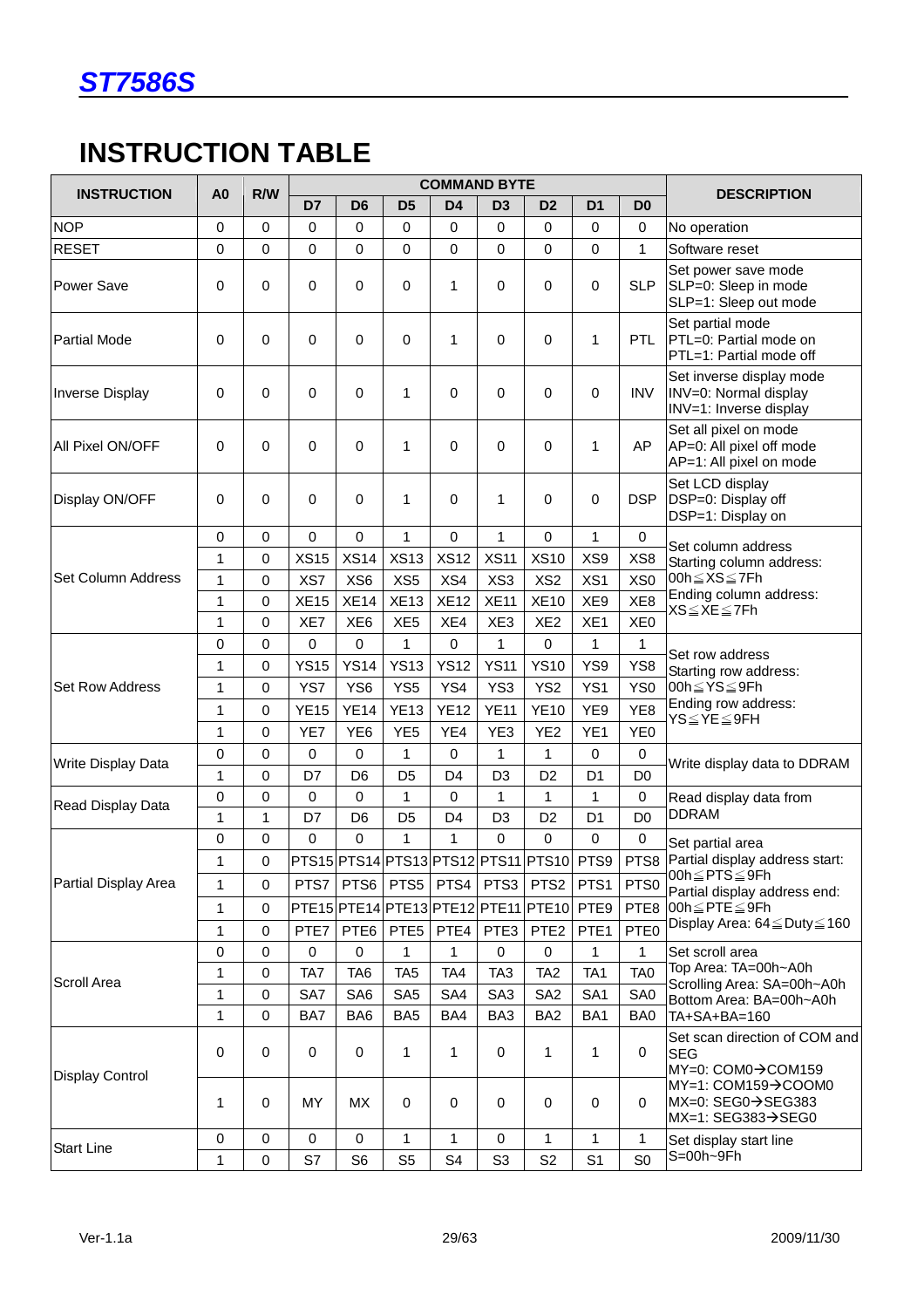

| <b>INSTRUCTION</b>                | A <sub>0</sub> | R/W         |                          |                     |                  | <b>COMMAND BYTE</b>      |                  |                  |                 |                  | <b>DESCRIPTION</b>                                                                                     |
|-----------------------------------|----------------|-------------|--------------------------|---------------------|------------------|--------------------------|------------------|------------------|-----------------|------------------|--------------------------------------------------------------------------------------------------------|
|                                   |                |             | D7                       | D <sub>6</sub>      | D <sub>5</sub>   | D <sub>4</sub>           | D <sub>3</sub>   | D <sub>2</sub>   | D <sub>1</sub>  | D <sub>0</sub>   |                                                                                                        |
| Display Mode                      | 0              | 0           | 0                        | 0                   | 1                | 1                        | 1                | 0                | 0               | M                | Set display mode<br>M=0: Gray mode<br>M=1: Monochrome mode                                             |
| Enable DDRAM                      | $\mathbf 0$    | 0           | 0                        | $\mathbf 0$         | 1                | $\mathbf{1}$             | 1                | 0                | $\mathbf{1}$    | $\mathbf 0$      | Enable DDRAM interface                                                                                 |
| Interface                         | 1              | 0           | 0                        | 0                   | 0                | 0                        | $\mathbf 0$      | 0                | $\mathbf{1}$    | $\mathbf 0$      |                                                                                                        |
| Display Duty                      | 0              | 0           | $\mathbf{1}$             | 0                   | 1                | 1                        | $\mathbf 0$      | 0                | 0               | 0                | Set display duty DT=03h~9Fh                                                                            |
|                                   | 1              | 0           | DT7                      | DT <sub>6</sub>     | DT <sub>5</sub>  | DT4                      | DT <sub>3</sub>  | DT <sub>2</sub>  | DT <sub>1</sub> | DT <sub>0</sub>  |                                                                                                        |
| First Output COM                  | 0              | 0           | 1                        | $\mathbf 0$         | 1                | $\mathbf{1}$             | $\mathbf 0$      | 0                | 0               | 1                | Set first output COM                                                                                   |
|                                   | 1              | 0           | FC7                      | FC <sub>6</sub>     | FC <sub>5</sub>  | FC4                      | FC <sub>3</sub>  | FC <sub>2</sub>  | FC <sub>1</sub> | FC <sub>0</sub>  | FC=00h~9Fh                                                                                             |
| <b>FOSC Divider</b>               | 0              | 0           | 1                        | 0                   | 1                | 1                        | 0                | 0                | 1               | 1                | Set FOSC dividing ratio                                                                                |
|                                   | 1              | 0           | 0                        | 0                   | 0                | 0                        | $\mathbf 0$      | 0                | FOD1            | FOD <sub>0</sub> |                                                                                                        |
| <b>Partial Display</b>            | 0              | 0           | 1                        | 0                   | 1                | 1                        | $\mathbf 0$      | 1                | 0               | 0                | Set partial display mode                                                                               |
|                                   | 1              | 0           | 1                        | $\mathbf 0$         | 1                | 0                        | $\mathbf 0$      | 0                | 0               | $\mathbf 0$      |                                                                                                        |
| N-Line Inversion                  | 0              | 0           | $\mathbf{1}$             | 0                   | 1                | 1                        | $\mathbf 0$      | 1                | 0               | 1                | Set N-Line inversion                                                                                   |
|                                   | 1              | 0           | M                        | $\mathbf 0$         | 0                | NL4                      | NL <sub>3</sub>  | NL <sub>2</sub>  | NL <sub>1</sub> | NL <sub>0</sub>  |                                                                                                        |
| <b>Read Modify Write</b>          | 0              | 0           | 1                        | $\mathbf 0$         | 1                | 1                        | 1                | 0                | 0               | <b>RMW</b>       | Read modify write control<br>RMW=0: Enable read modify<br>write<br>RMW=1: Disable read modify<br>write |
|                                   | 0              | 0           | $\mathbf{1}$             | $\mathbf{1}$        | 0                | 0                        | $\mathbf 0$      | 0                | 0               | 0                |                                                                                                        |
| Set Vop                           | 1              | 0           | Vop7                     | Vop6                | Vop5             | Vop4                     | Vop3             | Vop2             | Vop1            | Vop0             | Set Vop                                                                                                |
|                                   | 1              | 0           | ä,                       |                     |                  |                          |                  |                  | $\blacksquare$  | Vop8             |                                                                                                        |
| Vop Increase                      | $\mathbf 0$    | 0           | $\mathbf{1}$             | $\mathbf{1}$        | 0                | 0                        | $\mathbf 0$      | 0                | 0               | 1                | Vop increase one step                                                                                  |
| Vop Decrease                      | 0              | 0           | 1                        | 1                   | 0                | 0                        | 0                | 0                | 1               | 0                | Vop decrease one step                                                                                  |
| <b>BIAS System</b>                | 0              | 0           | 1                        | 1                   | 0                | 0                        | 0                | 0                | 1               | 1                | Set BIAS system                                                                                        |
|                                   | 1              | 0           | $\blacksquare$           | ÷                   |                  | ÷,                       | ÷,               | BS <sub>2</sub>  | BS <sub>1</sub> | BS <sub>0</sub>  |                                                                                                        |
| Booster Level                     | $\mathbf 0$    | $\mathsf 0$ | 1                        | 1                   | 0                | 0                        | $\mathbf 0$      | 1                | 0               | $\mathbf 0$      | Set booster level                                                                                      |
|                                   | 1              | 0           | $\overline{\phantom{0}}$ | ٠                   | $\frac{1}{2}$    | $\overline{\phantom{a}}$ | ٠                | BST <sub>2</sub> | BST1            | BST0             |                                                                                                        |
| Vop Offset                        | 0              | 0           | 1                        | 1                   | 0                | 0                        | $\mathbf 0$      | 1                | 1               | 1                | Set Vop offset                                                                                         |
|                                   | 1              | 0           | 0                        | VOF <sub>6</sub>    | VOF <sub>5</sub> | VOF4                     | VOF <sub>3</sub> | VOF <sub>2</sub> | VOF1            | VOF <sub>0</sub> |                                                                                                        |
| Analog Control                    | 0              | 0           | $\mathbf{1}$             | 1                   | 0                | 1                        | 0                | 0                | 0               | 0                | Enable analog circuit                                                                                  |
|                                   | 1              | 0           | 0                        | $\boldsymbol{0}$    | 0                | 1                        | 1                | 1                | 0               | 1                |                                                                                                        |
| <b>Auto Read Control</b>          | $\mathbf 0$    | 0           | 1                        | $\mathbf{1}$        | $\mathbf 0$      | 1                        | $\mathbf 0$      | 1                | $\mathbf{1}$    | $\mathbf{1}$     | Auto read control<br>XARD=0: Enable auto read                                                          |
|                                   | 1              | $\mathsf 0$ | $\mathbf{1}$             | $\pmb{0}$           | 0                | <b>XARD</b>              | $\mathbf{1}$     | 1                | $\mathbf{1}$    | $\mathbf{1}$     | XARD=1: Disable auto read                                                                              |
|                                   | $\pmb{0}$      | $\pmb{0}$   | $\mathbf{1}$             | 1                   | 1                | 0                        | $\mathbf 0$      | 0                | 0               | 0                | OTP WR/RD control                                                                                      |
| <b>OTP WR/RD Control</b>          | 1              | 0           | 0                        | $\mathbf 0$         | <b>WR</b><br>/RD | 0                        | $\mathbf 0$      | 0                | 0               | 0                | WR/RD=0: Enable OTP read<br>WR/RD=1: Enable OTP write                                                  |
| <b>OTP Control Out</b>            | $\mathbf 0$    | 0           | $\mathbf{1}$             | 1                   | 1                | $\mathbf 0$              | $\mathbf 0$      | 0                | 0               | 1                | OTP control out                                                                                        |
| <b>OTP Write</b>                  | $\mathbf 0$    | 0           | $\mathbf{1}$             | $\mathbf{1}$        | 1                | 0                        | $\mathbf 0$      | 0                | 1               | $\mathbf 0$      | OTP programming procedure                                                                              |
| <b>OTP Read</b>                   | $\mathbf 0$    | 0           | $\mathbf{1}$             | 1                   | 1                | 0                        | 0                | 0                | 1               | 1                | OTP up-load procedure                                                                                  |
| <b>OTP Selection Control</b>      | $\mathbf 0$    | $\mathsf 0$ | $\mathbf{1}$             | 1                   | $\mathbf{1}$     | 0                        | $\mathbf 0$      | 1                | 0               | $\mathbf 0$      | OTP selection control<br>Ctrl=0: Disable OTP                                                           |
|                                   | 1              | 0           | $\pmb{0}$                | Ctrl                | $\pmb{0}$        | $\mathbf{1}$             | $\mathbf{1}$     | 0                | 0               | 1                | Ctrl=1: Enable OTP                                                                                     |
| <b>OTP Programming</b><br>Setting | $\mathbf 0$    | 0           | 1                        | 1                   | 1                | 0                        | 0                | 1                | 0               | 1                | OTP programming setting                                                                                |
|                                   | $\mathbf{1}$   | $\mathsf 0$ | $\pmb{0}$                | $\mathsf{O}\xspace$ | 0                | $\mathsf 0$              | $\mathbf{1}$     | $\mathbf{1}$     | $\mathbf{1}$    | $\mathbf{1}$     |                                                                                                        |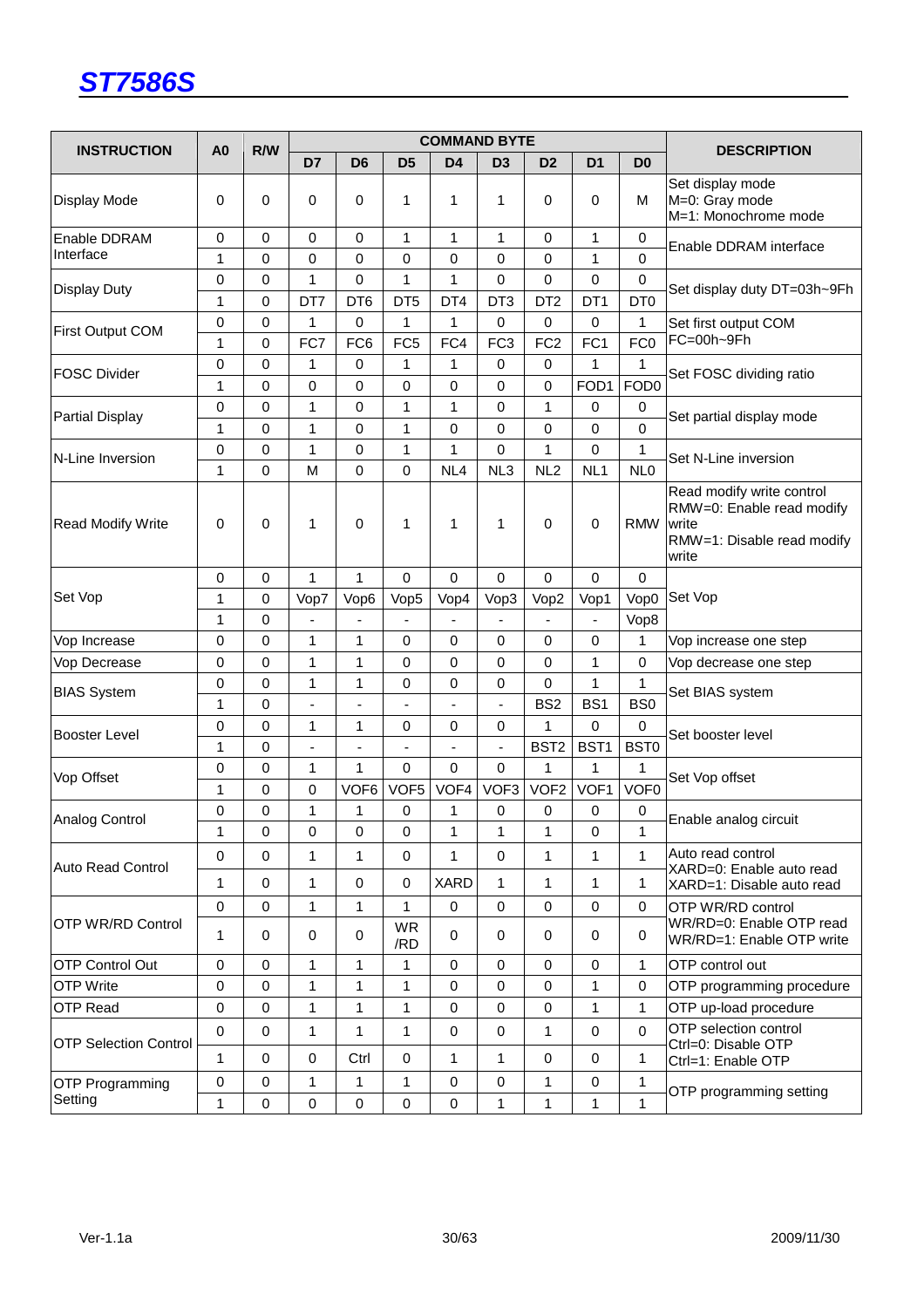

| <b>INSTRUCTION</b>                          | A <sub>0</sub> | R/W         |                          |                          |                 | <b>COMMAND BYTE</b> |                 |                    |                  |                  | <b>DESCRIPTION</b>                                   |  |
|---------------------------------------------|----------------|-------------|--------------------------|--------------------------|-----------------|---------------------|-----------------|--------------------|------------------|------------------|------------------------------------------------------|--|
|                                             |                |             | D7                       | D <sub>6</sub>           | D <sub>5</sub>  | D <sub>4</sub>      | D <sub>3</sub>  | D <sub>2</sub>     | D <sub>1</sub>   | D <sub>0</sub>   |                                                      |  |
|                                             | 0              | $\Omega$    | 1                        | 1                        | 1               | 1                   | 0               | $\Omega$           | 0                | 0                |                                                      |  |
|                                             | 1              | 0           | ٠                        | $\blacksquare$           |                 | FRA4                | FRA3            | FRA <sub>2</sub>   | FRA1             | FRA0             | Frame rate setting in different                      |  |
| lFrame Rate<br>(Gray Scale Mode)            | 1              | 0           | ٠                        | $\overline{a}$           |                 | FRB4                | FRB3            | FRB <sub>2</sub>   | FRB1             | FRB <sub>0</sub> | temperature range (Gray scale                        |  |
|                                             | 1              | $\Omega$    | $\overline{\phantom{a}}$ | $\blacksquare$           |                 | FRC4                | FRC3            | FRC <sub>2</sub>   | FRC1             | FRC0             | mode)                                                |  |
|                                             | 1              | $\Omega$    | ä,                       | ÷,                       |                 | FRD4                | FRD3            | FRD <sub>2</sub>   | FRD1             | FRD <sub>0</sub> |                                                      |  |
|                                             | 0              | $\Omega$    | 1                        | 1                        | 1               | 1                   | 0               | $\Omega$           | 0                | 1                |                                                      |  |
| lFrame Rate                                 | 1              | 0           | ÷                        | ٠                        | ٠               | FRA4                | FRA3            | FRA <sub>2</sub>   | FRA1             | FRA0             | Frame rate setting in different                      |  |
| (Monochrome Mode)                           | 1              | $\Omega$    | ٠                        | $\overline{\phantom{a}}$ |                 | FRB4                | FRB3            | FRB <sub>2</sub>   | FRB1             | FRB <sub>0</sub> | temperature range                                    |  |
|                                             | 1              | $\Omega$    | ٠                        | $\overline{\phantom{0}}$ |                 | FRC4                | FRC3            | FRC <sub>2</sub>   | FRC1             | FRC0             | (Monochrome mode)                                    |  |
|                                             | 1              | 0           | ÷                        | ٠                        |                 | FRD4                | FRD3            | FRD <sub>2</sub>   | FRD1             | FRD <sub>0</sub> |                                                      |  |
|                                             | 0              | $\Omega$    | 1                        | 1                        | 1               | 1                   | $\Omega$        | $\Omega$           | 1                | 0                |                                                      |  |
| <b>Temperature Range</b>                    | 1              | $\Omega$    | $\overline{\phantom{a}}$ | TA <sub>6</sub>          | TA <sub>5</sub> | TA4                 | TA <sub>3</sub> | TA <sub>2</sub>    | TA <sub>1</sub>  | TA <sub>0</sub>  |                                                      |  |
|                                             | 1              | 0           | $\blacksquare$           | TB6                      | TB <sub>5</sub> | TB4                 | TB <sub>3</sub> | TB <sub>2</sub>    | TB <sub>1</sub>  | T <sub>B0</sub>  | Temperature range setting                            |  |
|                                             | 1              | $\Omega$    | $\overline{\phantom{a}}$ | TC <sub>6</sub>          | TC <sub>5</sub> | TC4                 | TC <sub>3</sub> | TC <sub>2</sub>    | TC <sub>1</sub>  | TC <sub>0</sub>  |                                                      |  |
|                                             | 0              | 0           | 1                        | 1                        | 1.              | 1                   | 0               | 1                  | 0                | 0                |                                                      |  |
|                                             | 1              | 0           | MT13                     | MT12                     | <b>MT11</b>     | MT10                | MT03            | MT02               | MT01             | MT00             |                                                      |  |
|                                             | 1              | 0           | MT33                     | MT32                     | MT31            | MT30                | MT23            | MT22               | MT21             | MT20             |                                                      |  |
|                                             | 1              | $\mathbf 0$ | MT53                     | MT52                     | MT51            | MT50                | MT43            | MT42               | MT41             | MT40             |                                                      |  |
| <b>Temperature Gradient</b><br>Compensation | 1              | $\mathbf 0$ | <b>MT73</b>              | <b>MT72</b>              | <b>MT71</b>     | <b>MT70</b>         | MT63            | MT62               | MT61             | <b>MT60</b>      | Set temperature gradient<br>compensation coefficient |  |
|                                             | 1              | $\mathbf 0$ | MT93                     | MT92                     | MT91            | MT90                | MT83            | MT82               | MT81             | <b>MT80</b>      |                                                      |  |
|                                             | 1              | 0           | MTB <sub>3</sub>         | MTB <sub>2</sub>         | MTB1            | MTB0                | MTA3            | MTA <sub>2</sub>   | MTA1             | MTA0             |                                                      |  |
|                                             | 1              | 0           | MTD3                     | MTD <sub>2</sub>         | MTD1            | MTD <sub>0</sub>    | MTC3            | MTC <sub>2</sub>   | MTC1             | MTC0             |                                                      |  |
|                                             | 1              | 0           | MTF3                     | MTF2                     | MTF1            |                     |                 | MTF0   MTE3   MTE2 | MTE <sub>1</sub> | MTE <sub>0</sub> |                                                      |  |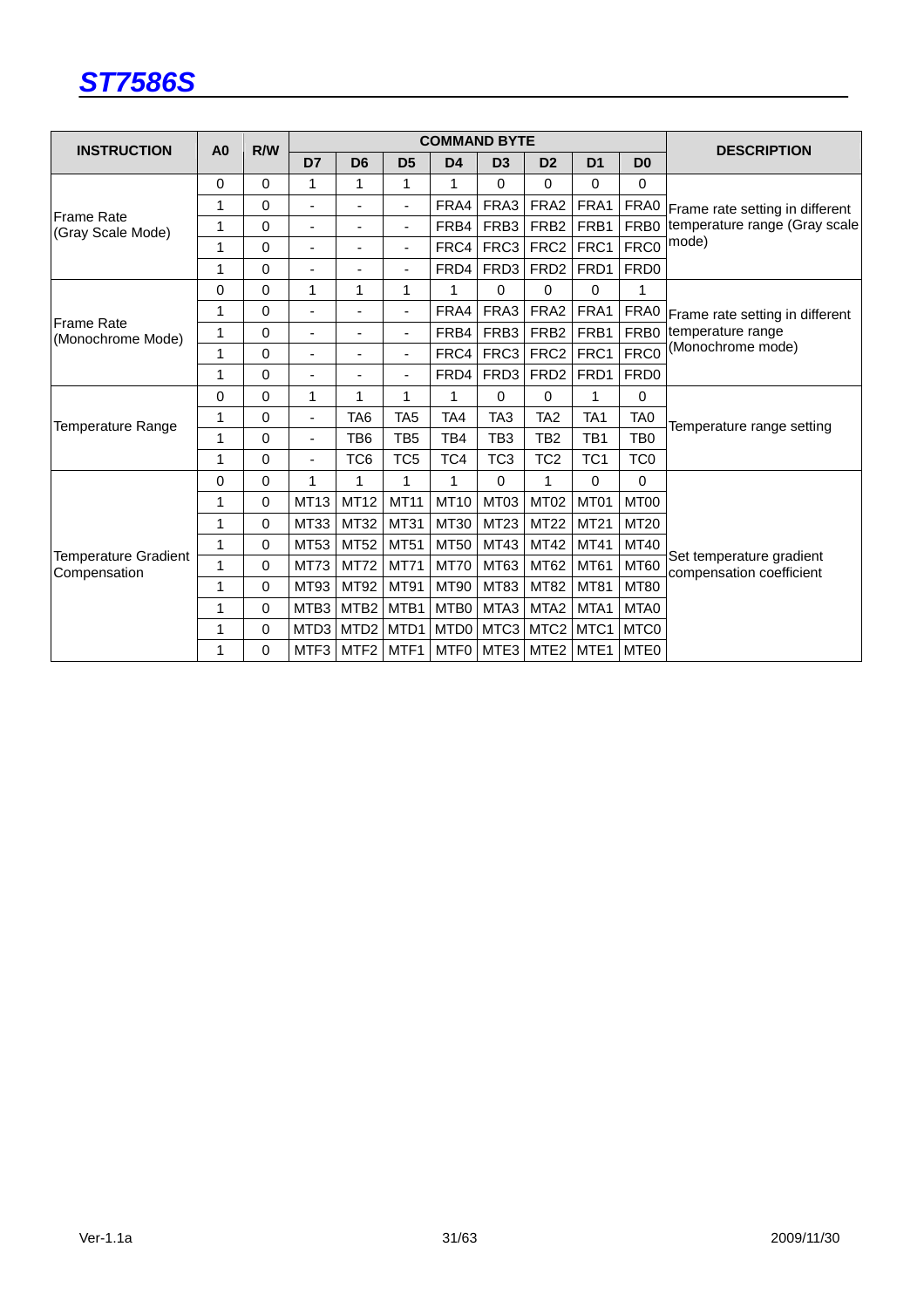# **INSTRUCTION DESCRIPTION**

#### **NOP**

"No Operation" instruction. ST7586S will do nothing when receiving this instruction.

| A <sub>0</sub> | ____<br>R/W | .<br>D7 | ------<br>D <sub>6</sub> | ___<br>D <sub>5</sub> | __<br>◡<br>D <sub>4</sub> | - - -<br>D <sub>3</sub> | ◡<br>n.<br>יט | ____<br>.<br>D <sub>1</sub> | D <sub>0</sub> | <b>Description</b> |
|----------------|-------------|---------|--------------------------|-----------------------|---------------------------|-------------------------|---------------|-----------------------------|----------------|--------------------|
|                |             |         |                          |                       |                           |                         |               |                             |                | operation<br>No.   |

#### **RESET**

When this instruction is issued, the software reset procedure is started. This instruction resets the software reset default value and keeps the DDRAM content.

| A <sub>0</sub> | <b>R/W</b> | D7 | D <sub>6</sub> | D <sub>5</sub> | D <sub>4</sub> | D <sub>3</sub> | ng, | D. | D <sub>0</sub> | <b>Description</b> |
|----------------|------------|----|----------------|----------------|----------------|----------------|-----|----|----------------|--------------------|
|                |            |    |                |                |                |                |     |    |                | Software reset     |

### **Power Save**

When ST7586S enters the sleep in mode, the mode causes the LCD module entering the minimum power consumption mode. All of operations (e.g. the DC/DC converter, internal oscillator and panel scanning) are stopped.

When ST7586S enters sleep out mode (exit sleep in mode), the DC/DC converter and internal oscillator are started.

| A <sub>0</sub> | R/W | D7 | D <sub>6</sub> | D <sub>5</sub> | D <sub>4</sub> | D <sub>3</sub> | D2 | D <sub>1</sub> | D <sub>0</sub> | <b>Description</b>    |
|----------------|-----|----|----------------|----------------|----------------|----------------|----|----------------|----------------|-----------------------|
|                |     |    |                |                |                |                |    |                | <b>SLP</b>     | SLP=0: Sleep in mode  |
|                |     |    |                |                |                |                |    |                |                | SLP=1: Sleep out mode |

### **Partial Mode**

When ST7586S enters the partial display mode, the partial area is described by Partial Display Area instruction. The different partial display area setting will be changing frame rate or Vop to avoid abnormal display.

| PTL=0: Partial mode on<br><b>DT</b><br>-- | A <sub>0</sub> | R/W | D7 | D6 | D <sub>5</sub> | D <sub>4</sub> | D <sub>3</sub> | D2 | D <sub>1</sub> | D <sub>0</sub> | <b>Description</b>      |
|-------------------------------------------|----------------|-----|----|----|----------------|----------------|----------------|----|----------------|----------------|-------------------------|
|                                           |                |     |    |    |                |                |                |    |                |                | PTL=1: Partial mode off |

### **Inverse Display**

This instruction would inverse the scanned data without recover the content of DDRAM. As the result, the ON and OFF status of all pixels are interchanged.

| A0 | R/W | D7 | D <sub>6</sub> | D <sub>5</sub> | D4 | D3 | nn<br>צע | D <sub>1</sub> | D0         | <b>Description</b>                              |
|----|-----|----|----------------|----------------|----|----|----------|----------------|------------|-------------------------------------------------|
|    |     |    |                |                |    |    |          |                | <b>INV</b> | INV=0: Normal display<br>INV=1: Inverse display |

### **All Pixel ON/OFF**

When ST7586S enters all pixels on or off mode, all display pixels are turned on or off regardless of the content of DDRAM. The content of DDRAM is not changed by setting All Pixel ON/OFF. After execute the instruction of Partial Mode, the display mode will exit all pixel on/off mode then enter normal mode.

| A <sub>0</sub> | R/W | D7 | D6 | D <sub>5</sub> | D <sub>4</sub> | D3 | D <sub>2</sub> | D1 | D <sub>0</sub> | <b>Description</b>                                  |
|----------------|-----|----|----|----------------|----------------|----|----------------|----|----------------|-----------------------------------------------------|
|                |     |    |    |                |                |    |                |    | AP             | AP=0: All pixel off mode<br>AP=1: All pixel on mode |

# **Display ON/OFF**

This instruction turns the display ON or OFF. When ST7586S enters display off, the display output is blank regardless of the content of DDRAM. When ST7586S enters display on (exit display off), the display output is according to content of DDRAM.

| A0 | R/W | D7 | D <sub>6</sub> | D <sub>5</sub> | D <sub>4</sub> | D <sub>3</sub> | D2 | ו ש | D <sub>0</sub> | <b>Description</b> |
|----|-----|----|----------------|----------------|----------------|----------------|----|-----|----------------|--------------------|
|    |     |    |                |                |                |                |    |     | <b>DSP</b>     | DSP=0: Display off |
|    |     |    |                |                |                |                |    |     |                | DSP=1: Display on  |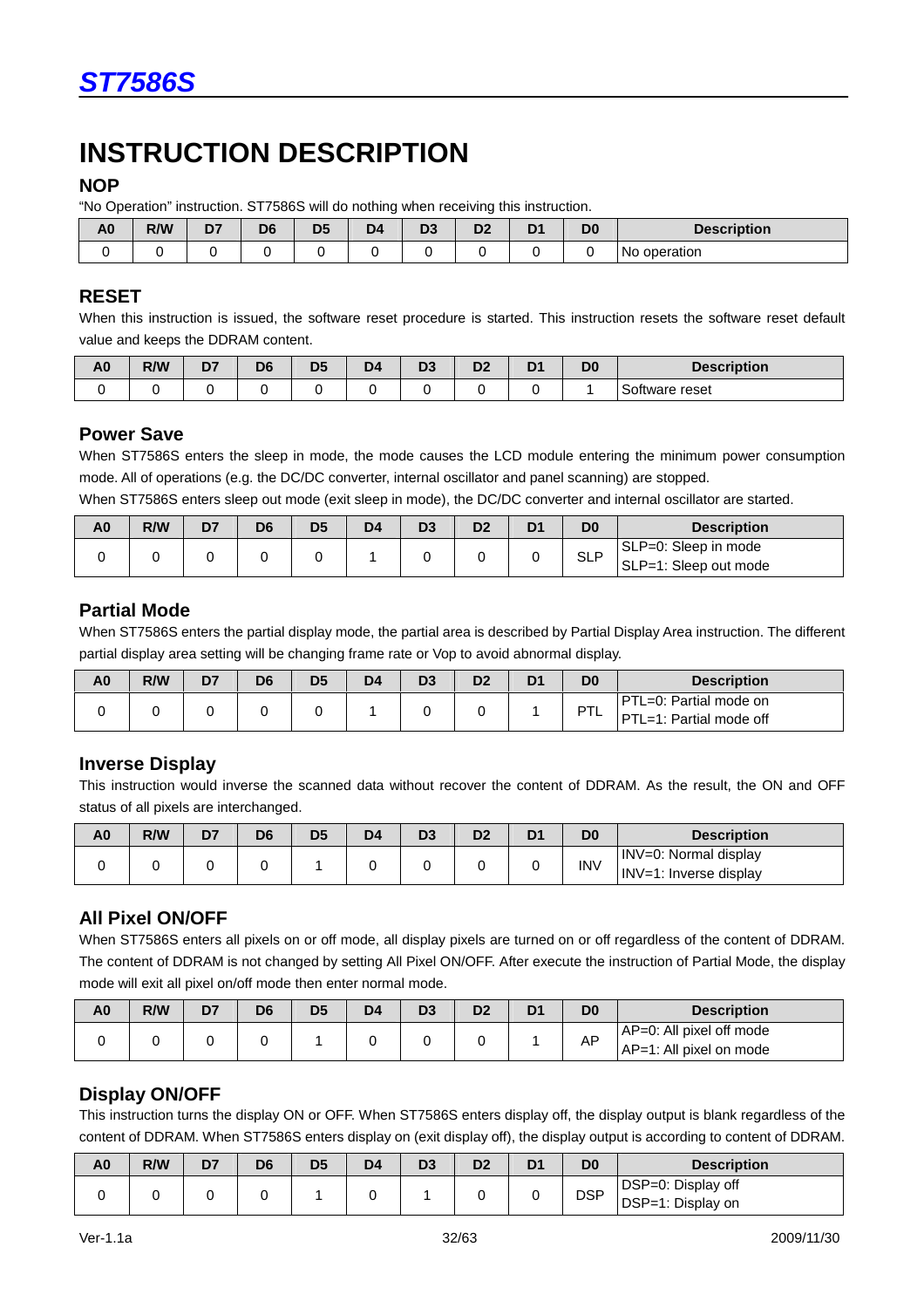

#### **Set Column Address**

This instruction is used to define area of DDRAM where MCU can access. The column address is automatically increased by one (+1) after each DDRAM access. After the ending column address XE[15..0], column address returns to starting column address XS[15..0]. The XS[15..0] setting that must be equal to or less than XE[15..0]. When XS[15..0] or XE[15..0] is great than 7Fh, out of DDRAM range will be ignored.

| A <sub>0</sub> | R/W      | D7          | D <sub>6</sub>  | D <sub>5</sub> | D <sub>4</sub> | D <sub>3</sub>  | D <sub>2</sub>  | D <sub>1</sub>  | D <sub>0</sub>  | <b>Description</b>          |
|----------------|----------|-------------|-----------------|----------------|----------------|-----------------|-----------------|-----------------|-----------------|-----------------------------|
| 0              | $\Omega$ | 0           | 0               |                | 0              |                 | 0               |                 | 0               |                             |
|                | 0        | XS15        | <b>XS14</b>     | <b>XS13</b>    | <b>XS12</b>    | <b>XS11</b>     | <b>XS10</b>     | XS9             | XS <sub>8</sub> |                             |
|                | 0        | XS7         | XS <sub>6</sub> | XS5            | XS4            | XS <sub>3</sub> | XS <sub>2</sub> | XS <sub>1</sub> | XS <sub>0</sub> | XS: Starting column address |
|                | 0        | <b>XE15</b> | <b>XE14</b>     | <b>XE13</b>    | <b>XE12</b>    | <b>XE11</b>     | <b>XE10</b>     | XE <sub>9</sub> | XE <sub>8</sub> | XE: Ending column address   |
|                | 0        | XE7         | XE <sub>6</sub> | XE5            | XE4            | XE3             | XE <sub>2</sub> | XE <sub>1</sub> | XE <sub>0</sub> |                             |

#### **Set Row Address**

This instruction is used to define area of DDRAM where MCU can access. The row address is automatically increased by one (+1) after column address counter is over XE[15..0]. The row address will return to starting row address YS[15..0] immediately when the row address increases one over the ending row address YE[15..0]. The YS[15..0] setting must be equal to or less than YE[15..0]. When YS[15..0] or YE[15..0] is great than 9Fh, out of DDRAM range will be ignored.

| A <sub>0</sub> | R/W | D7          | D <sub>6</sub> | D <sub>5</sub> | D <sub>4</sub> | D <sub>3</sub> | D <sub>2</sub> | D <sub>1</sub> | D <sub>0</sub>  | <b>Description</b>                                 |
|----------------|-----|-------------|----------------|----------------|----------------|----------------|----------------|----------------|-----------------|----------------------------------------------------|
| 0              |     |             | 0              |                |                |                | 0              |                |                 |                                                    |
|                |     | <b>YS15</b> | <b>YS14</b>    | <b>YS13</b>    | <b>YS12</b>    | <b>YS11</b>    | <b>YS10</b>    | YS9            | YS <sub>8</sub> |                                                    |
|                | 0   | YS7         | YS6            | YS5            | YS4            | YS3            | YS2            | YS1            | YS <sub>0</sub> | YS: Starting row address<br>YE: Ending row address |
|                | 0   | <b>YE15</b> | YE14           | YE13           | <b>YE12</b>    | <b>YE11</b>    | YE10           | YE9            | YE <sub>8</sub> |                                                    |
|                |     | YE7         | YE6            | YE5            | YE4            | YE3            | YE2            | YE1            | YE <sub>0</sub> |                                                    |

#### **Write Display Data**

This instruction is used to transfer data from MCU to DDRAM without changing status of ST7586S. The column address and row address will be reset to starting column address (XS) and starting row address (YS) when this instruction is accepted. The pre-instruction is defined to enter write DDRAM mode. The following continuously data means content of DDRAM without pre-instruction. Write Display Data would be stopped when any other instruction is accepted.

| A <sub>0</sub> | R/W | D7 | D <sub>6</sub> | D <sub>5</sub> | D <sub>4</sub> | D3 | D2 | D <sub>1</sub> | D <sub>0</sub> | <b>Description</b>          |
|----------------|-----|----|----------------|----------------|----------------|----|----|----------------|----------------|-----------------------------|
|                |     |    |                |                |                |    |    |                |                | Write display data to DDRAM |
|                |     | D7 | D6             | D <sub>5</sub> | D <sub>4</sub> | D3 | D2 | D <sub>1</sub> | D <sub>0</sub> |                             |

### **Read Display Data**

The instruction is used to transfer data from DDRAM to MCU without changing status of ST7586S. The column address and row address will be reset to staring column address (XS) and starting row address (YS) when this instruction is accepted. The pre-instruction is defined to enter read DDRAM mode. The following continuously data means content of DDRAM without pre-instruction. Read Display Data would be stopped when any other instruction is accepted. Read Display Data is only available via the parallel interface.

| A <sub>0</sub> | R/W | D7  | D6 | D <sub>5</sub> | D4             | D <sub>3</sub> | D <sub>2</sub> | D <sub>1</sub> | D <sub>0</sub> | <b>Description</b>           |
|----------------|-----|-----|----|----------------|----------------|----------------|----------------|----------------|----------------|------------------------------|
|                |     |     |    |                |                |                |                |                |                | Read display data from DDRAM |
|                |     | ו ש | D6 | D <sub>5</sub> | D <sub>4</sub> | D <sub>3</sub> | D <sub>2</sub> | D.<br>◡        | D <sub>0</sub> |                              |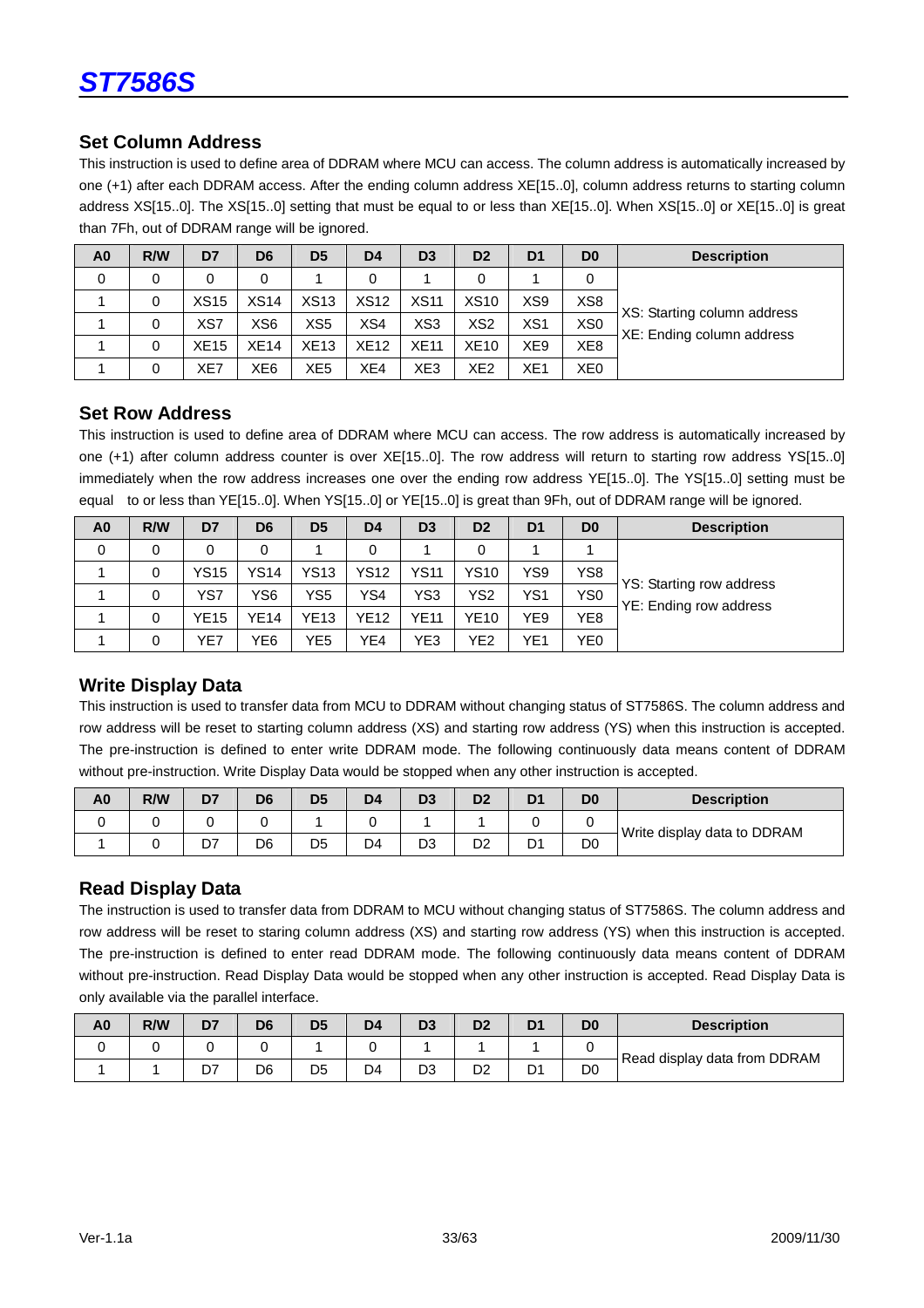

### **Partial Display Area**

This instruction defines the display area of partial mode. There are four parameters associated with this instruction, the Partial Display Address Start PTS[15..0] and the Partial Display Address End as illustrated in Fig. 8. The instruction of Partial Display must be executed before setting the instruction of Partial Display Area

| A <sub>0</sub> | R/W | D7   | D <sub>6</sub>   | D <sub>5</sub>   | D <sub>4</sub>                                | D <sub>3</sub>   | D <sub>2</sub>    | D <sub>1</sub>   | D <sub>0</sub>   | <b>Description</b>                      |
|----------------|-----|------|------------------|------------------|-----------------------------------------------|------------------|-------------------|------------------|------------------|-----------------------------------------|
| 0              | 0   | 0    | 0                |                  |                                               | 0                | 0                 |                  | 0                | Partial display address start:          |
|                | 0   |      |                  |                  | PTS15   PTS14   PTS13   PTS12   PTS11   PTS10 |                  |                   | PTS <sub>9</sub> | PTS8             | l00h≤PTS≤9Fh                            |
|                | 0   | PTS7 | PTS <sub>6</sub> | PTS <sub>5</sub> | PTS4                                          | PTS3             | PTS <sub>2</sub>  | PTS <sub>1</sub> | PTS <sub>0</sub> | Partial display address end:            |
|                | 0   |      |                  |                  | PTE15   PTE14   PTE13   PTE12                 | <b>PTE11</b>     | PTE <sub>10</sub> | PTE <sub>9</sub> | PTE <sub>8</sub> | l00h≤PTE≤9Fh                            |
|                |     | PTE7 | PTE <sub>6</sub> | PTE <sub>5</sub> | PTF4                                          | PTE <sub>3</sub> | PTE <sub>2</sub>  | PTE <sub>1</sub> | PTE <sub>0</sub> | Display Area: $64 \leq$ Duty $\leq$ 160 |

### **Scroll Area**

This instruction defines the scrolling area of display. The first parameter TA[7..0] describes the fixed Top Area. The second parameter SA[7..0] describes the Scrolling Area. The third parameter BA[7..0]describes the Bottom Area. This instruction setting must correspond to TA+SA+BA=160.

| A <sub>0</sub> | R/W | D7  | D <sub>6</sub>  | D <sub>5</sub>  | D <sub>4</sub> | D <sub>3</sub>  | D <sub>2</sub>  | D <sub>1</sub>  | D <sub>0</sub>  | <b>Description</b>         |
|----------------|-----|-----|-----------------|-----------------|----------------|-----------------|-----------------|-----------------|-----------------|----------------------------|
|                |     |     | 0               |                 |                | 0               |                 |                 |                 | Top Area: TA=00h~A0h       |
|                |     | TA7 | TA6             | TA5             | TA4            | TA3             | TA2             | TA1             | TA <sub>0</sub> | Scrolling Area: SA=00h~A0h |
|                |     | SA7 | SA <sub>6</sub> | SA <sub>5</sub> | SA4            | SA <sub>3</sub> | SA <sub>2</sub> | SA <sub>1</sub> | SA <sub>0</sub> | Bottom Area: BA=00h~A0h    |
|                |     | BA7 | BA <sub>6</sub> | BA <sub>5</sub> | BA4            | BA <sub>3</sub> | BA <sub>2</sub> | BA <sub>1</sub> | BA0             | TA+SA+BA=160               |

### **Display Control**

This instruction defines the write/read scanning direction of DDRAM.

| A0 | R/W | D7 | D6 | D <sub>5</sub> | D <sub>4</sub> | D <sub>3</sub> | D <sub>2</sub> | D <sub>1</sub> | D <sub>0</sub> | <b>Description</b>                                                    |
|----|-----|----|----|----------------|----------------|----------------|----------------|----------------|----------------|-----------------------------------------------------------------------|
|    |     |    |    |                |                |                |                |                |                | IMY=0: COM0→COM159<br>$MY=1$ : COM159 $\rightarrow$ COM0              |
|    |     | MY | МX |                |                |                |                |                |                | $MX=0$ : SEG0 $\rightarrow$ SEG383<br>$MX=1: SEG383 \rightarrow SEGO$ |

### **Start Line**

This instruction sets row address of DDRAM to determine the initial display line. The display data of specified row address is displayed at the First Output COM.

| A <sub>0</sub> | R/W | D7       | D6 | D <sub>5</sub> | D <sub>4</sub> | D <sub>3</sub> | D <sub>2</sub> | D <sub>1</sub>      | D <sub>0</sub> | <b>Description</b> |
|----------------|-----|----------|----|----------------|----------------|----------------|----------------|---------------------|----------------|--------------------|
|                |     |          |    |                |                |                |                |                     |                | $S = 00h - 9Fh$    |
|                |     | ົ<br>، ب | S6 | S <sub>5</sub> | S <sub>4</sub> | S <sub>3</sub> | S <sub>2</sub> | $\mathbf{C}$<br>. ت | S0             |                    |

| S7 | S <sub>6</sub> | S <sub>5</sub> | S <sub>4</sub> | S <sub>3</sub> | <b>S2</b> | S <sub>1</sub> | S <sub>0</sub> | <b>Line Address</b> |
|----|----------------|----------------|----------------|----------------|-----------|----------------|----------------|---------------------|
|    |                | 0              |                |                | 0         |                |                |                     |
|    |                | ∩              |                |                |           |                |                |                     |
|    |                |                |                |                |           |                |                | ⌒                   |
|    |                |                |                |                |           |                |                |                     |
|    |                | O              |                |                |           |                |                | 127                 |
|    |                | ∩              |                |                |           |                |                | 158                 |
|    |                |                |                |                |           |                |                | 159                 |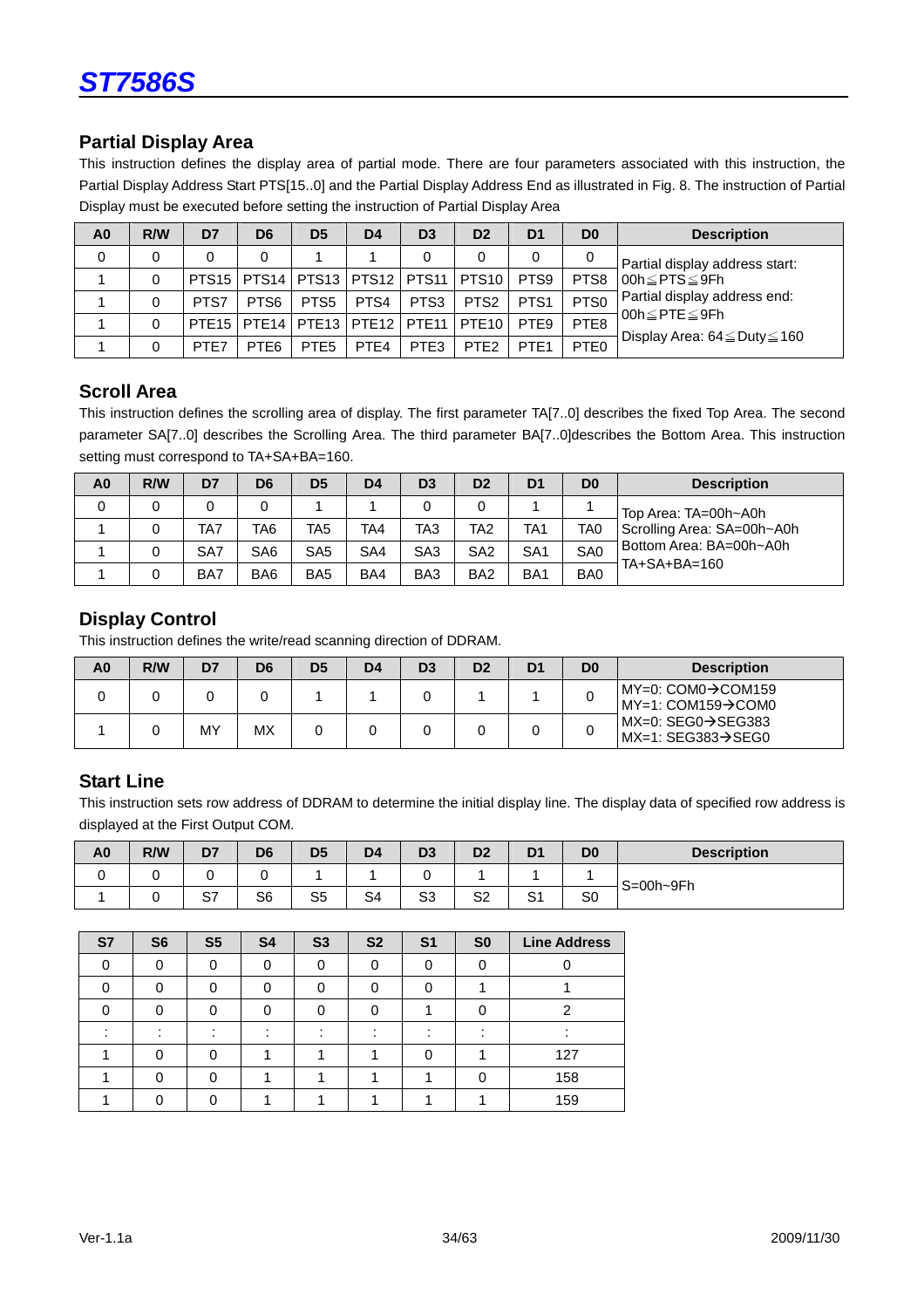

### **Display Mode**

This instruction defines the display mode is 4-level gray scale mode or monochrome mode.

| A0 | R/W | D7 | D <sub>6</sub> | D <sub>5</sub> | D <sub>4</sub> | D <sub>3</sub> | ⊃∠ | D <sub>1</sub> | D <sub>0</sub> | <b>Description</b>                      |
|----|-----|----|----------------|----------------|----------------|----------------|----|----------------|----------------|-----------------------------------------|
|    |     |    |                |                |                |                |    |                | M              | M=0: Gray mode<br>∣M=1: Monochrome mode |

#### **Enable DDRAM Interface**

This instruction is used to initial DDRAM interface for write data to DDRAM or read data from DDRAM.

| A <sub>0</sub> | R/W | D7 | D <sub>6</sub> | D <sub>5</sub> | D4 | D <sub>3</sub> | D2 | D <sub>1</sub> | D <sub>0</sub> | <b>Description</b>     |
|----------------|-----|----|----------------|----------------|----|----------------|----|----------------|----------------|------------------------|
|                |     |    |                |                |    |                |    |                |                | Enable DDRAM interface |
|                |     |    |                |                |    |                |    |                |                |                        |

#### **Display Duty**

This instruction defines display duty. The parameter setting of Display Duty is the number of physical display duty decreasing by one (-1). For example, the parameter must set 9Fh when the LCD display duty is 160.

| A <sub>0</sub> | R/W | D7  | D <sub>6</sub>  | D <sub>5</sub>  | D <sub>4</sub> | D <sub>3</sub>  | D <sub>2</sub>  | D <sub>1</sub>  | D <sub>0</sub>              | <b>Description</b> |
|----------------|-----|-----|-----------------|-----------------|----------------|-----------------|-----------------|-----------------|-----------------------------|--------------------|
|                |     |     |                 |                 |                |                 |                 |                 |                             | DT=03h~9Fh         |
|                |     | DT7 | DT <sub>6</sub> | DT <sub>5</sub> | DT4            | DT <sub>3</sub> | DT <sub>2</sub> | DT <sub>1</sub> | D <sub>T</sub> <sub>0</sub> |                    |

### **First Output COM**

This instruction defines the first output COM number that mapping to the Start Line of DDRAM. For example, the parameter of First Output COM setting is 08h and the parameter of Start Line setting is 02h means that the COM8 would output the DDRAM data at row address 2.

| A <sub>0</sub> | R/W | D7         | D <sub>6</sub> | D <sub>5</sub>  | D <sub>4</sub> | D <sub>3</sub>  | D <sub>2</sub>  | D <sub>1</sub>  | D <sub>0</sub>  | <b>Description</b> |
|----------------|-----|------------|----------------|-----------------|----------------|-----------------|-----------------|-----------------|-----------------|--------------------|
|                |     |            |                |                 |                |                 |                 |                 |                 | FC=00h~9Fh         |
|                |     | EC7<br>، ب | FC6            | FC <sub>5</sub> | FC4            | FC <sub>3</sub> | FC <sub>2</sub> | FC <sub>1</sub> | FC <sub>0</sub> |                    |

| FC7 | FC <sub>6</sub> | FC5 | FC4 | FC <sub>3</sub> | FC <sub>2</sub> | FC <sub>1</sub> | FC <sub>0</sub> | <b>COM Number</b> |
|-----|-----------------|-----|-----|-----------------|-----------------|-----------------|-----------------|-------------------|
|     |                 | C   |     |                 | 0               |                 |                 |                   |
|     |                 |     |     |                 |                 |                 |                 |                   |
|     |                 |     |     |                 |                 |                 |                 |                   |
|     |                 |     |     |                 |                 |                 |                 |                   |
|     |                 |     |     |                 |                 |                 |                 | 127               |
|     |                 |     |     |                 |                 |                 |                 | 158               |
|     |                 |     |     |                 |                 |                 |                 | 159               |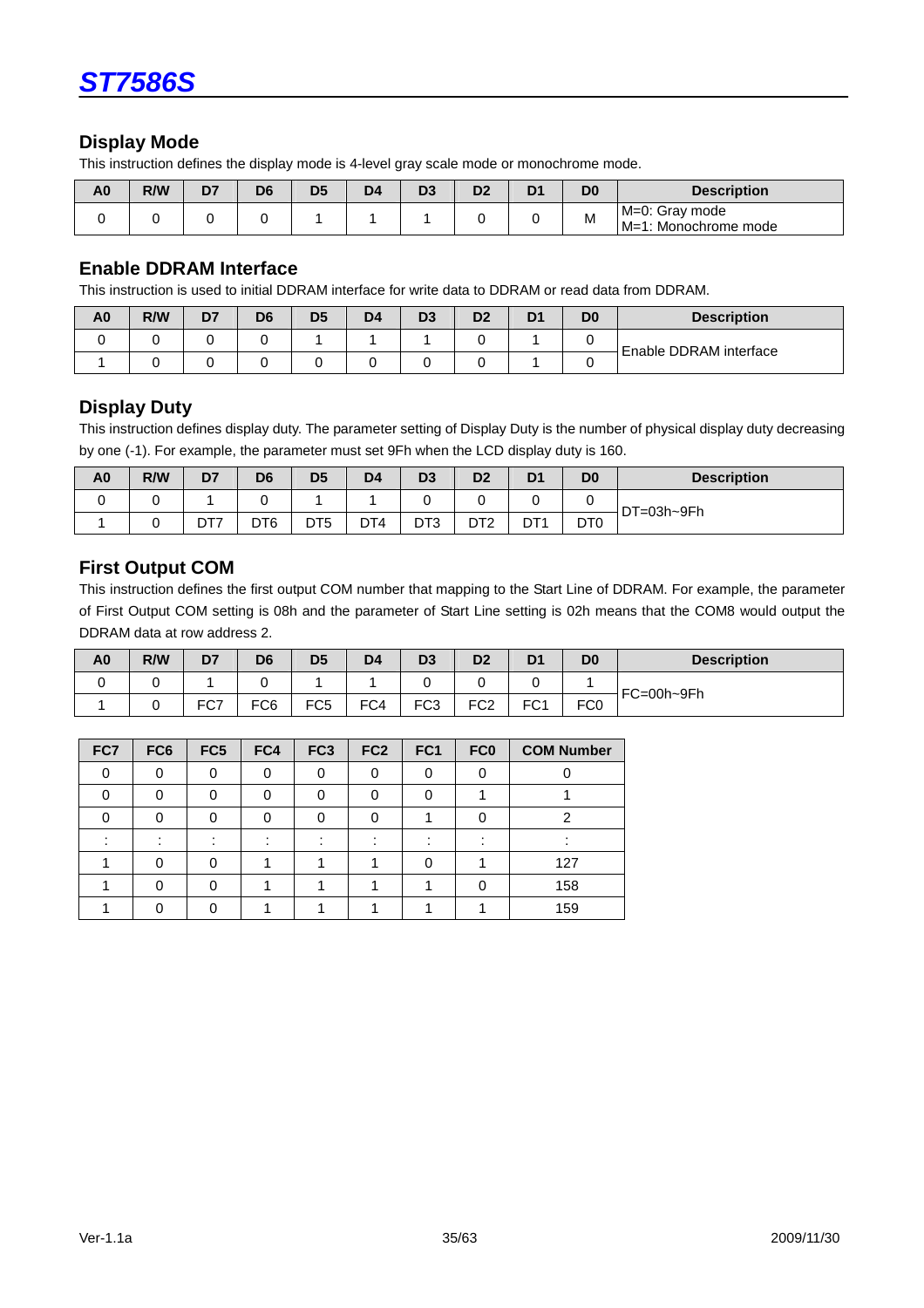

### **FOSC Divider**

This instruction is used to specify the FOSC dividing

| A <sub>0</sub> | R/W | D7 | D <sub>6</sub> | D <sub>5</sub> | D <sub>4</sub> | D <sub>3</sub> | D <sub>2</sub> | D <sub>1</sub>   | D <sub>0</sub>   | <b>Description</b>      |
|----------------|-----|----|----------------|----------------|----------------|----------------|----------------|------------------|------------------|-------------------------|
|                |     |    |                |                |                |                |                |                  |                  | Set FOSC dividing ratio |
|                |     |    |                |                |                |                |                | FOD <sub>1</sub> | FOD <sub>0</sub> |                         |

| FOD <sub>1</sub> | FOD <sub>0</sub> | <b>FOSC Dividing Ratio</b> |
|------------------|------------------|----------------------------|
|                  |                  | Not Divide                 |
|                  |                  | 2 Divisions                |
|                  | n                | 4 Divisions                |
|                  |                  | 8 Divisions                |

#### **Partial Display**

This instruction is used to set the partial display. The instruction of Partial Display must be executed before setting the instruction of Partial Display Area.

| A <sub>0</sub> | R/W | D7 | D <sub>6</sub> | D <sub>5</sub> | D <sub>4</sub> | D <sub>3</sub> | D2 | D <sub>1</sub> | D <sub>0</sub> | <b>Description</b>       |
|----------------|-----|----|----------------|----------------|----------------|----------------|----|----------------|----------------|--------------------------|
|                |     |    |                |                |                |                |    |                |                | Set partial display mode |
|                |     |    |                |                |                |                |    |                |                |                          |

### **N-Line Inversion**

This instruction is used to set the frame inverted number with range of 2 to 31.

| A <sub>0</sub> | R/W | D7 | D <sub>6</sub> | D <sub>5</sub> | D <sub>4</sub>  | D <sub>3</sub>  | D <sub>2</sub>  | D <sub>1</sub>  | D <sub>0</sub>  | <b>Description</b>   |
|----------------|-----|----|----------------|----------------|-----------------|-----------------|-----------------|-----------------|-----------------|----------------------|
|                |     |    |                |                |                 |                 |                 |                 |                 | Set N-Line inversion |
|                |     | М  |                |                | NL <sub>4</sub> | NL <sub>3</sub> | NL <sub>2</sub> | NL <sub>1</sub> | NL <sub>0</sub> |                      |

| М | <b>N-Line Inversion Mode</b>        |
|---|-------------------------------------|
| O | Inversion occurs in every frame     |
|   | Inversion is independent from frame |

| NL <sub>4</sub> | NL <sub>3</sub> | NL <sub>2</sub> | NL <sub>1</sub> | NL <sub>0</sub> | <b>Line Inversion</b> |
|-----------------|-----------------|-----------------|-----------------|-----------------|-----------------------|
|                 |                 |                 |                 |                 | Frame inversion       |
|                 |                 |                 |                 |                 | 3 line inversion      |
|                 |                 |                 |                 |                 | 4 line inversion      |
|                 |                 |                 |                 |                 |                       |
|                 |                 |                 |                 |                 | 30 line inversion     |
|                 |                 |                 |                 |                 | 31 line inversion     |
|                 |                 |                 |                 |                 | 32 line inversion     |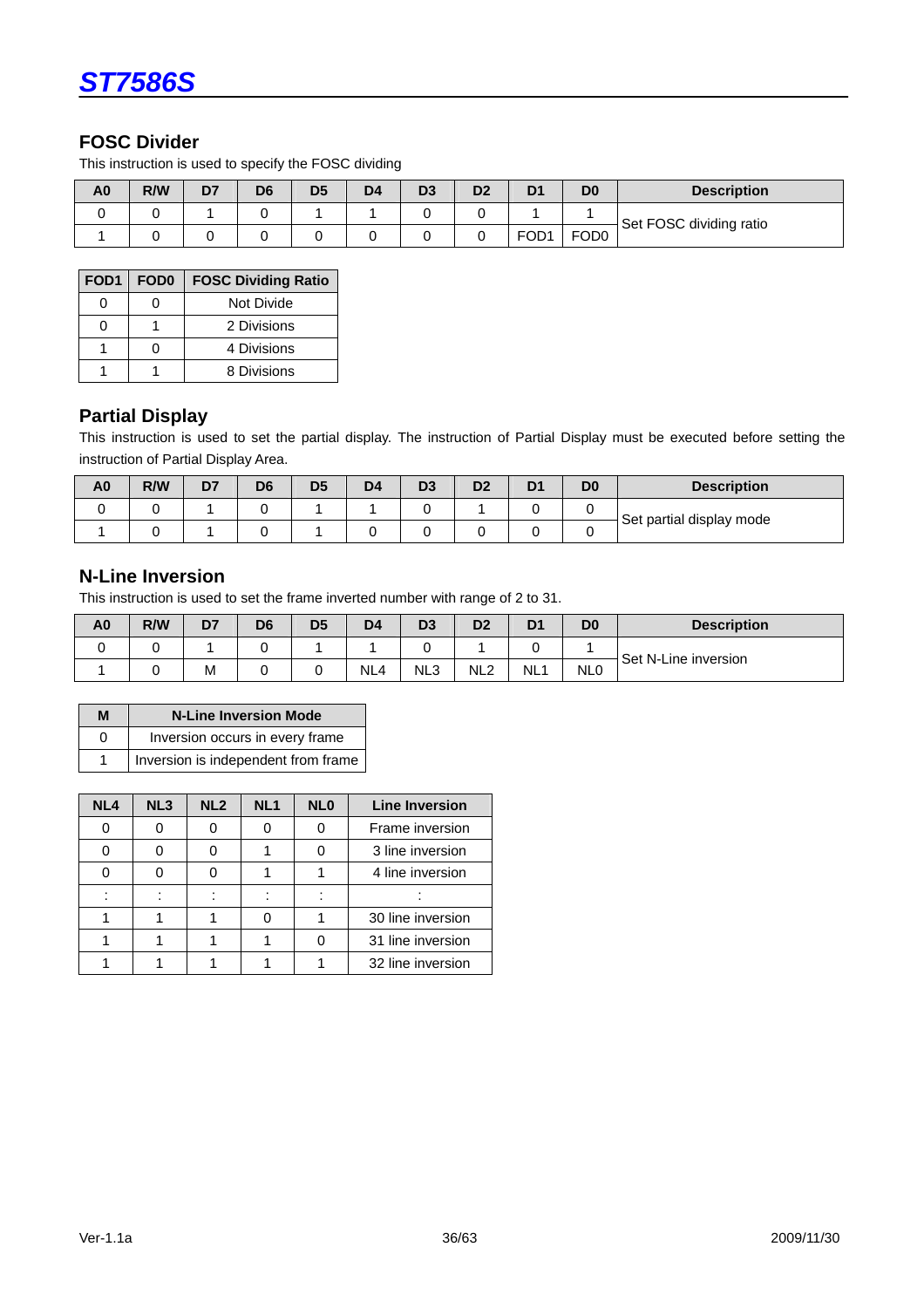

### **Read Modify Write**

This instruction is used to enter/exit read modify write mode. When entering read modify write, the display data read will not increase column address. Only the display data write operation will increase the column address. This mode is maintained until Disable Read Modify Write (B9h) is accepted.

| A0 | R/W | D6 | D <sub>5</sub> | D4 |  | D0         | <b>Description</b>               |
|----|-----|----|----------------|----|--|------------|----------------------------------|
|    |     |    |                |    |  |            | RMW=0: Enable read modify write  |
|    |     |    |                |    |  | <b>RMW</b> | RMW=1: Disable read modify write |

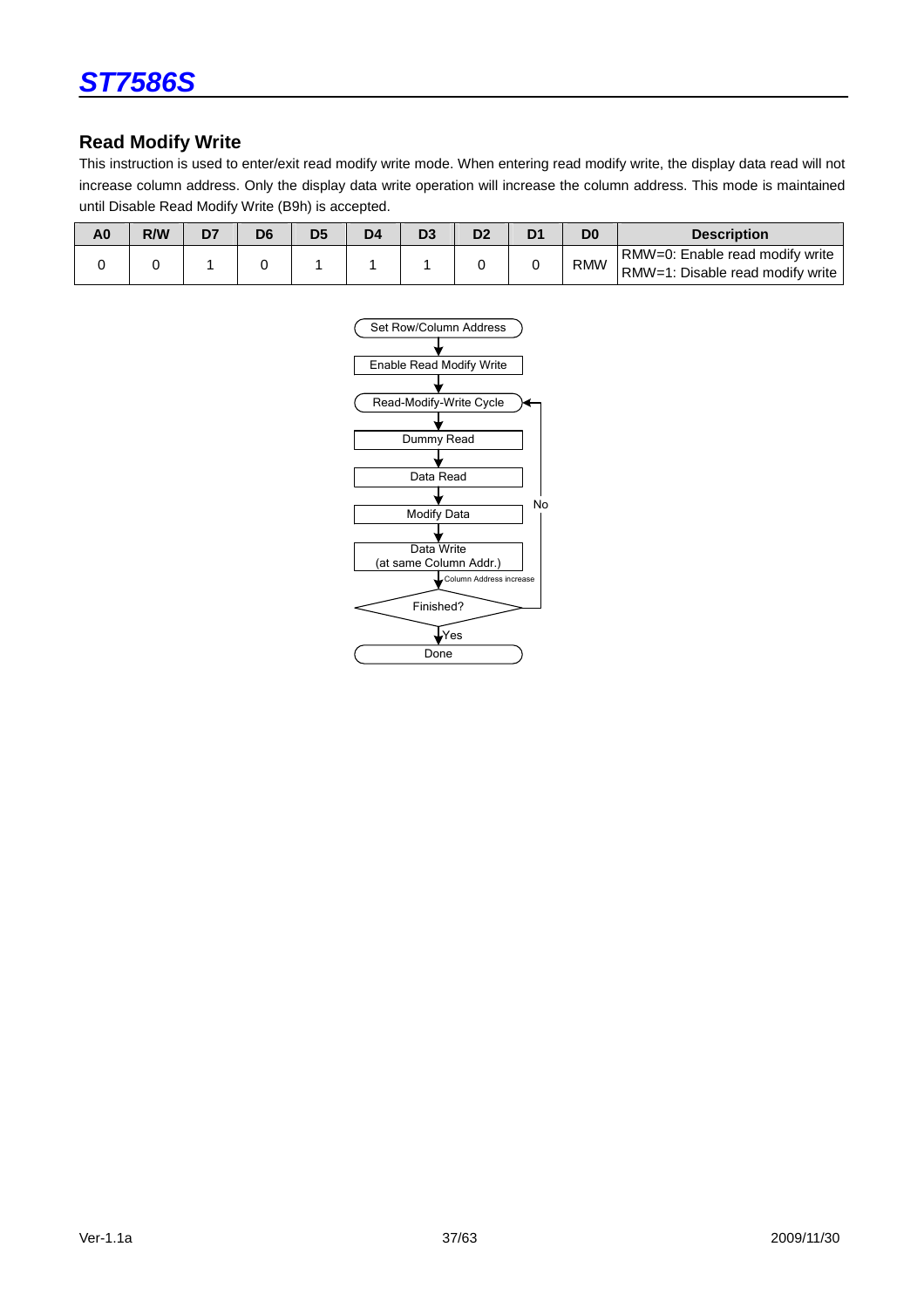

### **Set Vop**

This instruction is used to adjust the optimum LCD supply voltage Vop.

The calculation of Vop is as shown blow: V0=3.6+(Vop[8:0]+VOF[6:0]+VopIncStep-VopDecStep)x0.04



VopIncStep / VopDecStep

| A <sub>0</sub> | R/W | D7   | D <sub>6</sub>           | D <sub>5</sub>           | D <sub>4</sub> | D <sub>3</sub> | D <sub>2</sub>           | D <sub>1</sub> | D <sub>0</sub> | <b>Description</b> |
|----------------|-----|------|--------------------------|--------------------------|----------------|----------------|--------------------------|----------------|----------------|--------------------|
| U              |     |      |                          |                          |                |                |                          |                | ັ              |                    |
|                |     | Vop7 | Vop6                     | Vop5                     | Vop4           | Vop3           | Vop2                     | Vop1           | Vop0           | Set Vop            |
|                |     | -    | $\overline{\phantom{0}}$ | $\overline{\phantom{0}}$ | -              | -              | $\overline{\phantom{0}}$ | -              | Vop8           |                    |

The suggestion of usable V0 voltage is shown below (assume VOF[6:0]=0, VopIncStep/VopDecStep=0):

| Vop8 | Vop7 | Vop6 | Vop <sub>5</sub> | Vop4     | Vop3 | Vop2 | Vop1 | Vop0     | VO (V) |
|------|------|------|------------------|----------|------|------|------|----------|--------|
| 0    | 0    |      |                  | 0        | 0    | 0    | 0    | 0        | 7.44   |
| 0    | 0    |      |                  | 0        | 0    | 0    | 0    |          | 7.48   |
| 0    |      |      |                  | 0        | 0    |      |      | 0        | 7.52   |
|      |      |      |                  |          |      |      |      |          |        |
|      |      |      |                  | 0        | 0    |      |      | $\Omega$ | 17.92  |
|      |      |      |                  | $\Omega$ | 0    |      |      |          | 17.96  |
|      |      |      |                  | 0        |      |      | 0    | 0        | 18.00  |

### **Vop Increase**

This instruction is used to increase Vop step by one

| A <sub>0</sub> | R/W | n-<br>יש | Dr. | -- | $-$<br>◡ | D <sub>4</sub> | D <sub>0</sub> | <b>Description</b>    |
|----------------|-----|----------|-----|----|----------|----------------|----------------|-----------------------|
|                |     |          |     |    |          |                |                | Vop increase one step |

#### **Vop Decrease**

This instruction is used to decrease Vop step by one

| A <sub>0</sub> | R/W | r.<br>יש | D <sub>6</sub> | D5 | Dr.<br>υ÷ | D. | D <sub>0</sub><br>υu | <b>Description</b>       |
|----------------|-----|----------|----------------|----|-----------|----|----------------------|--------------------------|
|                |     |          |                |    |           |    |                      | decrease one step<br>Vop |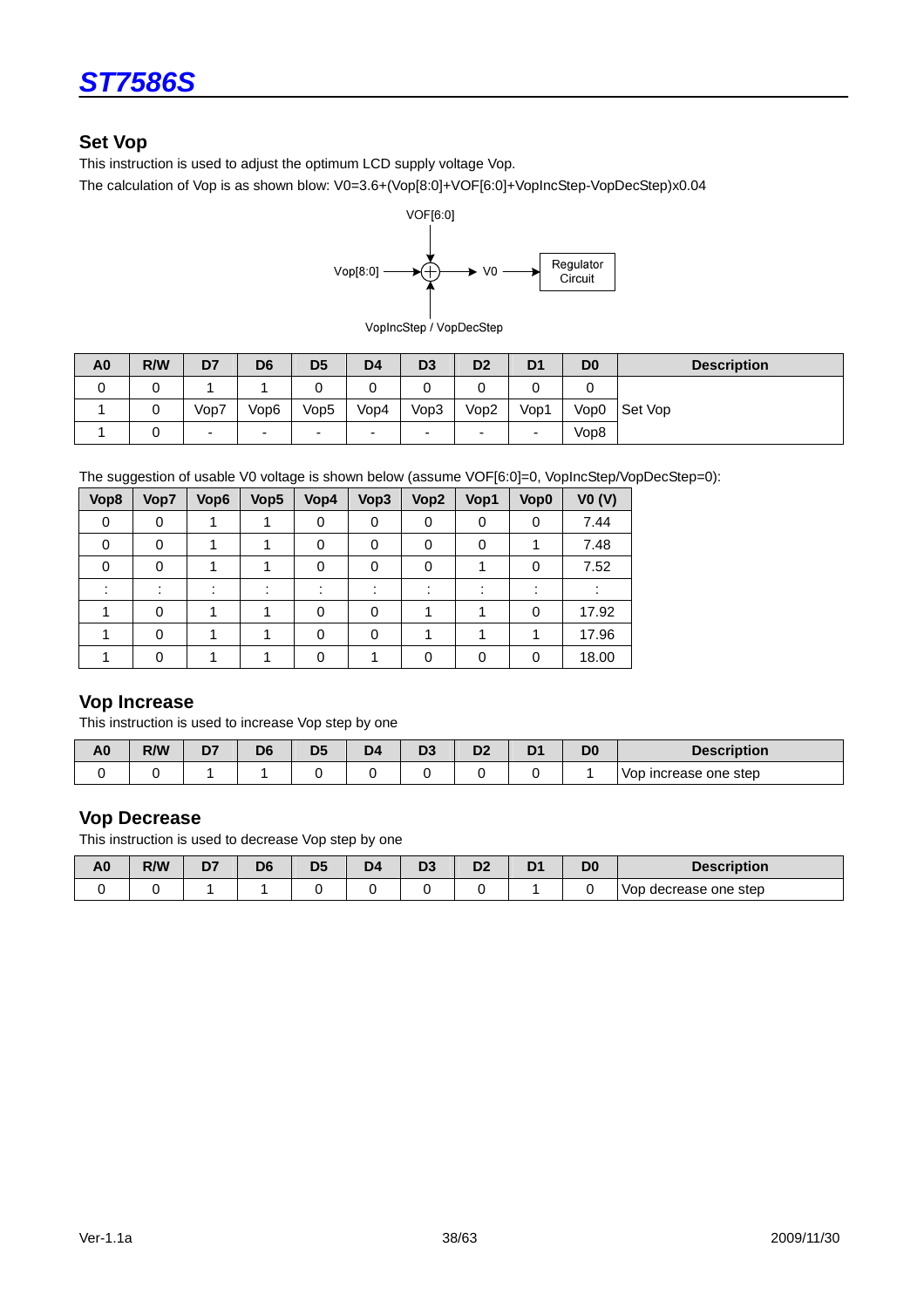

### **BIAS System**

This instruction is used to select LCD bias ratio of the voltage to meet the requirement of driving the LCD.

| A <sub>0</sub> | R/W | D7 | D6                       | D <sub>5</sub>           | D <sub>4</sub> | D <sub>3</sub> | D <sub>2</sub>  | D <sub>1</sub> | D <sub>0</sub>  | <b>Description</b> |  |
|----------------|-----|----|--------------------------|--------------------------|----------------|----------------|-----------------|----------------|-----------------|--------------------|--|
|                |     |    |                          |                          |                |                |                 |                |                 | Set BIAS system    |  |
|                |     | -  | $\overline{\phantom{0}}$ | $\overline{\phantom{a}}$ | -              | -              | BS <sub>2</sub> | BS1            | B <sub>S0</sub> |                    |  |

| BS <sub>2</sub> | BS <sub>1</sub> | BS <sub>0</sub> | <b>BIAS Ratio</b> |
|-----------------|-----------------|-----------------|-------------------|
| 0               | 0               | 0               | 1/14              |
| 0               | 0               |                 | 1/13              |
| 0               |                 | ი               | 1/12              |
| ი               |                 |                 | 1/11              |
|                 | ი               |                 | 1/10              |
|                 | ∩               |                 | 1/9               |

### **Booster Level**

This instruction is used to control the built-in booster circuit to provide the power source of the built-in regulator.

| A <sub>0</sub> | R/W | D7 | D <sub>6</sub> | D <sub>5</sub>           | D <sub>4</sub> | D3 | D2               | D <sub>1</sub>   | D <sub>0</sub>   | <b>Description</b> |
|----------------|-----|----|----------------|--------------------------|----------------|----|------------------|------------------|------------------|--------------------|
|                |     |    |                |                          |                |    |                  |                  |                  | Set booster level  |
|                |     | -  |                | $\overline{\phantom{0}}$ | -              | -  | BST <sub>2</sub> | BST <sub>1</sub> | BST <sub>0</sub> |                    |

| BST <sub>2</sub> | <b>BST1</b> | <b>BST0</b> | <b>Booster Level</b> |
|------------------|-------------|-------------|----------------------|
|                  |             | ი           | x1 Booster           |
|                  | ი           |             | x2 Booster           |
|                  |             | n           | x3 Booster           |
|                  |             |             | x4 Booster           |
|                  | ი           | ი           | x5 Booster           |
|                  | ი           | 1           | x6 Booster           |
|                  |             | ი           | x7 Booster           |
|                  |             |             | x8 Booster           |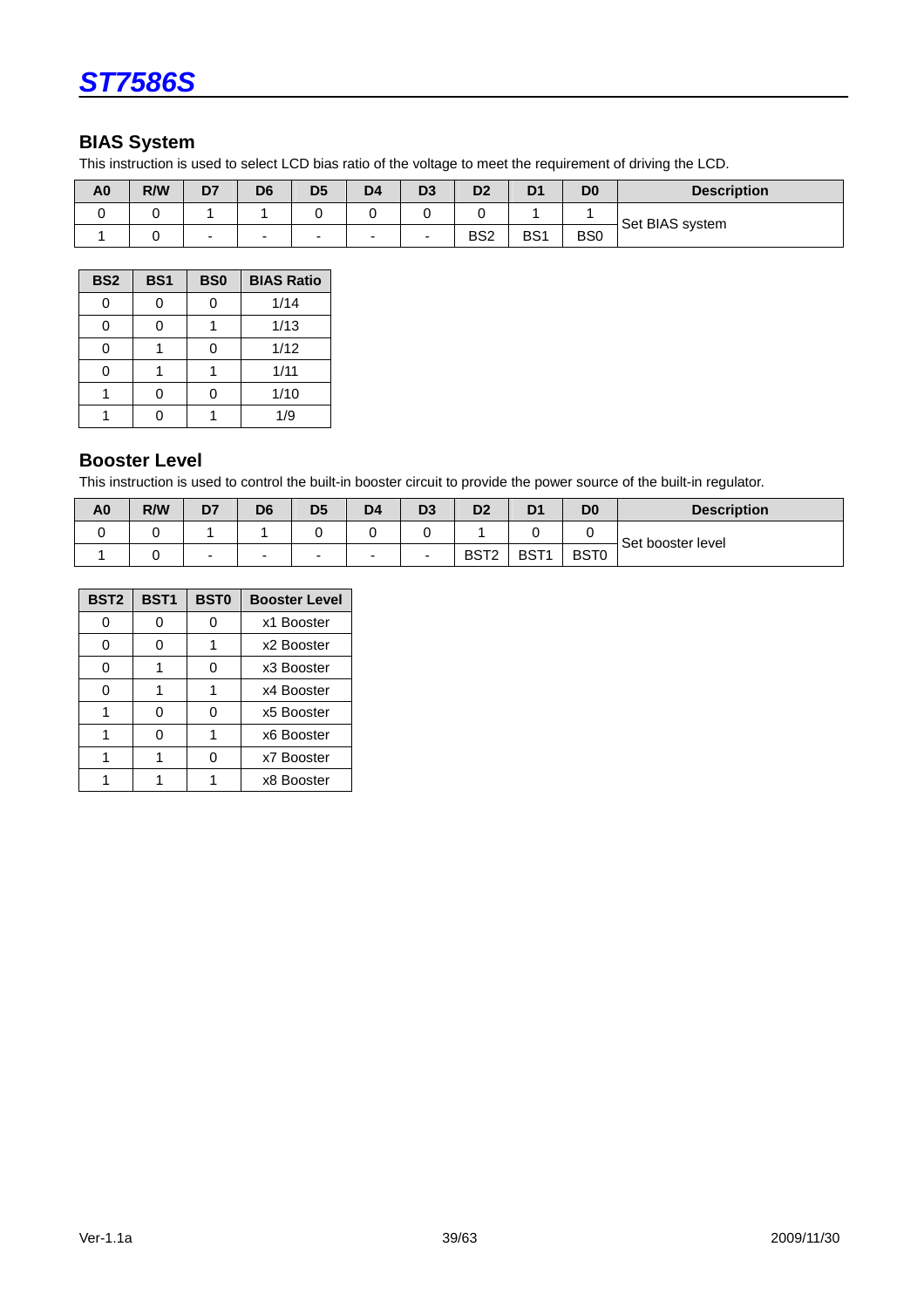

### **Vop Offset**

This instruction is used to adjust Vop offset for V0.

| A <sub>0</sub> | R/W | D7 | D6               | D <sub>5</sub> | D <sub>4</sub> | D <sub>3</sub> | D <sub>2</sub>   | D <sub>1</sub>   | D <sub>0</sub>   | <b>Description</b> |
|----------------|-----|----|------------------|----------------|----------------|----------------|------------------|------------------|------------------|--------------------|
|                |     |    |                  |                |                |                |                  |                  |                  | Set Vop offset     |
|                |     |    | VOF <sub>6</sub> | VOF5           | VOF4           | VOF3           | VOF <sub>2</sub> | VOF <sub>1</sub> | VOF <sub>0</sub> |                    |

| VOF <sub>6</sub> | VOF5 | VOF4                          | VOF <sub>3</sub>              | VOF <sub>2</sub>              | VOF1     | VOF <sub>0</sub> | Dec.                | V0 Offset (mV) |
|------------------|------|-------------------------------|-------------------------------|-------------------------------|----------|------------------|---------------------|----------------|
|                  |      | 1                             |                               |                               | 4        | 1                | 63                  | $+2520$        |
|                  | 1    | 1                             | 1                             | и                             | 1        | 0                | 62                  | $+2480$        |
| $\mathbf{0}$     |      | ٠<br>٠                        | ٠<br>$\overline{\phantom{a}}$ | ٠<br>$\overline{\phantom{a}}$ | ٠<br>٠   |                  | ٠<br>$\blacksquare$ |                |
|                  | 0    | $\Omega$                      | $\Omega$                      | $\Omega$                      | 0        | 1                | ◢                   | $+40$          |
|                  | 0    | 0                             | 0                             | 0                             | $\Omega$ | 0                | 0                   | 0              |
|                  | 1    | 1                             | 1                             | 1                             | 1        | 1                | -1                  | $-40$          |
|                  | 4    | 1                             | 4                             | 4                             | 4        | 0                | $-2$                | $-80$          |
|                  |      | ٠<br>$\overline{\phantom{a}}$ | ٠<br>٠                        | ٠<br>٠                        | ٠        | ٠<br>٠           | ٠<br>۰              |                |
|                  | 0    | 0                             | $\Omega$                      | $\mathbf{0}$                  | 0        | 1                | $-63$               | $-2520$        |
|                  | 0    | 0                             | 0                             | $\Omega$                      | 0        | 0                | $-64$               | $-2560$        |

### **Analog Control**

This instruction is used to set status of analog circuit.

| A <sub>0</sub> | R/W | D7 | D <sub>6</sub> | D <sub>5</sub> | D <sub>4</sub> | D <sub>3</sub> | D <sub>2</sub> | D | D0 | <b>Description</b>    |  |
|----------------|-----|----|----------------|----------------|----------------|----------------|----------------|---|----|-----------------------|--|
|                |     |    |                |                |                |                |                |   |    | Enable analog circuit |  |
|                |     |    |                |                |                |                |                |   |    |                       |  |

#### **Auto Read Control**

This instruction is used to set status of OTP auto read to enable or disable.

| A0 | R/W | D7 | D6 | D <sub>5</sub> | D <sub>4</sub> | D <sub>3</sub> | D2 | D <sub>1</sub> | D <sub>0</sub> | <b>Description</b>        |
|----|-----|----|----|----------------|----------------|----------------|----|----------------|----------------|---------------------------|
|    |     |    |    |                |                |                |    |                |                | (XARD=0: Enable auto read |
|    |     |    |    |                | XARD           |                |    |                |                | XARD=1: Disable auto read |

### **OTP WR/RD Control**

This instruction is used to set status of OTP that write to OTP or read from OTP.

| A <sub>0</sub> | R/W | D7 | D6 | D <sub>5</sub>   | D4 | D <sub>3</sub> | D <sub>2</sub> | D <sub>1</sub> | D <sub>0</sub> | <b>Description</b>        |
|----------------|-----|----|----|------------------|----|----------------|----------------|----------------|----------------|---------------------------|
|                |     |    |    |                  |    |                |                |                |                | WR/RD=0: Enable OTP read  |
|                |     |    |    | <b>WR</b><br>/RD |    |                |                |                |                | WR/RD=1: Enable OTP write |

### **OTP Control Out**

This instruction is used to cancel the OTP control.

| A <sub>0</sub> | R/W | --<br>P, | DЄ | D <sub>5</sub> | D4 | r.<br>⊷ | n <sub>o</sub><br>שכ<br>__ | D <sub>1</sub><br>וש | D <sub>0</sub> | <b>Description</b>          |
|----------------|-----|----------|----|----------------|----|---------|----------------------------|----------------------|----------------|-----------------------------|
|                |     |          |    |                |    |         |                            |                      |                | $- - -$<br>control out<br>ີ |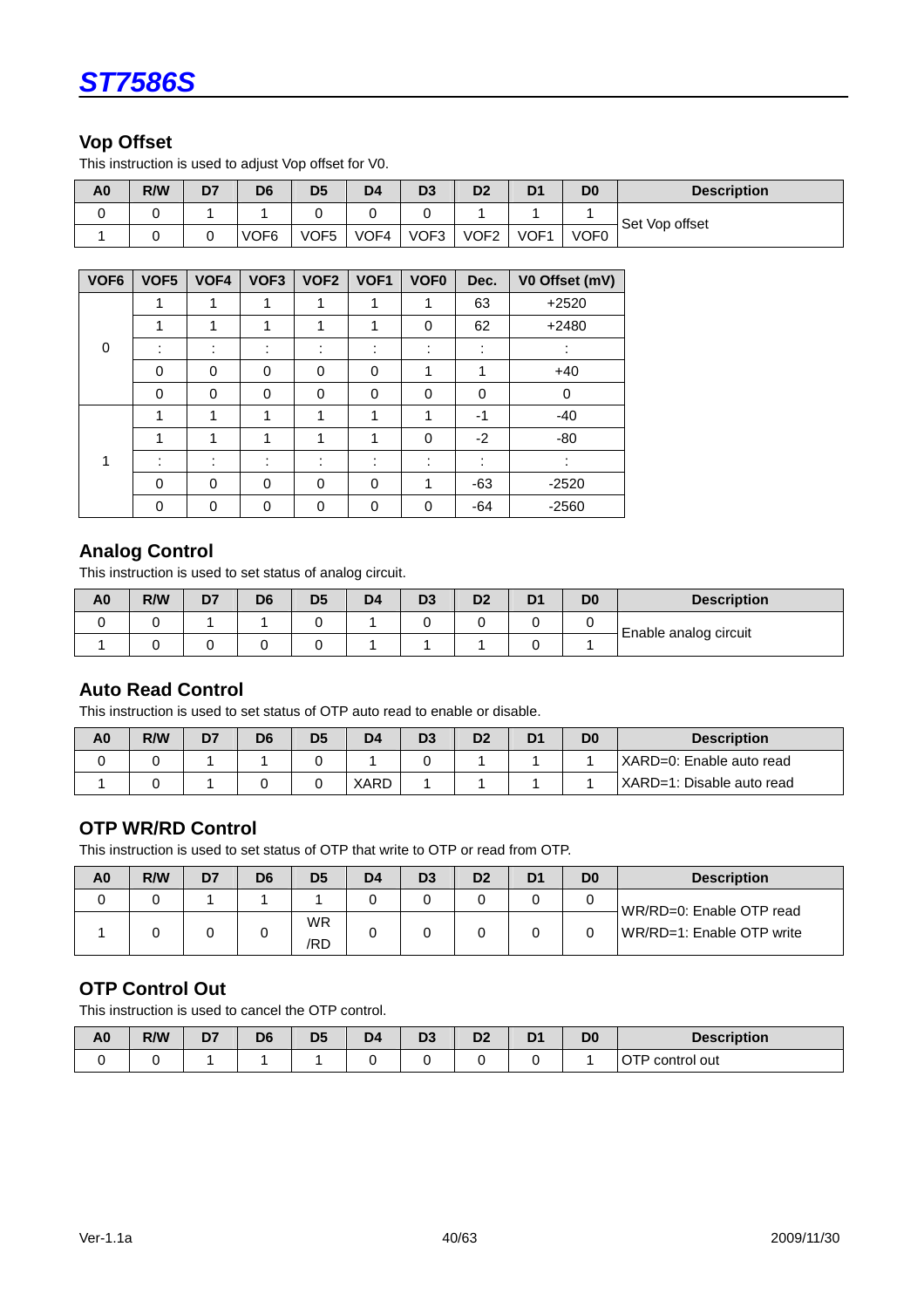

### **OTP Write**

This instruction is used to trigger OTP programming procedure.

| A <sub>0</sub> | R/W | n-<br>◡ | D6 | D5 | r. | n- | D. | -DC | <b>escription</b>                    |
|----------------|-----|---------|----|----|----|----|----|-----|--------------------------------------|
|                |     |         |    |    |    |    |    |     | i procedure<br>oaramr.<br>mınc<br>٦r |

# **OTP Read**

This instruction is used to trigger OTP up-load procedure.

| A <sub>0</sub> | R/W | r.<br>- | D <sub>6</sub> | D <sub>5</sub> | D <sup>2</sup> | n-<br>v. | D. | D <sub>0</sub> | <b>Description</b>              |
|----------------|-----|---------|----------------|----------------|----------------|----------|----|----------------|---------------------------------|
|                |     |         |                |                |                |          |    |                | $  -$<br>up-load procedure<br>. |

### **OTP Selection Control**

This instruction is used to define OTP selection control.

| A0 | R/W | D7 | D <sub>6</sub> | D <sub>5</sub> | D <sub>4</sub> | D <sub>3</sub> | D2 | D <sub>1</sub> | D <sub>0</sub> | <b>Description</b>  |
|----|-----|----|----------------|----------------|----------------|----------------|----|----------------|----------------|---------------------|
|    |     |    |                |                |                |                |    |                |                | Ctrl=0: Disable OTP |
|    |     |    | Ctrl           |                |                |                |    |                |                | Ctrl=1: Enable OTP  |

# **OTP Programming Setting**

This instruction is used to set OTP write timing.

| A <sub>0</sub> | R/W | D7 | D6 | D <sub>5</sub> | D <sub>4</sub> | D <sub>3</sub> | D <sub>2</sub> | D <sub>1</sub> | D <sub>0</sub> | <b>Description</b>      |  |  |
|----------------|-----|----|----|----------------|----------------|----------------|----------------|----------------|----------------|-------------------------|--|--|
|                |     |    |    |                |                |                |                |                |                |                         |  |  |
|                |     |    |    |                |                |                |                |                |                | OTP programming setting |  |  |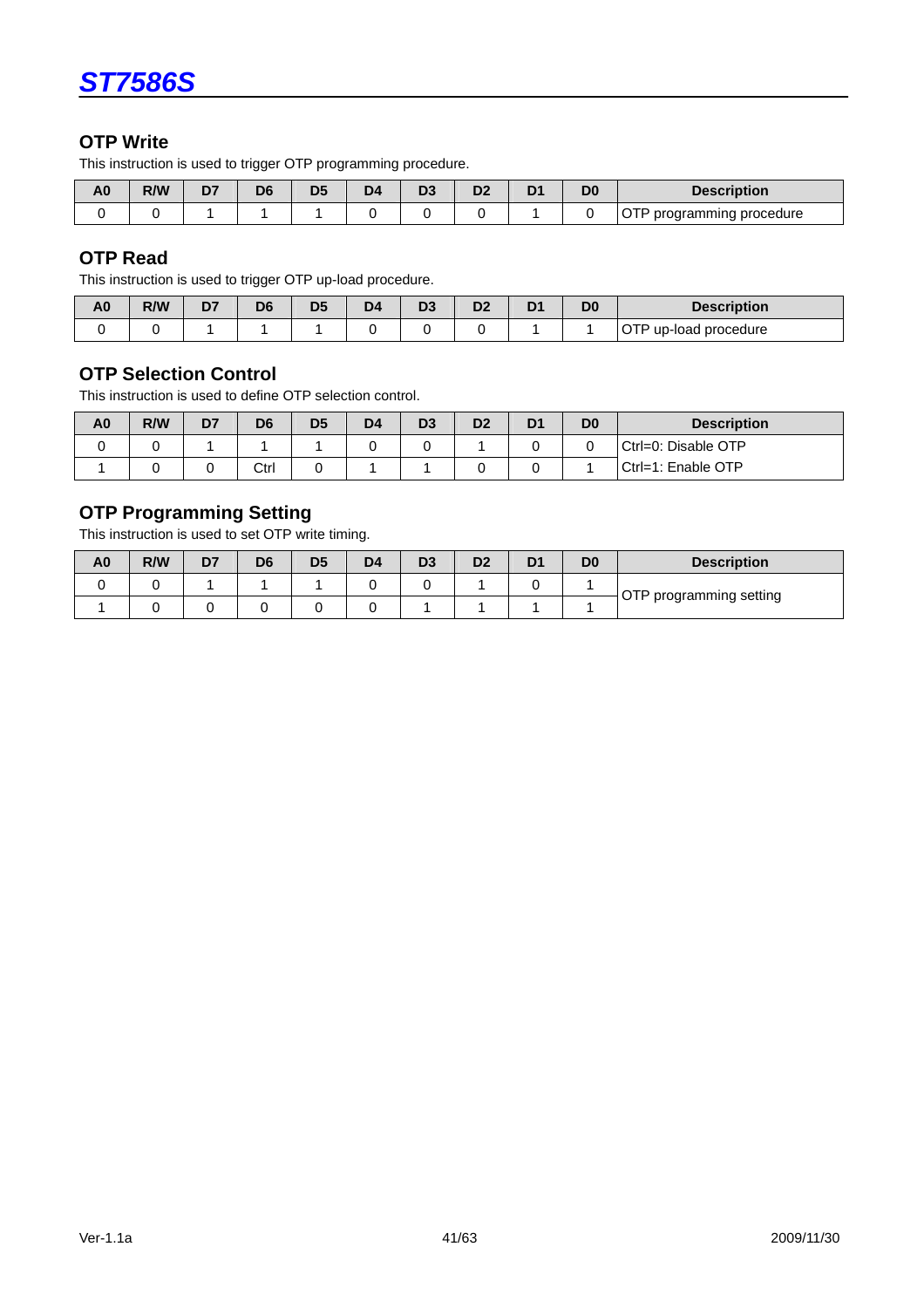

# **Frame Rate (Gray Scale Mode)**

When enter 4-level gray scale mode, this instruction is used to define frequency of frame rate in different temperature range as shown in Fig. 13

| A <sub>0</sub> | R/W | D7                       | D6 | D <sub>5</sub>           | D <sub>4</sub> | D <sub>3</sub>   | D <sub>2</sub>   | D <sub>1</sub> | D <sub>0</sub>   | <b>Description</b>                                      |
|----------------|-----|--------------------------|----|--------------------------|----------------|------------------|------------------|----------------|------------------|---------------------------------------------------------|
| 0              | 0   |                          |    |                          |                | 0                | 0                |                | 0                |                                                         |
|                | 0   | $\overline{\phantom{0}}$ |    | $\blacksquare$           | FRA4           | FRA3             | FRA <sub>2</sub> | FRA1           | FRA0             | FRA: FR in temp. -30℃ to TA<br>FRB: FR in temp TA to TB |
|                | 0   | -                        |    | $\overline{\phantom{0}}$ | FRB4           | FRB <sub>3</sub> | FRB <sub>2</sub> | FRB1           | FRB <sub>0</sub> | FRC: FR in temp. TB to TC                               |
|                | 0   | $\overline{\phantom{0}}$ |    | $\overline{\phantom{0}}$ | FRC4           | FRC3             | FRC <sub>2</sub> | FRC1           | FRC0             | FRD: FR in temp TC to 90°C                              |
|                | 0   | -                        |    | $\overline{\phantom{0}}$ | FRD4           | FRD <sub>3</sub> | FRD <sub>2</sub> | FRD1           | FRD <sub>0</sub> |                                                         |

| FRx4        | FRx3        | FRx2        | FRx1        | FR <sub>x0</sub> | <b>Frame Rate (Hz)</b> | FRx4         | FR <sub>x</sub> 3 | FRx2         | FRx1        | FR <sub>x0</sub> | <b>Frame Rate</b> |
|-------------|-------------|-------------|-------------|------------------|------------------------|--------------|-------------------|--------------|-------------|------------------|-------------------|
| $\mathbf 0$ | $\mathbf 0$ | $\mathbf 0$ | $\mathbf 0$ | $\mathbf 0$      | 38.5                   | 1            | $\mathbf 0$       | $\mathbf 0$  | $\mathbf 0$ | $\mathbf 0$      | 77.0              |
| $\Omega$    | $\mathbf 0$ | 0           | 0           | $\mathbf{1}$     | 38.5                   | 1            | $\mathbf 0$       | $\mathbf 0$  | 0           | 1                | 77.0              |
| $\mathbf 0$ | $\mathbf 0$ | 0           | 1           | $\mathbf 0$      | 38.5                   | 1            | $\mathbf 0$       | $\mathbf 0$  | 1           | $\mathbf 0$      | 77.0              |
| 0           | $\mathbf 0$ | $\mathbf 0$ | 1           | 1                | 40.0                   | 1            | $\pmb{0}$         | $\mathbf 0$  | 1           | 1                | 80.0              |
| 0           | $\Omega$    | 1           | $\mathbf 0$ | $\mathbf 0$      | 41.5                   | 1            | $\mathbf 0$       | 1            | 0           | $\mathbf 0$      | 83.0              |
| 0           | $\Omega$    | 1           | $\mathbf 0$ | 1                | 46.0                   | 1            | $\mathbf 0$       | 1            | $\mathbf 0$ | 1                | 92.0              |
| 0           | $\Omega$    | 1           | 1           | $\mathbf 0$      | 46.0                   | $\mathbf{1}$ | 0                 | 1            | 1           | $\mathbf 0$      | 92.0              |
| $\mathbf 0$ | $\mathbf 0$ | 1           | 1           | $\mathbf{1}$     | 49.0                   | 1            | $\mathbf 0$       | $\mathbf{1}$ | 1           | 1                | 98.0              |
| 0           | 1           | $\mathbf 0$ | $\mathbf 0$ | $\mathbf 0$      | 51.0                   | 1            | 1                 | $\mathbf 0$  | $\mathbf 0$ | $\mathbf 0$      | 102.0             |
| $\mathbf 0$ | 1           | 0           | $\mathbf 0$ | 1                | 53.0                   | 1            | 1                 | $\mathbf 0$  | $\mathbf 0$ | 1                | 106.0             |
| $\Omega$    | 1           | 0           | 1           | $\mathbf 0$      | 55.0                   | 1            | 1                 | $\mathbf 0$  | 1           | $\mathbf 0$      | 110.0             |
| $\mathbf 0$ | 1           | $\Omega$    | 1           | 1                | 55.0                   | 1            | $\mathbf{1}$      | $\mathbf 0$  | 1           | 1                | 110.0             |
| 0           | 1           | 1           | $\mathbf 0$ | 0                | 69.0                   | 1            | 1                 | 1            | 0           | $\mathbf 0$      | 138.0             |
| 0           | 1           | 1           | $\mathbf 0$ | 1                | 73.0                   | 1            | 1                 | 1            | $\mathbf 0$ | 1                | 146.0             |
| 0           | 1           | 1           | 1           | $\pmb{0}$        | 76.5                   | 1            | 1                 | 1            | 1           | $\pmb{0}$        | 153.0             |
| 0           | 1           | 1           | 1           | 1                | 76.5                   | 1            | 1                 | 1            | 1           | 1                | 153.0             |

| FRx4             | FRx3        | FRx2        | FR <sub>x1</sub> | FR <sub>x0</sub> | Frame Rate (Hz) | FR <sub>x4</sub> | FRx3        | FRx2        | FRx1        | FR <sub>x0</sub> | <b>Frame Rate (Hz)</b> |
|------------------|-------------|-------------|------------------|------------------|-----------------|------------------|-------------|-------------|-------------|------------------|------------------------|
| $\mathbf 0$      | $\mathbf 0$ | $\Omega$    | $\mathbf 0$      | $\Omega$         | 38.5            | 1                | $\mathbf 0$ | $\mathbf 0$ | $\Omega$    | $\Omega$         | 77.0                   |
| 0                | 0           | $\mathbf 0$ | $\mathbf 0$      | 1                | 38.5            | 1                | 0           | $\mathbf 0$ | $\mathbf 0$ | 1                | 77.0                   |
| $\mathbf 0$      | $\mathbf 0$ | 0           | 1                | $\mathbf 0$      | 38.5            | 1                | 0           | $\mathbf 0$ | 1           | $\mathbf 0$      | 77.0                   |
| $\mathbf 0$      | $\mathbf 0$ | $\mathbf 0$ | 1                | $\mathbf{1}$     | 40.0            | 1                | $\mathbf 0$ | $\mathbf 0$ | 1           | 1                | 80.0                   |
| $\pmb{0}$        | $\mathbf 0$ | 1           | $\mathbf 0$      | $\mathbf 0$      | 41.5            | 1                | 0           | 1           | $\mathbf 0$ | $\mathbf 0$      | 83.0                   |
| $\mathbf 0$      | $\mathbf 0$ | 1           | $\mathbf 0$      | 1                | 46.0            | 1                | 0           | 1           | $\mathbf 0$ | 1                | 92.0                   |
| 0                | $\mathbf 0$ | 1           | 1                | $\mathbf 0$      | 46.0            | 1                | $\mathbf 0$ | 1           | 1           | $\mathbf 0$      | 92.0                   |
| 0                | $\mathbf 0$ | 1           | 1                | 1                | 49.0            | 1                | $\mathbf 0$ | 1           | 1           | 1                | 98.0                   |
| $\mathbf 0$      | 1           | $\mathbf 0$ | $\mathbf 0$      | $\mathbf 0$      | 51.0            | 1                | 1           | $\mathbf 0$ | $\mathbf 0$ | $\mathbf 0$      | 102.0                  |
| $\mathbf 0$      | 1           | 0           | $\mathbf 0$      | 1                | 53.0            | 1                | 1           | $\mathbf 0$ | $\mathbf 0$ | 1                | 106.0                  |
| 0                | 1           | $\mathbf 0$ | 1                | $\mathbf 0$      | 55.0            | 1                | 1           | $\mathbf 0$ | 1           | $\mathbf 0$      | 110.0                  |
| $\mathbf 0$      | 1           | $\mathbf 0$ | 1                | 1                | 55.0            | 1                | 1           | $\mathbf 0$ | 1           | 1                | 110.0                  |
| 0                | 1           | 1           | $\mathbf 0$      | $\mathbf 0$      | 69.0            | 1                | 1           | 1           | $\mathbf 0$ | $\mathbf 0$      | 138.0                  |
| 0                | 1           | 1           | $\mathbf 0$      | 1                | 73.0            | 1                | 1           | 1           | $\mathbf 0$ | 1                | 146.0                  |
| $\mathbf 0$      | 1           | 1           | 1                | $\mathbf 0$      | 76.5            | 1                | 1           | 1           | 1           | $\mathbf 0$      | 153.0                  |
| $\boldsymbol{0}$ | 1           | 1           | 1                | $\mathbf{1}$     | 76.5            | 1                | 1           | 1           | 1           | 1                | 153.0                  |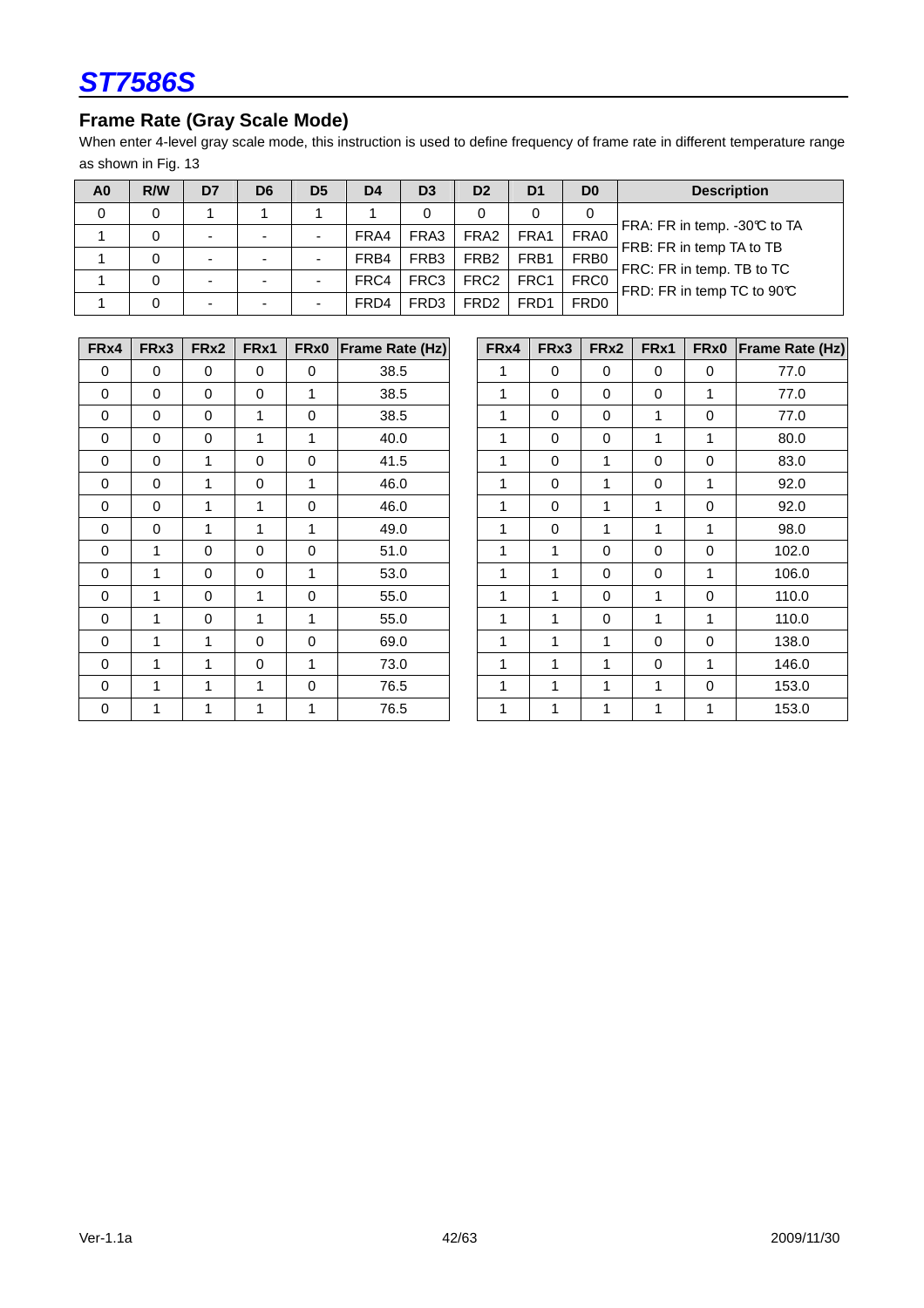### **Frame Rate (Monochrome Mode)**

When enter monochrome mode, this instruction is used to define frequency of frame rate in different temperature range as shown in Fig. 13

| A <sub>0</sub> | R/W | D7 | D <sub>6</sub>           | D <sub>5</sub>           | D <sub>4</sub> | D <sub>3</sub>   | D <sub>2</sub>    | D <sub>1</sub> | D <sub>0</sub>   | <b>Description</b>                                      |
|----------------|-----|----|--------------------------|--------------------------|----------------|------------------|-------------------|----------------|------------------|---------------------------------------------------------|
| 0              | 0   |    |                          |                          |                | 0                | 0                 | 0              |                  |                                                         |
|                | 0   | -  | $\overline{\phantom{0}}$ | $\overline{\phantom{a}}$ | FRA4           | FRA3             | FRA <sub>2</sub>  | FRA1           | FRA0             | FRA: FR in temp. -30℃ to TA<br>FRB: FR in temp TA to TB |
|                | 0   |    | $\blacksquare$           | $\blacksquare$           | FRB4           | FRB <sub>3</sub> | FRB <sub>2</sub>  | FRB1           | FRB <sub>0</sub> | FRC: FR in temp. TB to TC                               |
|                | 0   |    | $\overline{\phantom{0}}$ | $\overline{\phantom{0}}$ | FRC4           | FRC <sub>3</sub> | FRC <sub>2</sub>  | FRC1           | FRC0             | FRD: FR in temp TC to 90°C                              |
|                | 0   |    | ۰                        | -                        | FRD4           | FRD <sub>3</sub> | FR <sub>D</sub> 2 | FRD1           | FRD <sub>0</sub> |                                                         |

| FRx4        | FRx3        | FRx2        | FRx1        | FRx0         | <b>Frame Rate (Hz)</b> | FRx4         | FRx3         | FRx2         | FRx1        | FRx0        | <b>Frame Rate</b> |
|-------------|-------------|-------------|-------------|--------------|------------------------|--------------|--------------|--------------|-------------|-------------|-------------------|
| $\mathbf 0$ | $\mathbf 0$ | $\mathbf 0$ | $\mathbf 0$ | $\mathbf 0$  | 38.5                   | 1            | $\mathbf 0$  | $\mathbf 0$  | $\mathbf 0$ | $\mathbf 0$ | 77.0              |
| $\mathbf 0$ | $\mathbf 0$ | $\mathbf 0$ | $\mathbf 0$ | 1            | 38.5                   | 1            | $\mathbf 0$  | $\mathbf 0$  | $\mathbf 0$ | 1           | 77.0              |
| 0           | $\Omega$    | $\mathbf 0$ | 1           | $\mathbf 0$  | 38.5                   | $\mathbf{1}$ | $\mathbf 0$  | $\mathbf 0$  | 1           | $\mathbf 0$ | 77.0              |
| $\Omega$    | $\mathbf 0$ | $\mathbf 0$ | 1           | 1            | 40.0                   | 1            | $\mathbf 0$  | $\pmb{0}$    | 1           | 1           | 80.0              |
| 0           | $\mathbf 0$ | 1           | $\mathbf 0$ | $\mathbf 0$  | 41.5                   | 1            | 0            | 1            | $\mathbf 0$ | $\pmb{0}$   | 83.0              |
| $\Omega$    | $\Omega$    | 1           | $\mathbf 0$ | 1            | 46.0                   | 1            | $\mathbf 0$  | $\mathbf 1$  | $\mathbf 0$ | 1           | 92.0              |
| $\Omega$    | $\Omega$    | 1           | 1           | $\mathbf 0$  | 46.0                   | 1            | $\mathbf 0$  | 1            | 1           | $\Omega$    | 92.0              |
| 0           | $\mathbf 0$ | 1           | 1           | 1            | 49.0                   | 1            | $\mathbf 0$  | 1            | 1           | 1           | 98.0              |
| 0           | 1           | $\mathbf 0$ | $\mathbf 0$ | $\mathbf 0$  | 51.0                   | 1            | 1            | $\mathbf 0$  | $\mathbf 0$ | $\mathbf 0$ | 102.0             |
| 0           | 1           | 0           | 0           | 1            | 53.0                   | 1            | 1            | $\mathbf 0$  | 0           | 1           | 106.0             |
| 0           | 1           | $\mathbf 0$ | 1           | $\mathbf 0$  | 55.0                   | 1            | 1            | $\mathbf 0$  | 1           | $\mathbf 0$ | 110.0             |
| 0           | 1           | $\mathbf 0$ | 1           | 1            | 55.0                   | 1            | 1            | $\mathbf 0$  | 1           | 1           | 110.0             |
| 0           | 1           | 1           | $\mathbf 0$ | $\mathbf 0$  | 69.0                   | 1            | 1            | 1            | 0           | $\mathbf 0$ | 138.0             |
| $\mathbf 0$ | 1           | 1           | $\mathbf 0$ | $\mathbf{1}$ | 73.0                   | 1            | $\mathbf{1}$ | $\mathbf{1}$ | $\mathbf 0$ | 1           | 146.0             |
| $\mathbf 0$ | 1           | 1           | 1           | $\pmb{0}$    | 76.5                   | 1            | 1            | 1            | 1           | $\pmb{0}$   | 153.0             |
| $\mathbf 0$ | 1           | 1           | 1           | 1            | 76.5                   | 1            | 1            | 1            | 1           | 1           | 153.0             |

| FRx4        | FR <sub>x</sub> 3 | FRx2        | FRx1        | FR <sub>x0</sub> | <b>Frame Rate (Hz)</b> | FR <sub>x4</sub> | FRx3        | FRx2        | FRx1        | FRx0         | <b>Frame Rate (Hz)</b> |
|-------------|-------------------|-------------|-------------|------------------|------------------------|------------------|-------------|-------------|-------------|--------------|------------------------|
| $\mathbf 0$ | $\mathbf 0$       | $\Omega$    | $\Omega$    | $\Omega$         | 38.5                   | 1                | $\Omega$    | $\Omega$    | $\Omega$    | $\Omega$     | 77.0                   |
| $\pmb{0}$   | $\mathbf 0$       | $\mathbf 0$ | $\mathbf 0$ | $\mathbf 1$      | 38.5                   | 1                | $\mathbf 0$ | $\mathbf 0$ | $\mathbf 0$ | 1            | 77.0                   |
| $\mathbf 0$ | $\mathbf 0$       | $\mathbf 0$ | 1           | $\mathbf 0$      | 38.5                   | 1                | 0           | $\mathbf 0$ | 1           | $\mathbf 0$  | 77.0                   |
| $\mathbf 0$ | $\mathbf 0$       | $\mathbf 0$ | 1           | $\mathbf{1}$     | 40.0                   | 1                | $\mathbf 0$ | $\mathbf 0$ | $\mathbf 1$ | 1            | 80.0                   |
| $\pmb{0}$   | $\mathbf 0$       | 1           | $\mathbf 0$ | $\mathbf 0$      | 41.5                   | 1                | $\mathbf 0$ | 1           | $\mathbf 0$ | $\mathbf 0$  | 83.0                   |
| $\pmb{0}$   | $\mathbf 0$       | 1           | $\mathbf 0$ | 1                | 46.0                   | 1                | 0           | 1           | $\mathbf 0$ | 1            | 92.0                   |
| $\pmb{0}$   | $\mathbf 0$       | 1           | 1           | $\mathbf 0$      | 46.0                   | 1                | 0           | 1           | 1           | $\mathbf 0$  | 92.0                   |
| 0           | $\mathbf 0$       | 1           | 1           | $\mathbf{1}$     | 49.0                   | 1                | 0           | 1           | 1           | $\mathbf{1}$ | 98.0                   |
| 0           | 1                 | $\mathbf 0$ | $\mathbf 0$ | $\mathbf 0$      | 51.0                   | 1                | 1           | $\mathbf 0$ | $\mathbf 0$ | $\mathbf 0$  | 102.0                  |
| $\mathbf 0$ | 1                 | $\mathbf 0$ | $\mathbf 0$ | 1                | 53.0                   | 1                | 1           | $\mathbf 0$ | $\mathbf 0$ | 1            | 106.0                  |
| 0           | 1                 | $\mathbf 0$ | 1           | $\mathbf 0$      | 55.0                   | 1                | 1           | 0           | 1           | $\mathbf 0$  | 110.0                  |
| 0           | 1                 | $\mathbf 0$ | 1           | $\mathbf{1}$     | 55.0                   | 1                | 1           | $\mathbf 0$ | 1           | 1            | 110.0                  |
| 0           | 1                 | 1           | $\mathbf 0$ | $\mathbf 0$      | 69.0                   | 1                | 1           | 1           | 0           | $\mathbf 0$  | 138.0                  |
| $\mathbf 0$ | 1                 | 1           | $\mathbf 0$ | $\mathbf{1}$     | 73.0                   | 1                | 1           | 1           | $\mathbf 0$ | $\mathbf{1}$ | 146.0                  |
| $\mathbf 0$ | 1                 | 1           | 1           | $\mathbf 0$      | 76.5                   | 1                | 1           | 1           | 1           | $\Omega$     | 153.0                  |
| $\mathbf 0$ | 1                 | 1           | 1           | $\mathbf{1}$     | 76.5                   | 1                | 1           | 1           | 1           | 1            | 153.0                  |

# **Temperature Range**

This instruction is used to define the temperature range for automatic frame rate adjustment according to current temperature as shown in Fig. 13.

| A <sub>0</sub> | R/W | D7 | D <sub>6</sub> | D <sub>5</sub>  | D <sub>4</sub> | D <sub>3</sub>  | D <sub>2</sub>  | D <sub>1</sub>  | D <sub>0</sub>  | <b>Description</b>                                                     |
|----------------|-----|----|----------------|-----------------|----------------|-----------------|-----------------|-----------------|-----------------|------------------------------------------------------------------------|
|                |     |    |                |                 |                |                 | 0               |                 |                 |                                                                        |
|                |     | -  | TA6            | TA5             | TA4            | TA3             | TA <sub>2</sub> | TA <sub>1</sub> | TA <sub>0</sub> | $TA[6:0]=TA$ Temp. $(C)+40$<br>TB $[6:0]$ =TB Temp. $(\mathbb{C})$ +40 |
|                |     | -  | TB6            | TB5             | TB4            | TB <sub>3</sub> | TB2             | TB1             | TB <sub>0</sub> | $TC[6:0]=TC$ Temp. $(C)+40$                                            |
|                |     | -  | TC6            | TC <sub>5</sub> | TC4            | TC <sub>3</sub> | TC2             | TC1             | TC <sub>0</sub> |                                                                        |

| <b>Temp. Range Value</b> | Temp. Rising State (C) | Temp. Falling State (C) |
|--------------------------|------------------------|-------------------------|
| Freq. changing point A   | $(TA[6:0]-40)+5$       | TA[6:0]-40              |
| Freq. changing point B   | $(TB[6:0]-40)+5$       | TB[6:0]-40              |
| Freq. changing point C   | $(TC[6:0]-40)+5$       | TC[6:0]-40              |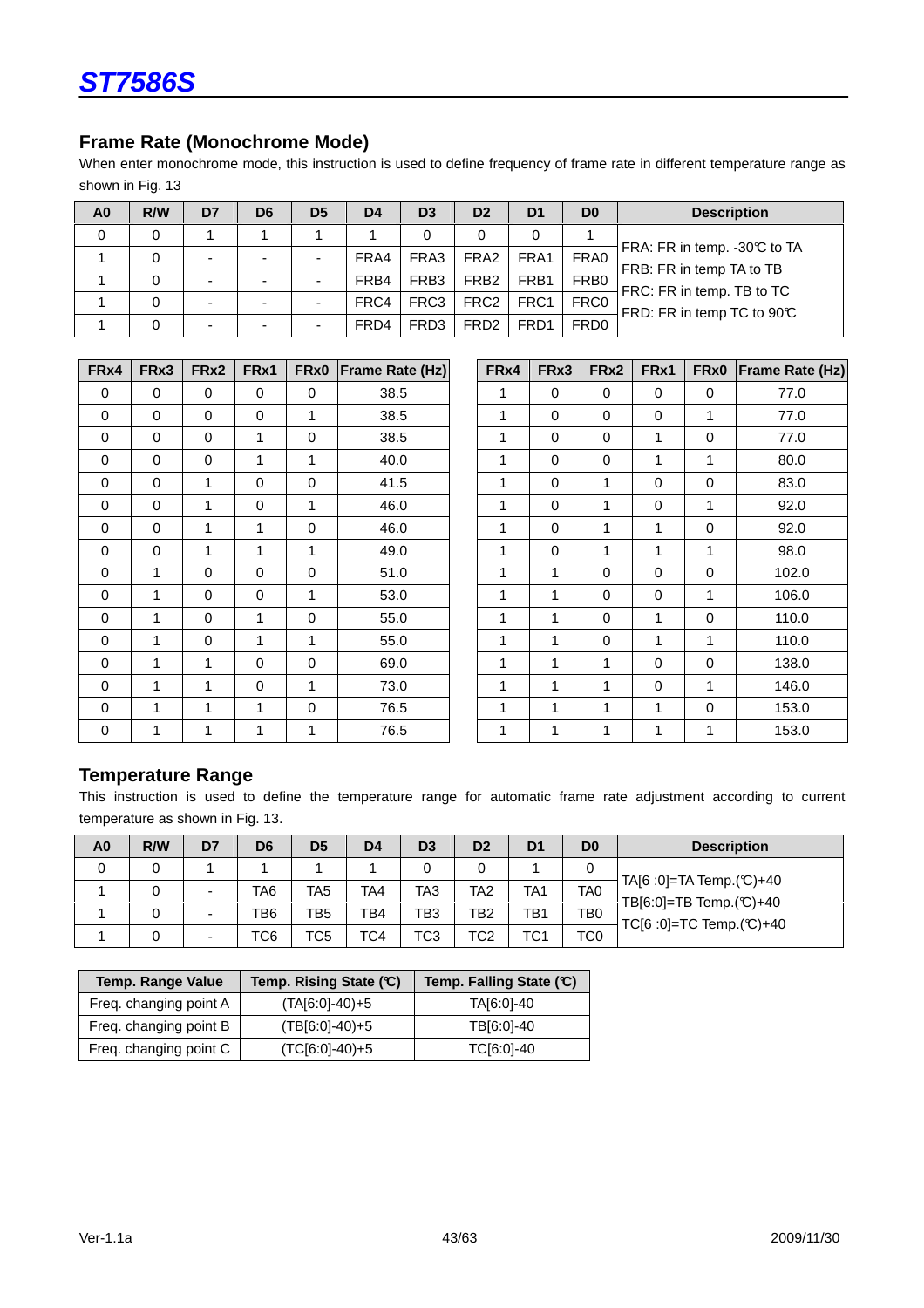# **Temperature Gradient Compensation**

This instruction is used to define the temperature gradient compensation coefficient. The temperature gradient compensation coefficient setting is shown as below table.

| A <sub>0</sub> | R/W      | D7               | D <sub>6</sub>   | D <sub>5</sub>   | D <sub>4</sub>   | D <sub>3</sub>   | D <sub>2</sub>   | D <sub>1</sub>   | D <sub>0</sub>   | <b>Description</b>                                   |
|----------------|----------|------------------|------------------|------------------|------------------|------------------|------------------|------------------|------------------|------------------------------------------------------|
| 0              | $\Omega$ |                  |                  |                  |                  | 0                |                  | 0                | 0                |                                                      |
|                | 0        | MT13             | MT12             | MT11             | <b>MT10</b>      | MT <sub>03</sub> | MT <sub>02</sub> | MT01             | MT00             |                                                      |
|                | $\Omega$ | MT33             | MT32             | MT31             | MT30             | MT23             | MT22             | MT21             | MT20             |                                                      |
|                | 0        | MT53             | MT52             | MT51             | <b>MT50</b>      | MT43             | MT42             | MT41             | MT40             |                                                      |
|                | 0        | MT73             | MT72             | MT71             | <b>MT70</b>      | MT63             | MT62             | MT61             | <b>MT60</b>      | Set temperature gradient<br>compensation coefficient |
|                | 0        | MT93             | MT92             | MT91             | MT90             | MT83             | <b>MT82</b>      | MT81             | MT80             |                                                      |
|                | $\Omega$ | MTB <sub>3</sub> | MTB <sub>2</sub> | MTB <sub>1</sub> | MTB0             | MTA3             | MTA <sub>2</sub> | MTA <sub>1</sub> | MTA0             |                                                      |
|                | 0        | MTD <sub>3</sub> | MTD <sub>2</sub> | MTD1             | MTD <sub>0</sub> | MTC <sub>3</sub> | MTC <sub>2</sub> | MTC <sub>1</sub> | MTC <sub>0</sub> |                                                      |
|                | 0        | MTF3             | MTF <sub>2</sub> | MTF1             | MTF <sub>0</sub> | MTE <sub>3</sub> | MTE <sub>2</sub> | MTE <sub>1</sub> | MTE0             |                                                      |

| MTx3 | MTx2 | MTx1 | MTx0 | $Mx$ (mV/°C) |
|------|------|------|------|--------------|
|      |      |      |      |              |
| በ    |      |      |      | -5           |
| ი    |      |      |      | $-10$        |
|      |      |      |      |              |
|      |      |      |      | $-65$        |
|      |      |      |      | $-70$        |
|      |      |      |      | $-75$        |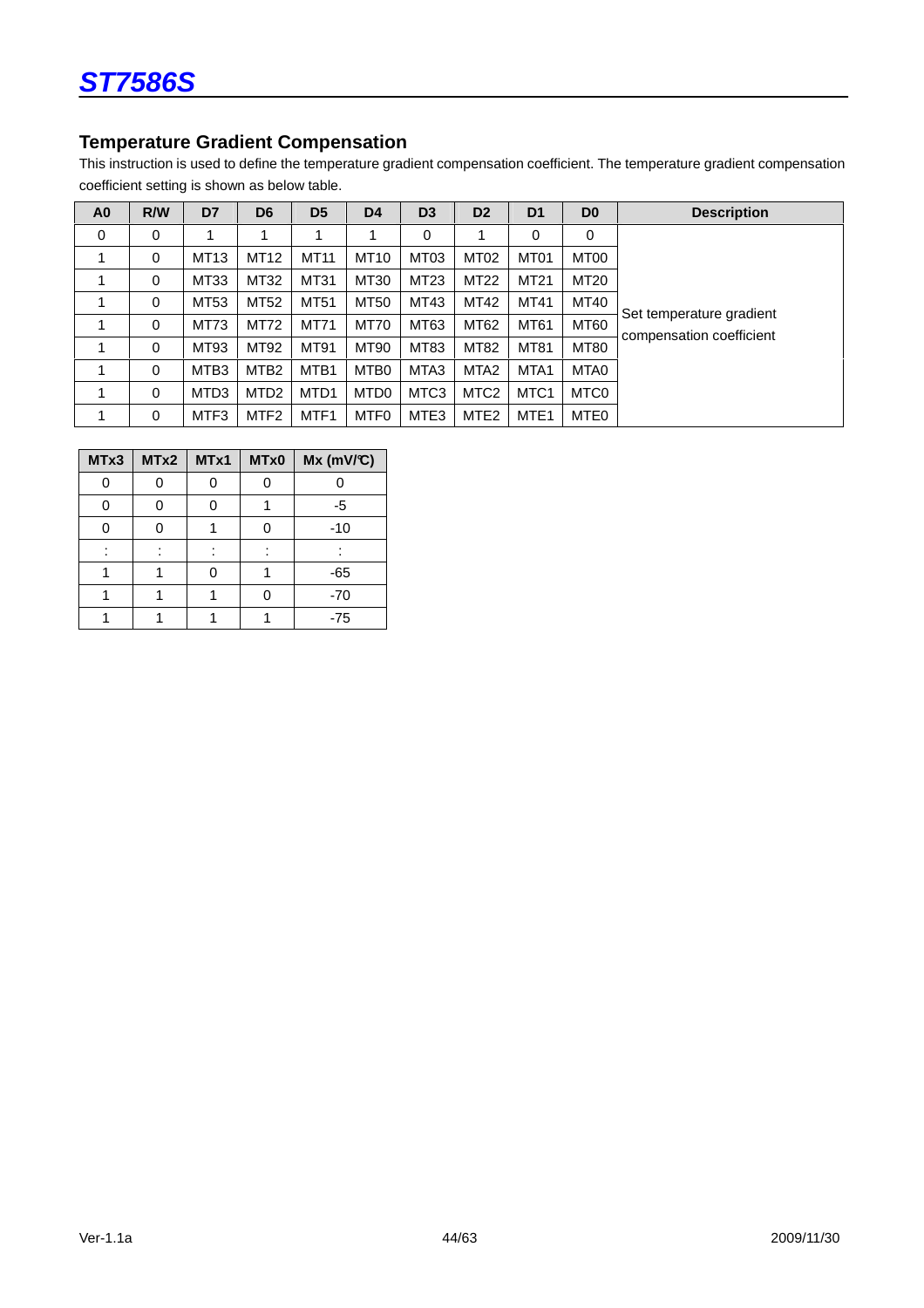# **OPERATION FLOW**

#### **Power ON**

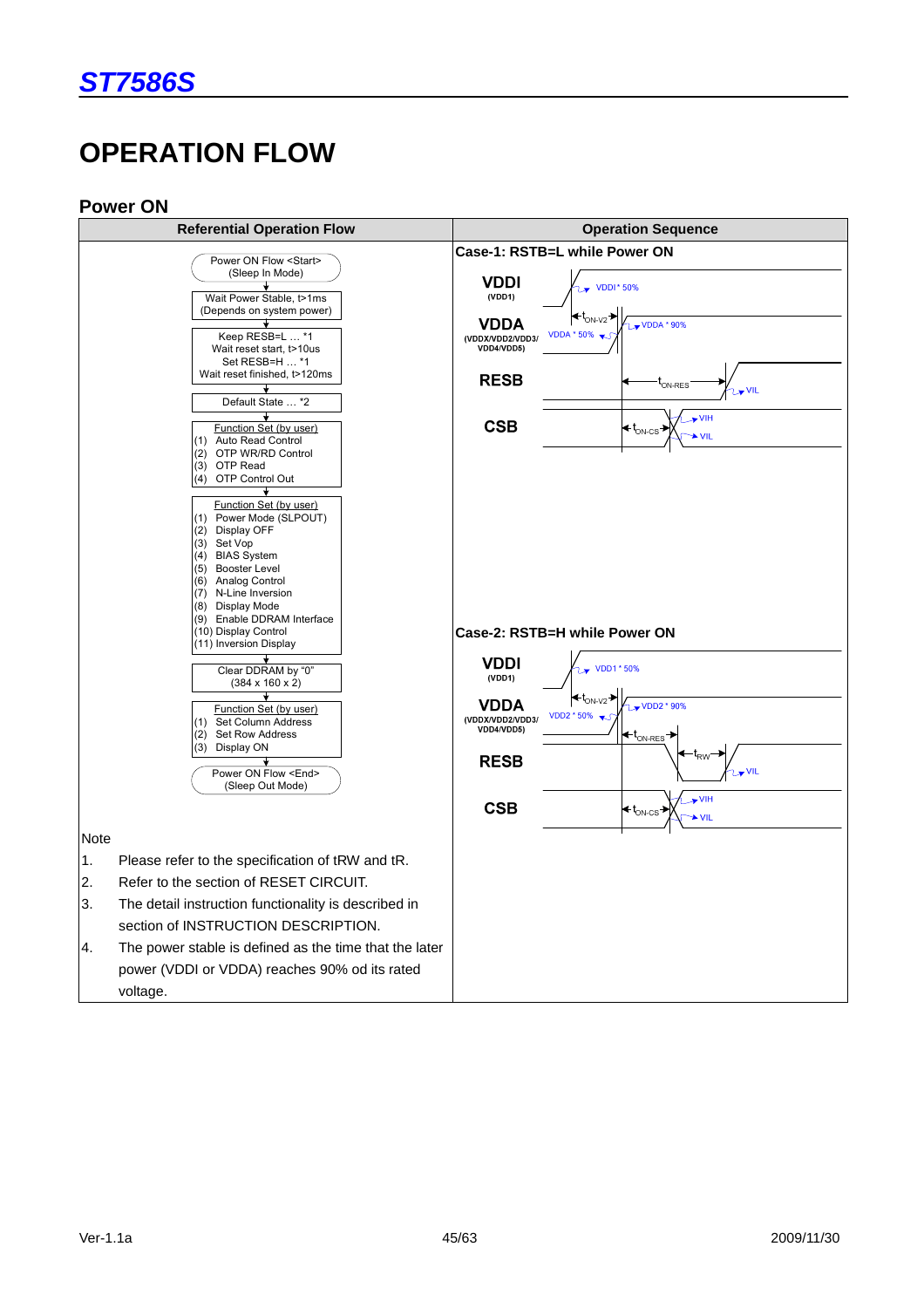

| <b>Item</b>            | <b>Symbol</b>       | <b>Requirement</b>       | <b>Description</b>                                                       |
|------------------------|---------------------|--------------------------|--------------------------------------------------------------------------|
|                        |                     |                          | VDDI and VDDA can be applied in any order. IC will                       |
| VDD2 power ON delay    |                     |                          | NOT be damaged when one of VDD1 and VDD2 is ON                           |
|                        |                     | No Limitation            | but another is OFF.                                                      |
|                        | $t_{ON-V2}$         |                          | Power stable is defined as the time that the later power                 |
|                        |                     |                          | (VDDI or VDDA) reaches 90% of its rated voltage.                         |
|                        |                     |                          | Recommend Setting: -50ms $\leq$ t <sub>ON-V2</sub> $\leq$ No Limitation. |
|                        |                     | Case-1                   | RESB=L can be input at any time after power is stable.                   |
| <b>RESB</b> input time |                     | $t_{RW} \leq t_{ON-RES}$ | $t_{RW}$ & $t_R$ should match the timing specification of RESB.          |
|                        | t <sub>ON-RES</sub> | Case-2                   | RESB has priority over CSB.                                              |
|                        |                     | No Limitation            | Recommend Setting: $0 \le t_{ON-RES} \le 50$ ms.                         |
| CSB input time         | t <sub>on-cs</sub>  | No Limitation            | CSB can be input at any time after power is stable.                      |

Note:

1. If the contents of internal registers are the same as default, the related commands can be ignored.

2. If RESB is held high or unstable during power ON, a successful hardware reset by RSTB is required after VDDI and VDDA are both stable (as illustrated in Case-2). Otherwise, correct functionality can NOT be guaranteed.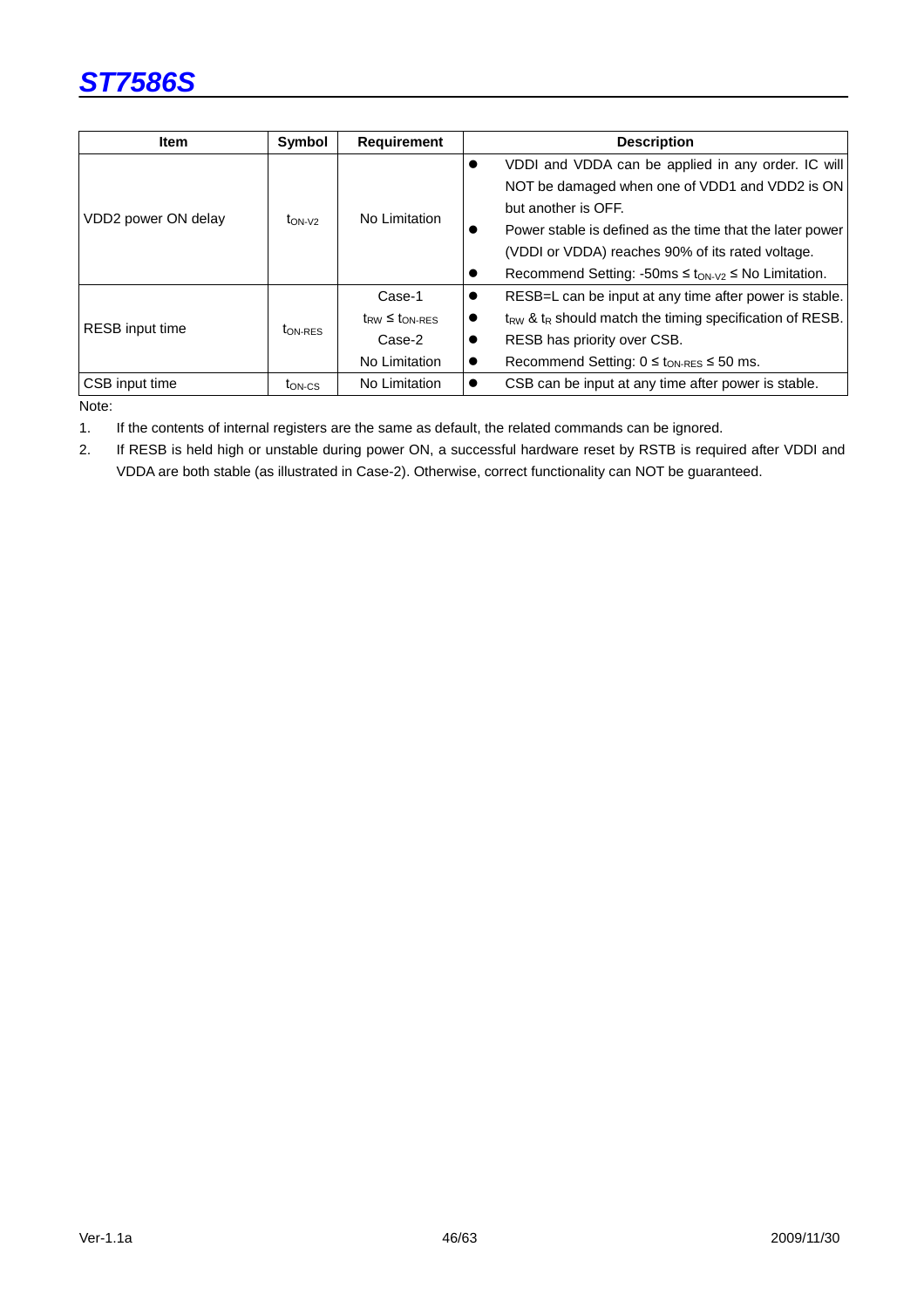

### **Power OFF**



| <b>Item</b>         |        | Symbol                | <b>Requirement</b>                       | <b>Description</b>                                             |
|---------------------|--------|-----------------------|------------------------------------------|----------------------------------------------------------------|
| Power OFF Time      | Case-1 | t <sub>OFF-RESB</sub> | $200 \text{ms} \leq t_{\text{OFF-RESB}}$ | Power can be turned OFF after built-in power becomes           |
|                     | Case-2 | toff-PW               | $0 \leq t$ OFF-PW                        | VSS.                                                           |
|                     |        |                       |                                          | VDD1 and VDD2 can be powered down in any order. IC             |
|                     |        |                       |                                          | will NOT be damaged when one of VDD1 and VDD2 is               |
| VDD2 power ON delay |        | $to$ FF-V2            | No Limitation                            | ON but another is OFF.                                         |
|                     |        |                       |                                          | Recommend Setting: -50ms $\leq t_{OFF-V2} \leq$ No Limitation. |

Note: In Case-2, RSTB can fall to VSS at the same time as VDDI.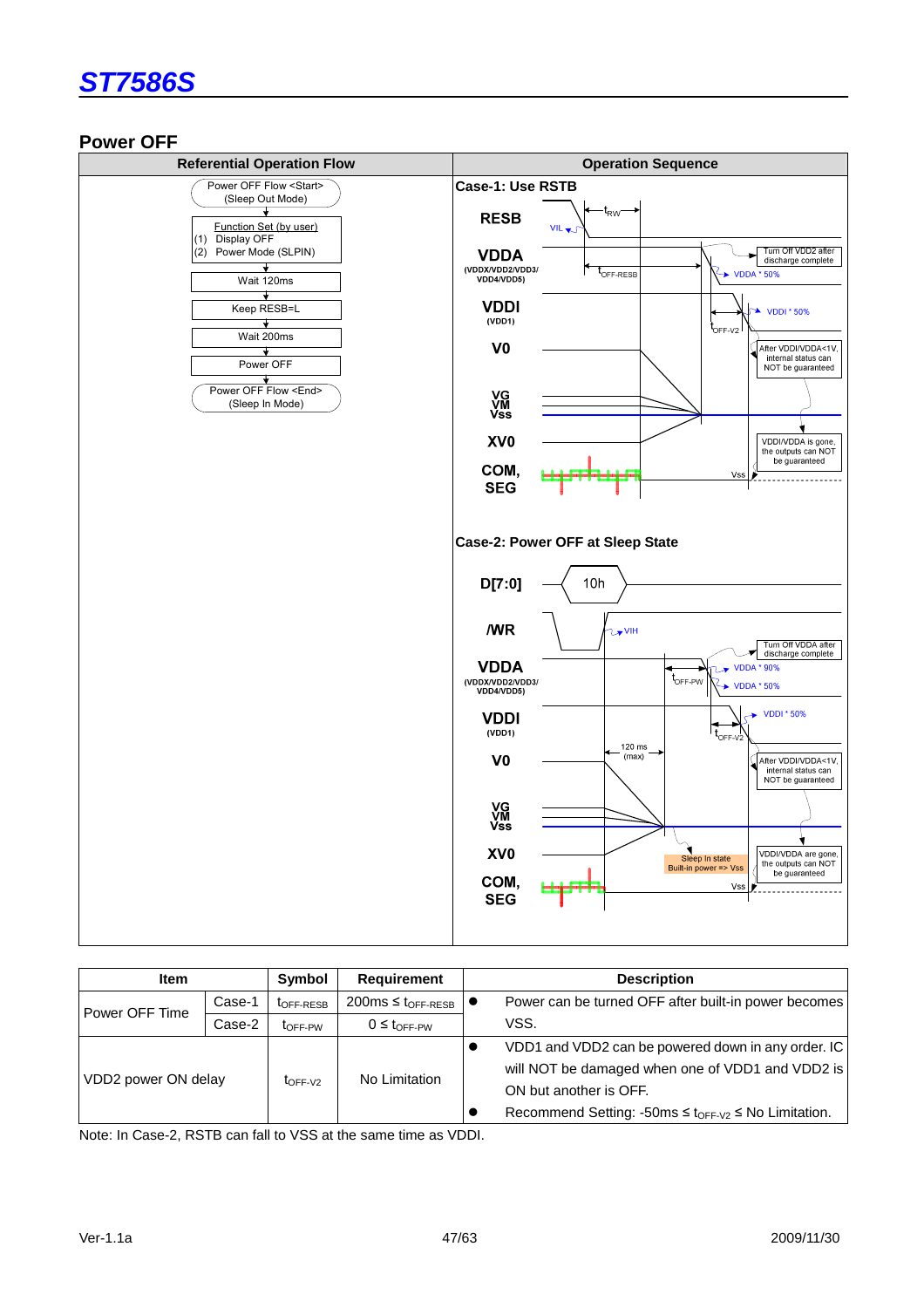

# **OTP Operation**

**Referential OTP Burning Flow** 



#### Note:

 In this section "+" and "-" key button, please execute command C1h to increase one step at Vop and execute command C2h to decrease one step at Vop.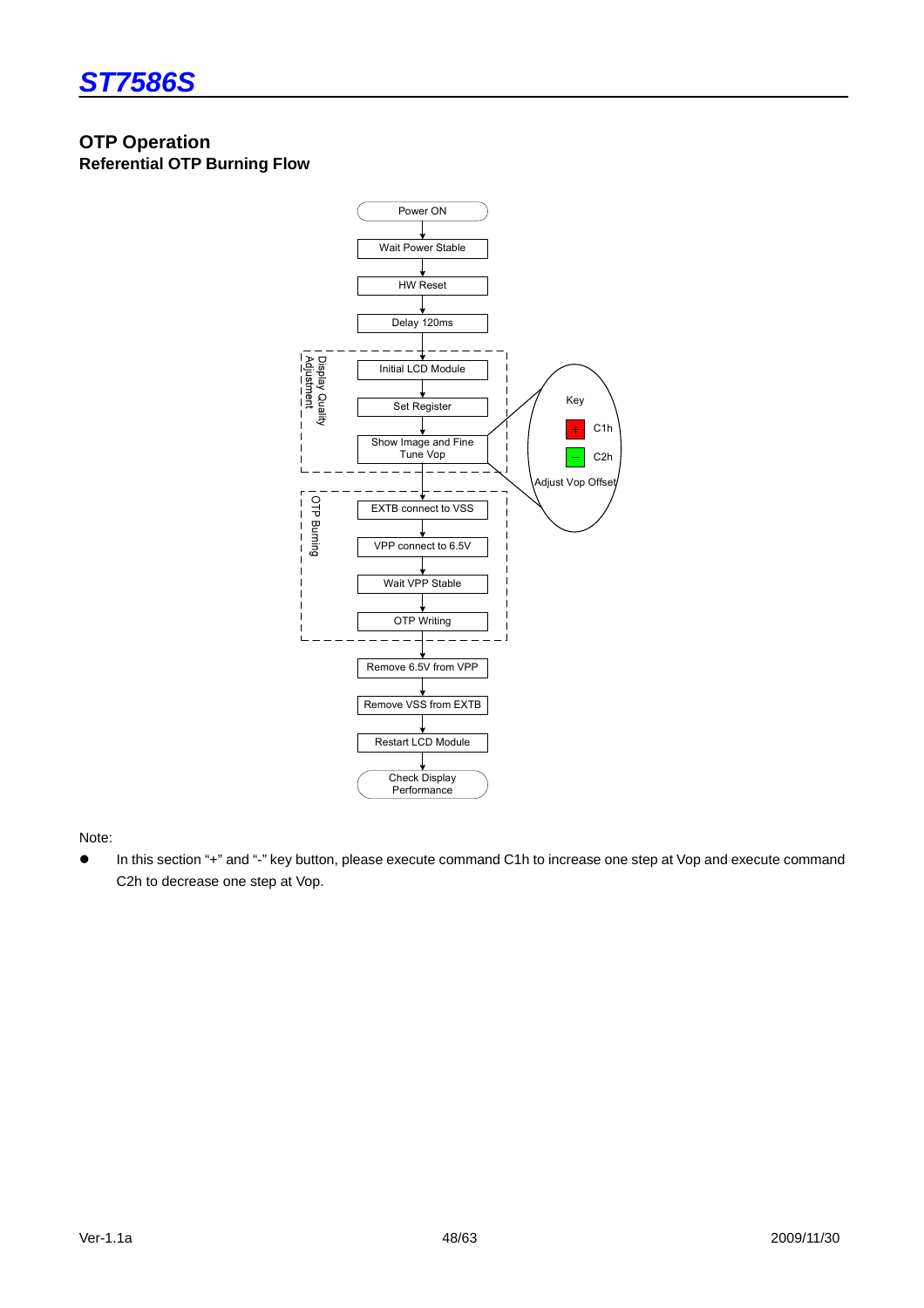

#### **Referential OTP Operation Code**

void Initialization\_ST7586S(void)

{

 Reset\_ms(10); Delay\_ms(120); Write(Command, 0xD7);  $\frac{1}{2}$  // Disable Auto Read Write(Data, 0x9F); Write(Command, 0xE0);  $\frac{1}{\sqrt{2}}$  Enable OTP Read Write(Data, 0x00); Delay\_ms(10); Write(Command, 0xE3);  $\sqrt{OPT UP -$ Load Delay\_ms(20); Write(Command, 0xE1);  $\sqrt{OPT}$  Control Out Write(Command, 0x11); // Sleep Out Write(Command, 0x28);  $\frac{1}{2}$  // Display OFF Delay\_ms(50); Write(Command, 0xC0);  $\sqrt{V \cdot V} = \sqrt{B^2 + B^2}$  Write(Data, 0xB9); Write(Data, 0x00); Write(Command, 0xC3);  $\frac{1}{8}$  // BIAS = 1/9 Write(Data, 0x05); Write(Command, 0xC4);  $\angle$  // Booster = x8 Write(Data, 0x07); Write(Command, 0xD0);  $\frac{1}{\sqrt{2}}$  Enable Analog Circuit Write(Data, 0x1D); Write(Command, 0xB5);  $\frac{1}{\sqrt{N}} = 0$  Write(Data, 0x00); Write(Command, 0x39); // Monochrome Mode Write(Command, 0x3A);  $\frac{1}{2}$  // Enable DDRAM Interface Write(Data, 0x02); Write(Command, 0x36);  $\frac{1}{8}$  // Scan Direction Setting Write(Data, 0x00); Write(Command, 0xB0);  $\frac{1}{2}$  // Duty Setting Write(Data, 0x9F); Write(Command, 0xB4);  $\frac{1}{2}$  // Partial Display Write(Data, 0xA0); Write(Command, 0x30);  $\angle$  // Partial Display Area = COM0 ~ COM119 Write(Data, 0x00); Write(Data, 0x00); Write(Data, 0x00); Write(Data, 0x77); Write(Command, 0x20);  $\frac{1}{2}$  // Display Inversion OFF Write(Command, 0x2A);<br>// Column Address Setting Write(Data, 0x00);  $\frac{1}{100}$  // SEG0 -> SEG384 Write(Data, 0x00); Write(Data, 0x00); Write(Data, 0x7F);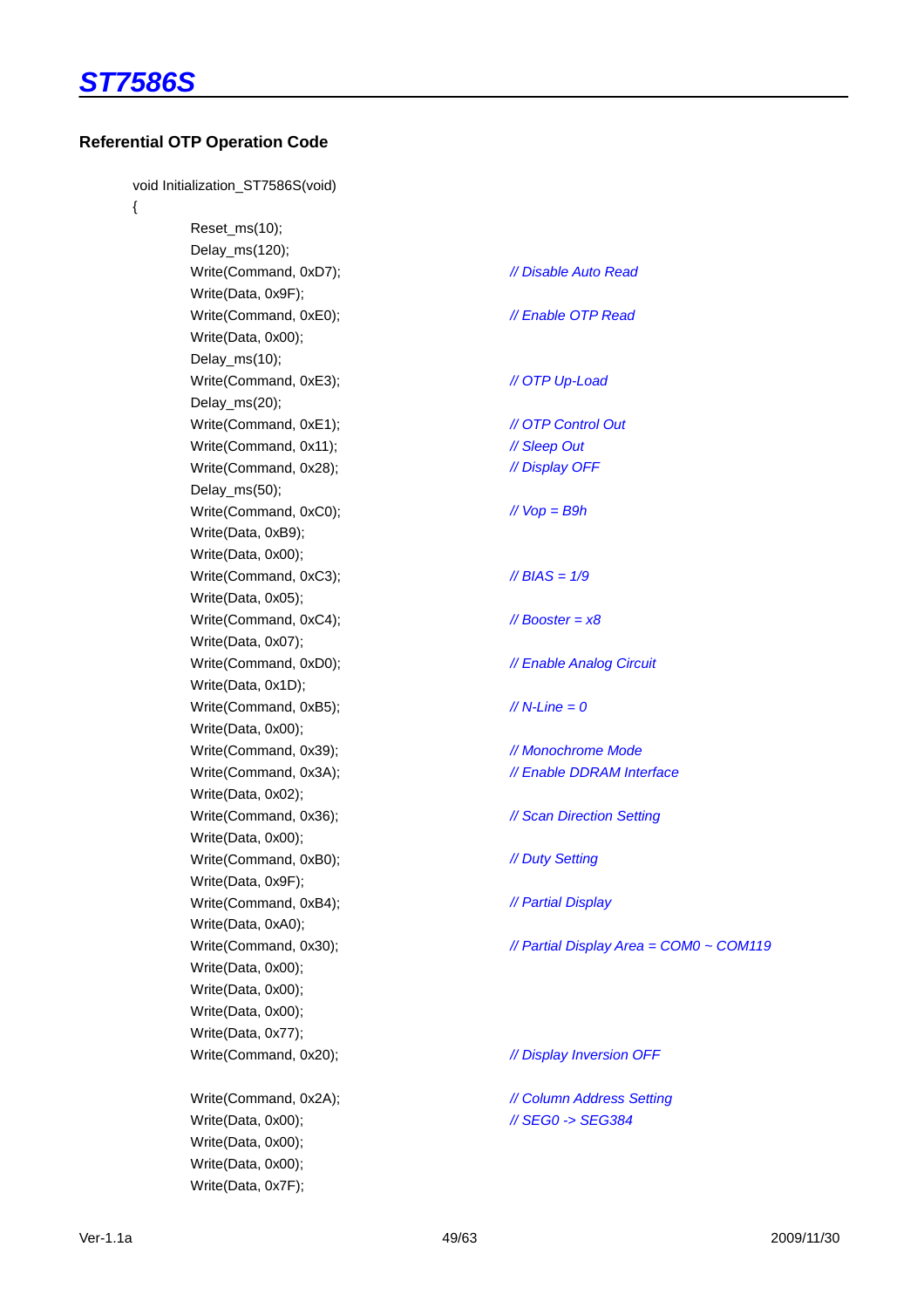Write(Command, 0x2B);  $\frac{1}{\sqrt{R}}$  // Row Address Setting Write(Data, 0x00); // COM0 -> COM160 Write(Data, 0x00); Write(Data, 0x00); Write(Data, 0x9F); Clear\_DDRAM();  $\angle$  // Clear whole DDRAM by "0" (384 x 160 x 2) Write(Command, 0x2A);  $\frac{1}{2}$  // Column Address Setting Write(Data, 0x00);  $\sqrt{SEGO}$  -> SEG239 Write(Data, 0x00); Write(Data, 0x00); Write(Data, 0x4F); Write(Command, 0x2B);  $\frac{1}{2}$  // Row Address Setting Write(Data, 0x00); // COM0 -> COM120 Write(Data, 0x00); Write(Data, 0x00); Write(Data, 0x78); Disp\_Image();  $\blacksquare$  // Fill the DDRAM Data by Panel Resolution Write(Command, 0x29);  $\frac{1}{2}$  // Display ON

}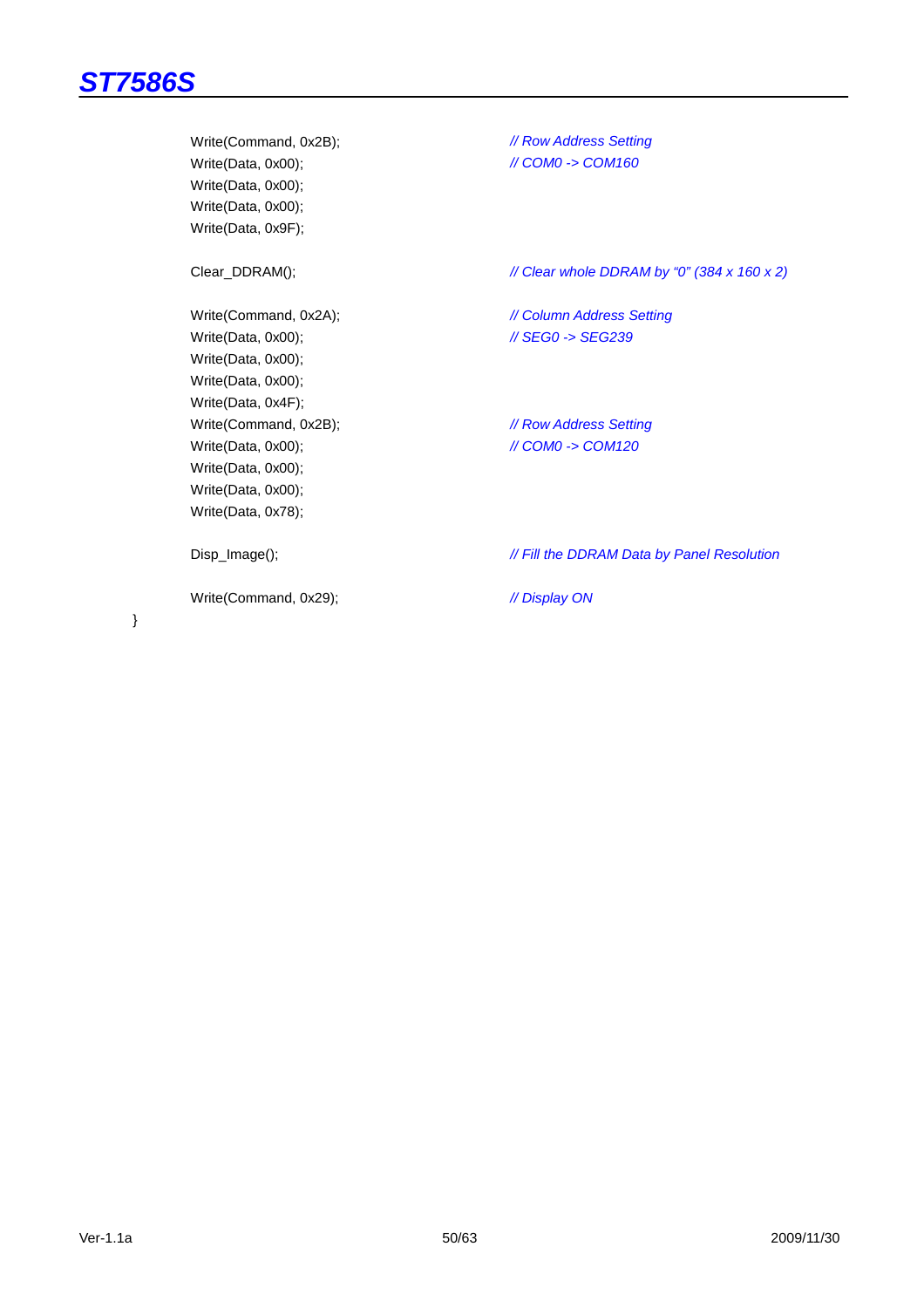|        | void Set_OTP_Register(void)                                                                                   |                                              |
|--------|---------------------------------------------------------------------------------------------------------------|----------------------------------------------|
| ₹<br>} | Write(Command, 0xB5);<br>Write(Data, 0x8C);                                                                   | // N-Line = 13 Line Inversion (Non-Reset)    |
|        | void Vop_Fine_Tune(v                                                                                          |                                              |
| ₹      | Disp_Image();                                                                                                 | // Display the image                         |
|        | Write(Command, 0x29);                                                                                         | // Display ON                                |
|        | Write(Command, 0xC1);<br>or                                                                                   | // Fine tuning Vop to adjust display quality |
| }      | Write(Command, 0xC2);                                                                                         |                                              |
| ₹      | void OTP_Write(void)                                                                                          |                                              |
|        | Write(Command, 0x28);                                                                                         | // Display OFF                               |
|        | Delay_ms(50);                                                                                                 | // Delay 50ms                                |
|        | Write(Command, 0xF1);<br>Write(Data, 0x12);<br>Write(Data, 0x12);<br>Write(Data, 0x12);<br>Write(Data, 0x12); | // Frame Rate = $77Hz$                       |
|        | Write(Command, 0xE4);<br>Write(Data, 0x59);                                                                   | // OTP Selection Control                     |
|        | Write(Command, 0xE5);<br>Write(Data, 0x0F);                                                                   | // OTP Programming Setting                   |
|        | Write(Command, 0xE0);<br>Write(Data, 0x20);                                                                   | // OTP WR/RD Control                         |
|        | Delay_ms(100);                                                                                                | // Delay 100ms                               |
|        | Write(Command, 0xE2);                                                                                         | // OTP Write                                 |
|        | Delay_ms(100);                                                                                                | // Delay 100ms                               |
|        | Write(Command, 0xE1);                                                                                         | // OTP Control Out                           |
|        |                                                                                                               |                                              |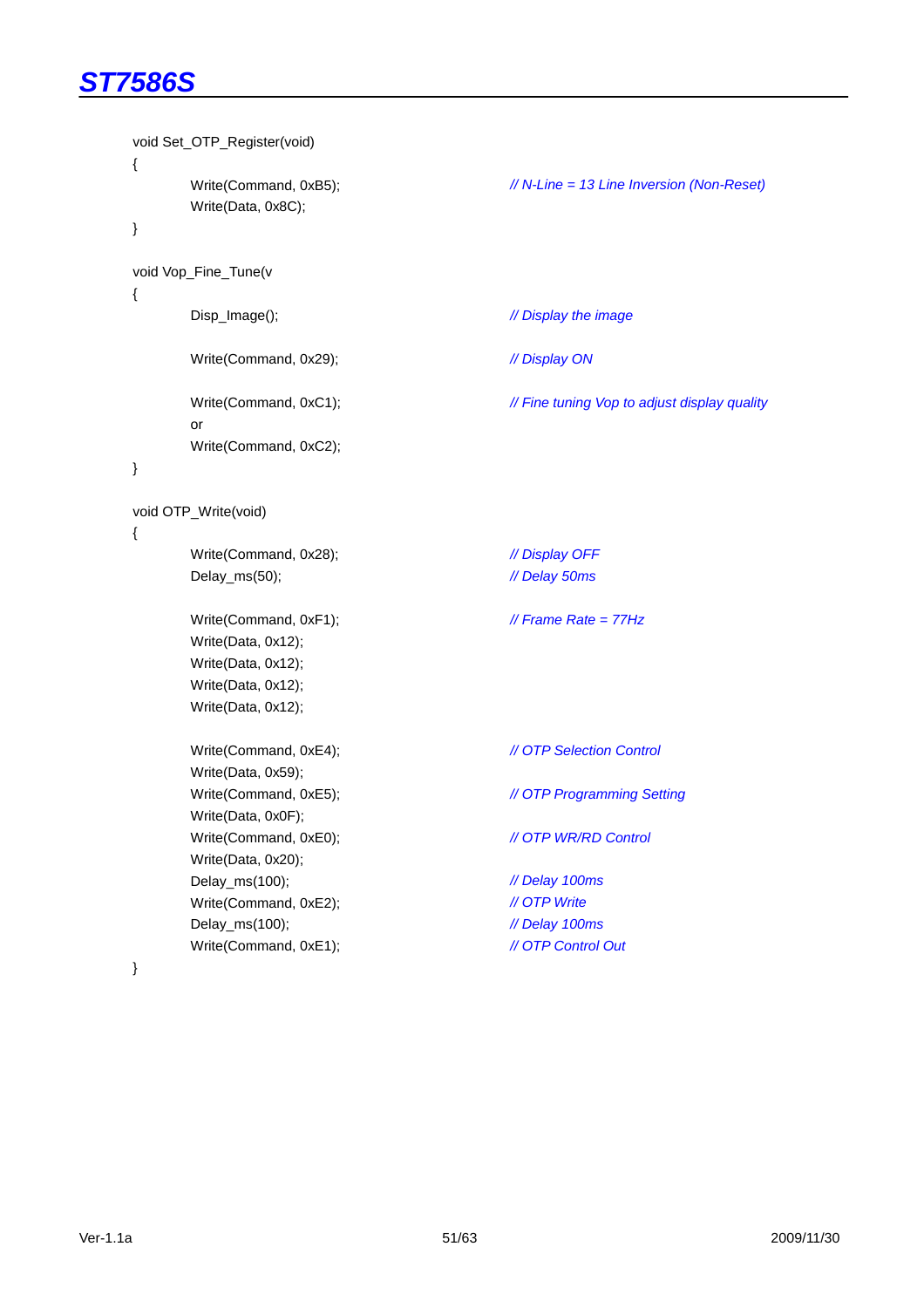# **HANDLING**

Inputs and outputs are protected against electrostatic discharge in normal handling. However, to be totally safe, it is desirable to take normal precautions appropriate to handling MOS devices.

# **ABSOLUTE MAXIMUM RATINGS**

|                              |                                             |                               | VSS=0V |
|------------------------------|---------------------------------------------|-------------------------------|--------|
| Parameter                    | Symbol                                      | Conditions                    | Unit   |
| Digital Power Supply Voltage | VDDI (VDD1)                                 | $-0.3 \sim 3.6$               |        |
| Analog Power supply voltage  | VDDA (VDD2~VDD5)                            | $-0.3 \sim 3.6$               |        |
| LCD Power supply voltage     | V <sub>0</sub> -X <sub>V</sub> <sub>0</sub> | $-0.3 - 19$                   |        |
| LCD Power supply voltage     | VG                                          | $-0.3 \sim 5.5$               |        |
| LCD Power supply voltage     | VM.                                         | $-0.3 \sim \text{VDDA} + 0.3$ |        |
| MPU Interface Input Voltage  | Vin.                                        | $-0.3 \sim \text{VDDI} + 0.3$ |        |
| Operating temperature        | <b>TOPR</b>                                 | $-30$ to $+80$                | C,     |
| Storage temperature          | <b>TSTR</b>                                 | $-40$ to $+125$               | r      |

Note:

- 1. All voltages are respect to VSS unless otherwise noted (VSS=VSS1=VSS2=VSS4=VSSX).
- 2. Stresses exceed the ranges listed above may cause permanent damage to IC.
- 3. Parameters are valid over operating temperature range unless otherwise specified.
- 4. Insure the voltage levels of V0, VG, VM, VSS and XV0 always match the correct relation:  $VO ≥ VG > VM > VSS ≥ XVO$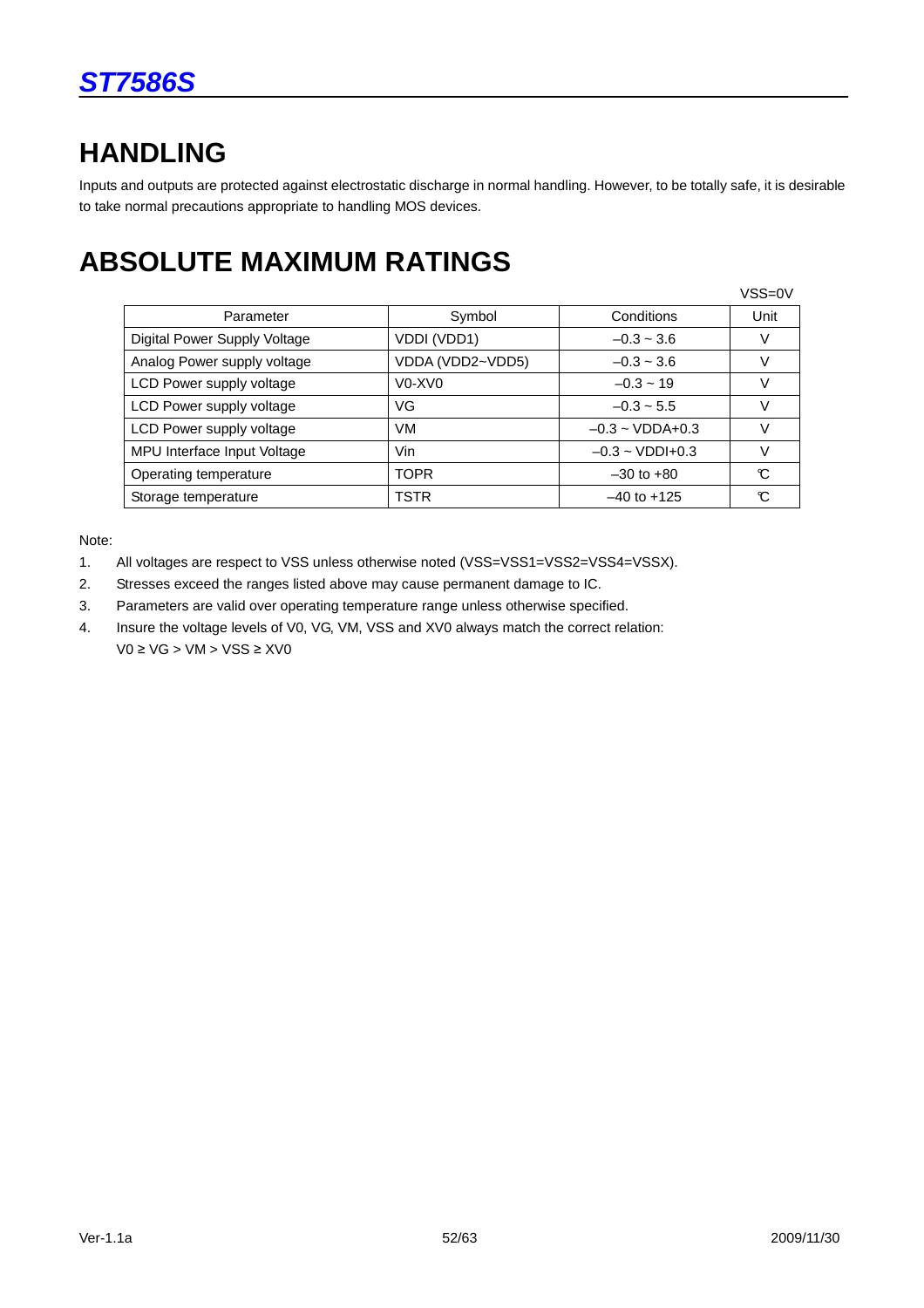

# **DC CHARACTERISTICS**

VSS=VSS1=VSS2=VSS4=VSSX=0V and Ta = –30 ~ 85 °C, unless otherwise specified.

|                                  | Symbol<br><b>Item</b> |                                                                   | <b>Condition</b>                     |                              |                          | Rating                   |                   |             |  |
|----------------------------------|-----------------------|-------------------------------------------------------------------|--------------------------------------|------------------------------|--------------------------|--------------------------|-------------------|-------------|--|
|                                  |                       |                                                                   |                                      | <b>Related Pin</b>           | Min.                     | Typ.                     | Max.              | <b>Unit</b> |  |
| <b>Digital Operating Voltage</b> | <b>VDDI</b>           |                                                                   |                                      | VD <sub>D1</sub>             | 1.7                      |                          | 3.4               | $\vee$      |  |
| Analog Operating Voltage         | <b>VDDA</b>           |                                                                   |                                      | $VDD2-5$                     | 2.7                      | $\overline{\phantom{0}}$ | 3.4               | $\vee$      |  |
| Input High-level Voltage         | V <sub>IH</sub>       |                                                                   |                                      |                              | $0.7^*VDD1$              | $\qquad \qquad$          | VD <sub>D</sub> 1 | $\vee$      |  |
| Input Low-level Voltage          | $V_{\parallel}$       |                                                                   |                                      |                              | VSS1                     | $\qquad \qquad$          | $0.3*VDD1$        | V           |  |
| Output High-level Voltage        | $V_{OH}$              |                                                                   | $I_{OH} = 1.0 \text{mA}$ , VDD1=3.0V | D[7:0]<br><b>TE</b>          | $0.8*VDD1$               |                          | VDD <sub>1</sub>  | $\vee$      |  |
| Output Low-level Voltage         | $V_{OL}$              | $I_{OL} = -1.0mA$ , VDD1=3.0V                                     |                                      | D[7:0]<br><b>TE</b>          | VSS <sub>1</sub>         |                          | $0.2*VDD1$        | $\vee$      |  |
| Input Leakage Current            | Iц.                   |                                                                   | $Vin = VDD1$ or $VSS$                |                              | $-1.0$                   |                          | 1.0               | μA          |  |
| ON Resistance of                 | R <sub>ON</sub>       | $Ta = 25C$                                                        | Vop= $16V$ ,<br>$\Delta V = 10\%$    | <b>COM</b><br><b>Drivers</b> |                          | 1.0                      |                   | KΩ          |  |
| <b>LCD Drivers</b>               |                       |                                                                   | $VG=3.2V$ ,<br>$\Delta V = 10\%$     | <b>SEG</b><br><b>Drivers</b> |                          | 1.0                      |                   | KΩ          |  |
| <b>Frame Frequency</b>           | $f_{\sf FR}$          | VDDI=VDDA=3.3V,<br>N-Line OFF, FR=0x12,<br>Duty=1/160, Ta = $25C$ |                                      |                              |                          | 77                       |                   | Hz          |  |
| Vop Voltage Output               | Vop                   | VDDI=VDDA=3.3V                                                    |                                      | $VO-XVO*1,2$                 | $\overline{\phantom{0}}$ |                          | 18                | $\vee$      |  |
| VG Voltage Output                | VG                    | VDDI=VDDA=3.3V                                                    |                                      | $VG^{\star\overline{1,2}}$   | 1.8                      |                          | 5                 | $\vee$      |  |
| <b>VM Voltage Output</b>         | VM                    | VDDI=VDDA=3.3V                                                    |                                      | $VM^{\overline{2}}$          | 0.9                      |                          | VDDA-0.7          | $\vee$      |  |

Note:

1. V0, XV0 and VG include: V0I, V0O, V0S, XV0I, XV0O, XV0S, VGI, VGO & VGS.

2. V0, XV0, VG and VM do NOT support external power supply.

The current consumed by whole IC (bare die) with internal power system:

| Item                   | Symbol     | <b>Condition</b>                              | Rating | Unit |      |    |
|------------------------|------------|-----------------------------------------------|--------|------|------|----|
|                        |            |                                               | Min.   | Typ. | Max. |    |
| Display ON             | <b>ISS</b> | VDDI=VDDA=3.3V.                               |        |      |      |    |
|                        |            | 8x Booster, $Vop = 16V$ , Bias= $1/10$        |        | 800  | 1000 | μA |
| Pattern: SNOW (Static) |            | N-Line OFF, $f_{FR}$ =77Hz, Ta=25 $\degree$ C |        |      |      |    |
| Sleep In               | ISS        | VDDI=VDDA=3.3V, Ta=25 C                       |        | 20   | 25   | μA |

Note: The current is DC characteristic of a "Bare Chip".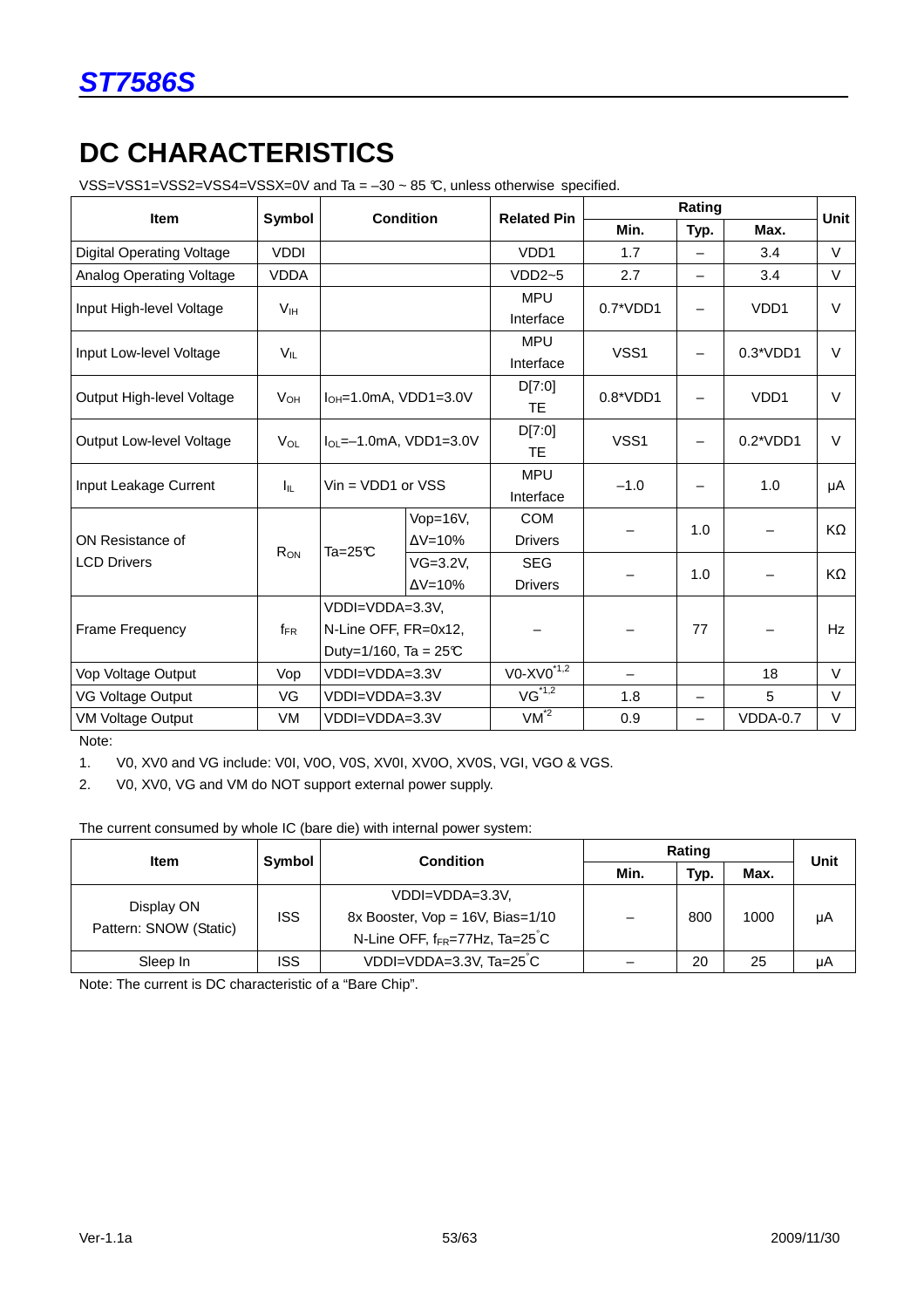# **TIMING CHARATERISTIC**

**System Bus Timing for 8080 MCU Interface** 



#### $VDD1 = 1.8V$ , Ta = 25 $^{\circ}$ C

| ltem                        | Signal    | Symbol           | <b>Condition</b> | Min.     | Max. | <b>Unit</b> |
|-----------------------------|-----------|------------------|------------------|----------|------|-------------|
| Address setup time          |           | tAW8             |                  | 0        |      |             |
| Address hold time           | A0        | tAH <sub>8</sub> |                  | $\Omega$ |      |             |
| System cycle time (WRITE)   |           | tCYC8            |                  | 240      |      |             |
| /WR L pulse width (WRITE)   | /WR       | tCCLW            |                  | 100      |      |             |
| /WR H pulse width (WRITE)   |           | tCCHW            |                  | 100      |      |             |
| System cycle time (READ)    |           | tCYC8            |                  | 500      |      |             |
| /RD L pulse width (READ)    | <b>RD</b> | tCCLR            |                  | 220      |      | ns          |
| /RD H pulse width (READ)    |           | <b>tCCHR</b>     |                  | 220      |      |             |
| WRITE Data setup time       |           | tDS8             |                  | 20       |      |             |
| <b>WRITE Data hold time</b> | D[7:0]    | tDH8             |                  | 20       |      |             |
| READ access time            |           | tACC8            | $CL = 30 pF$     |          | 100  |             |
| READ Output disable time    |           | tOH <sub>8</sub> | $CL = 30 pF$     | 10       | 110  |             |

Note:

1. The input signal rise time and fall time (tr, tf) is specified at 15 ns or less. When the system cycle time is extremely fast,  $(tr + tf) \leq (tCYC8 - tCCLW - tCCHW)$  for  $(tr + tf) \leq (tCYC8 - tCCLR - tCCHR)$  are specified.

2. All timing is specified using 20% and 80% of VDD1 as the reference.

3. tCCLW and tCCLR are specified as the overlap between CSB being "L" and WR and RD being at the "L" level.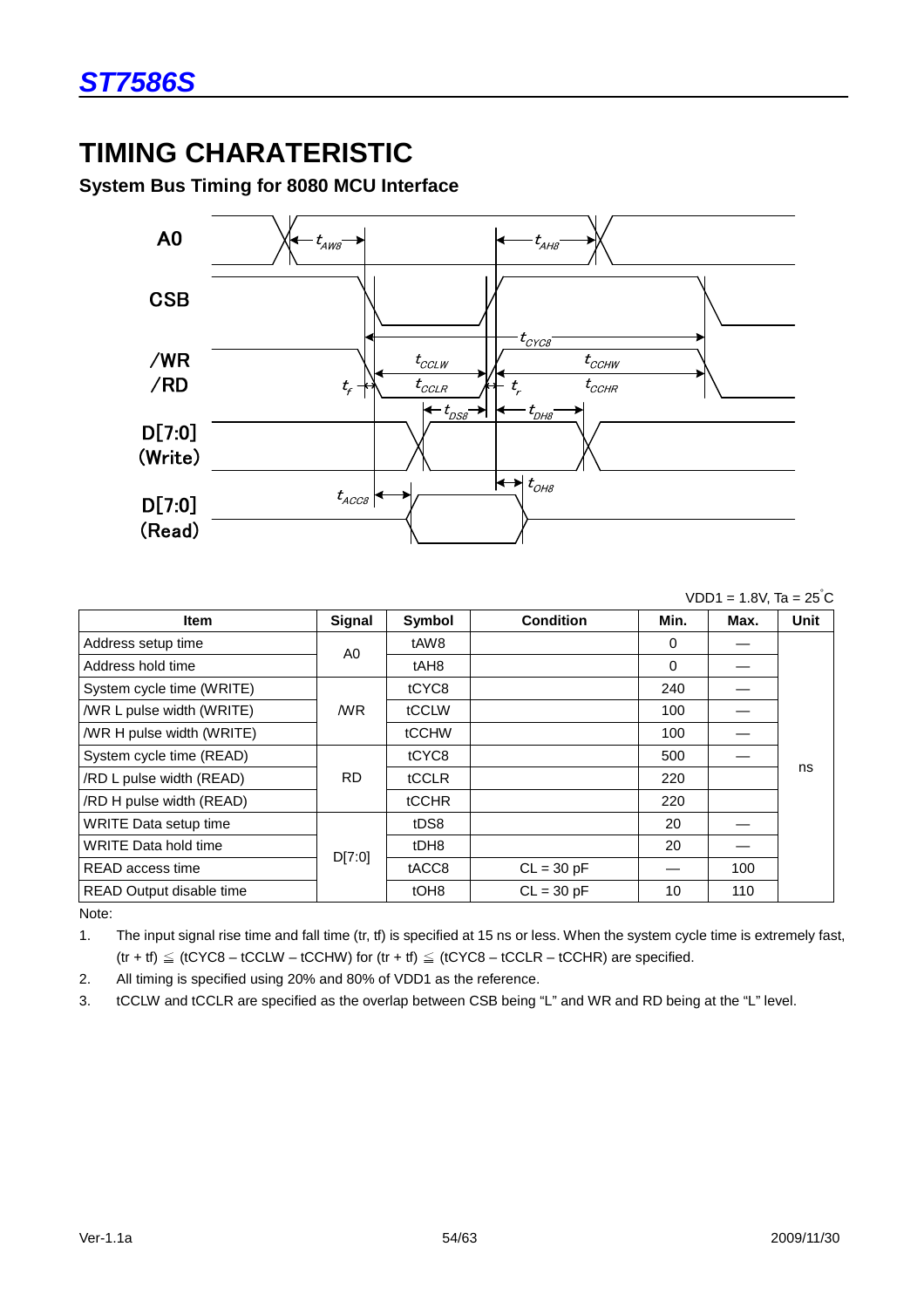



|                               |        |                  |                  |      | $VDD1 = 1.8V$ , Ta = 25°C |      |
|-------------------------------|--------|------------------|------------------|------|---------------------------|------|
| <b>Item</b>                   | Signal | Symbol           | <b>Condition</b> | Min. | Max.                      | Unit |
| Address setup time            | A0     | tAW6             |                  | 0    |                           |      |
| Address hold time             |        | tAH6             |                  | 0    |                           |      |
| System cycle time (WRITE)     |        | tCYC6            |                  | 240  |                           |      |
| Enable L pulse width (WRITE)  |        | tEWLW            |                  | 100  |                           |      |
| Enable H pulse width (WRITE)  | E      | tEWHW            |                  | 100  |                           |      |
| System cycle time (READ)      |        | tCYC6            |                  | 500  |                           |      |
| Enable L pulse width (READ)   |        | tEWLR            |                  | 220  |                           | ns   |
| Enable H pulse width (READ)   |        | tEWHR            |                  | 220  |                           |      |
| Write data setup time         |        | tDS6             |                  | 20   |                           |      |
| Write data hold time          | D[7:0] | tDH <sub>6</sub> |                  | 20   |                           |      |
| Read data access time         |        | tACC6            | $CL = 16 pF$     |      | 100                       |      |
| Read data output disable time |        | tOH <sub>6</sub> | $CL = 16 pF$     | 10   | 110                       |      |
| $N = 1 - 1$                   |        |                  |                  |      |                           |      |

Note:

1. The input signal rise time and fall time (tr, tf) is specified at 15 ns or less. When the system cycle time is extremely fast,  $(tr + tf) \leq (tCYC6 - tEWLW - tEWHW)$  for  $(tr + tf) \leq (tCYC6 - tEWLR - tEWHR)$  are specified.

2. All timing is specified using 20% and 80% of VDD1 as the reference.

3. tEWLW and tEWLR are specified as the overlap between CSB being "L" and E.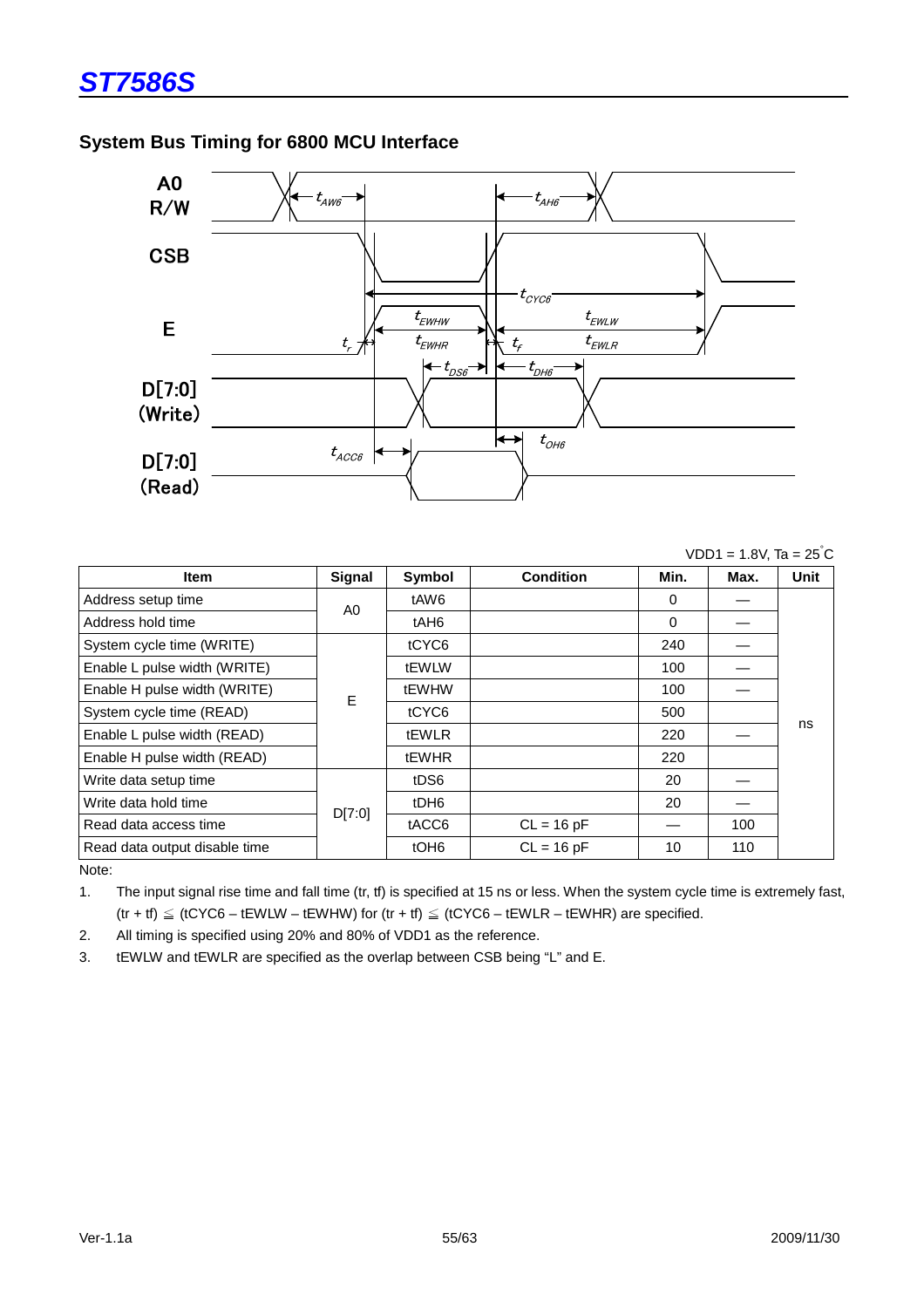# **System Bus Timing for 4-Line SPI MCU Interface**



 $VDD1 = 1.8V$ , Ta =  $25^{\circ}C$ 

| <b>Item</b>          | Signal      | Symbol | <b>Condition</b> | Min. | Max. | <b>Unit</b> |
|----------------------|-------------|--------|------------------|------|------|-------------|
| Serial clock period  |             | tSCYC  |                  | 200  |      |             |
| SCLK "H" pulse width | <b>SCLK</b> | tSHW   |                  | 140  |      |             |
| SCLK "L" pulse width |             | tSLW   |                  | 60   |      |             |
| Address setup time   | A0          | tSAS   |                  | 20   |      |             |
| Address hold time    |             | tSAH   |                  | 20   |      | ns          |
| Data setup time      | <b>SDA</b>  | tSDS   |                  | 20   |      |             |
| Data hold time       |             | tSDH   |                  | 20   |      |             |
| CSB-SCLK time        | <b>CSB</b>  | tCSS   |                  | 30   |      |             |
| CSB-SCLK time        |             | tCSH   |                  | 30   |      |             |

Note:

1. The input signal rise and fall time (tr, tf) are specified at 15 ns or less.

2. All timing is specified using 20% and 80% of VDD1 as the standard.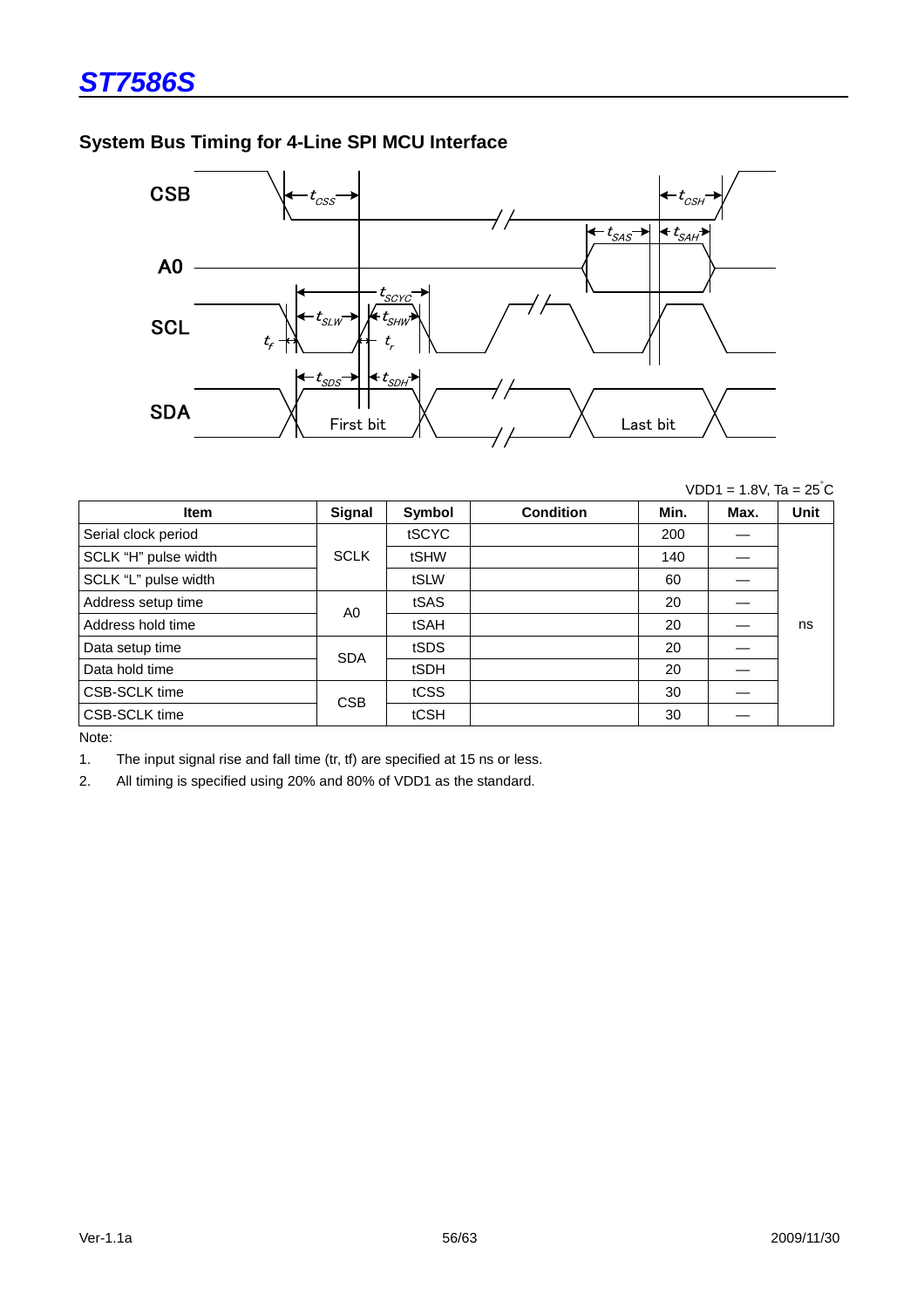# **System Bus Timing for 3-Line SPI MCU Interface**



|  |  | $VDD1 = 1.8V$ , Ta = 25°C |
|--|--|---------------------------|
|--|--|---------------------------|

| <b>Item</b>         | Signal      | Symbol | <b>Condition</b> | Rating |      | <b>Unit</b> |
|---------------------|-------------|--------|------------------|--------|------|-------------|
|                     |             |        |                  | Min.   | Max. |             |
| Serial Clock Period | <b>SCLK</b> | tSCYC  |                  | 200    |      |             |
| SCL "H" pulse width |             | tSHW   |                  | 140    |      |             |
| SCL "L" pulse width |             | tSLW   |                  | 60     |      |             |
| Data setup time     | <b>SDA</b>  | tSDS   |                  | 20     |      |             |
| Data hold time      |             | tSDH   |                  | 20     |      | ns          |
| CS-SCL time         | <b>CSB</b>  | tCSS   |                  | 30     |      |             |
|                     |             | tCSH   |                  | 30     |      |             |
| CS "H" pulse width  |             | tCHW   |                  | 0      |      |             |

Note:

1. The input signal rise and fall time (tr, tf) are specified at 15 ns or less.

2. All timing is specified using 30% and 70% of VDD1 as the standard.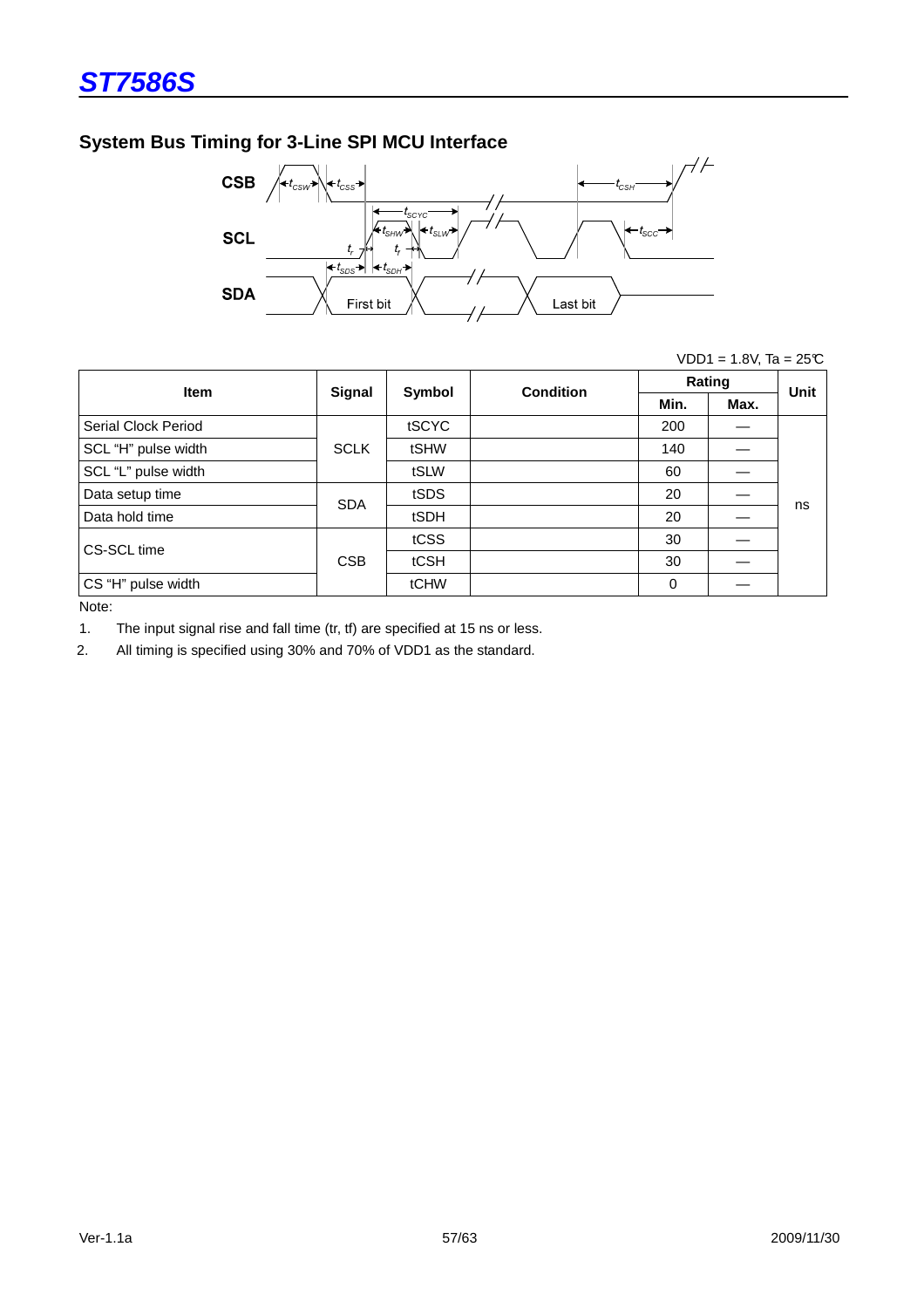# **Reset Timing**



|                       |               |                  |      | $VDD1 = 1.8V$ , Ta = 25 °C |      |  |
|-----------------------|---------------|------------------|------|----------------------------|------|--|
| <b>Item</b>           | <b>Symbol</b> | <b>Condition</b> | Min. | Max.                       | Unit |  |
| Reset time            | tR            |                  | 120  |                            | ms   |  |
| Reset "L" pulse width | tRW           |                  | 10   |                            | us   |  |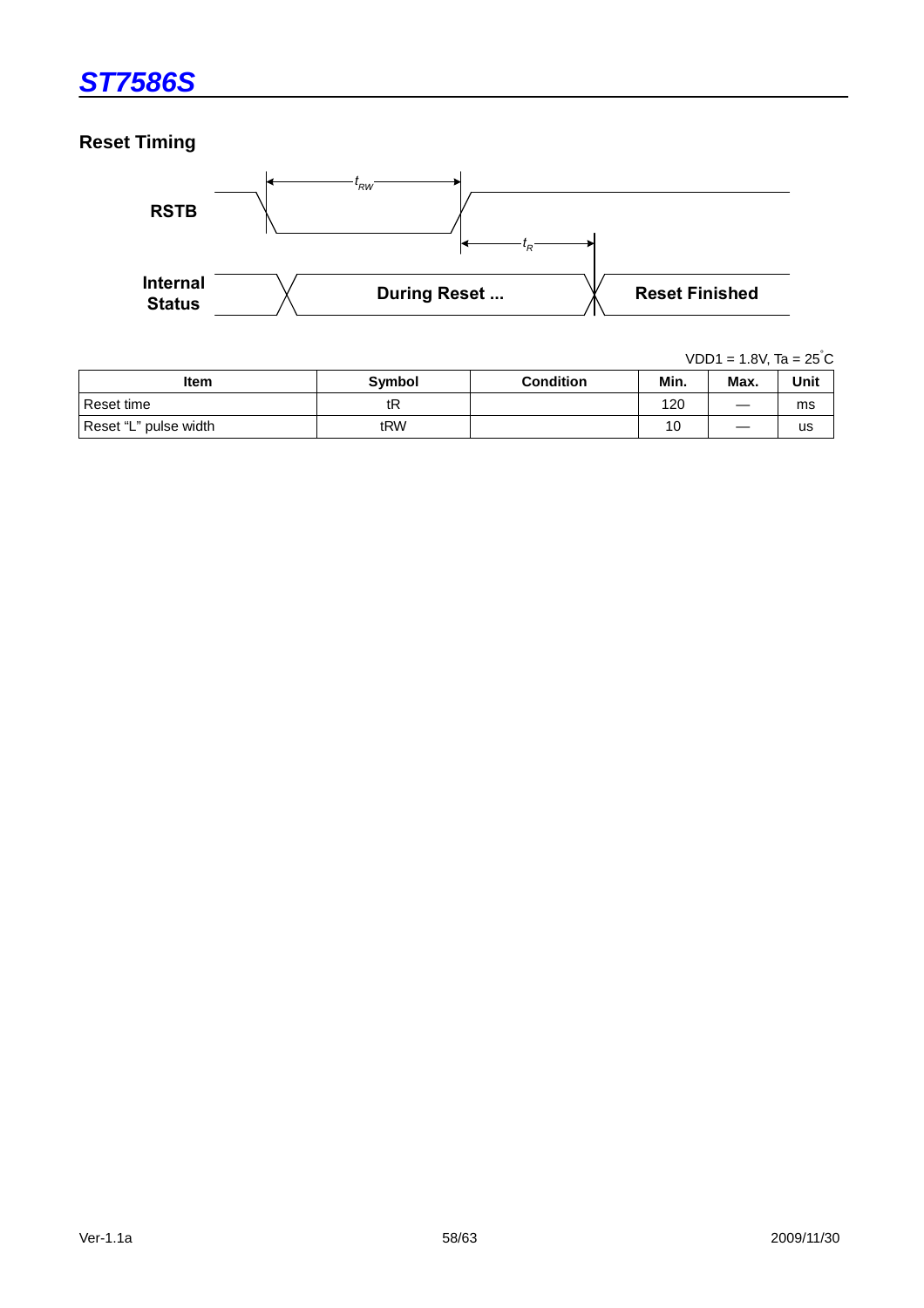# **APPLICATION NOTE**

# **ITO Layout Guide**

The ITO layout suggestion is shown as below:

**For V0, XV0, VG, VDD and VSS**

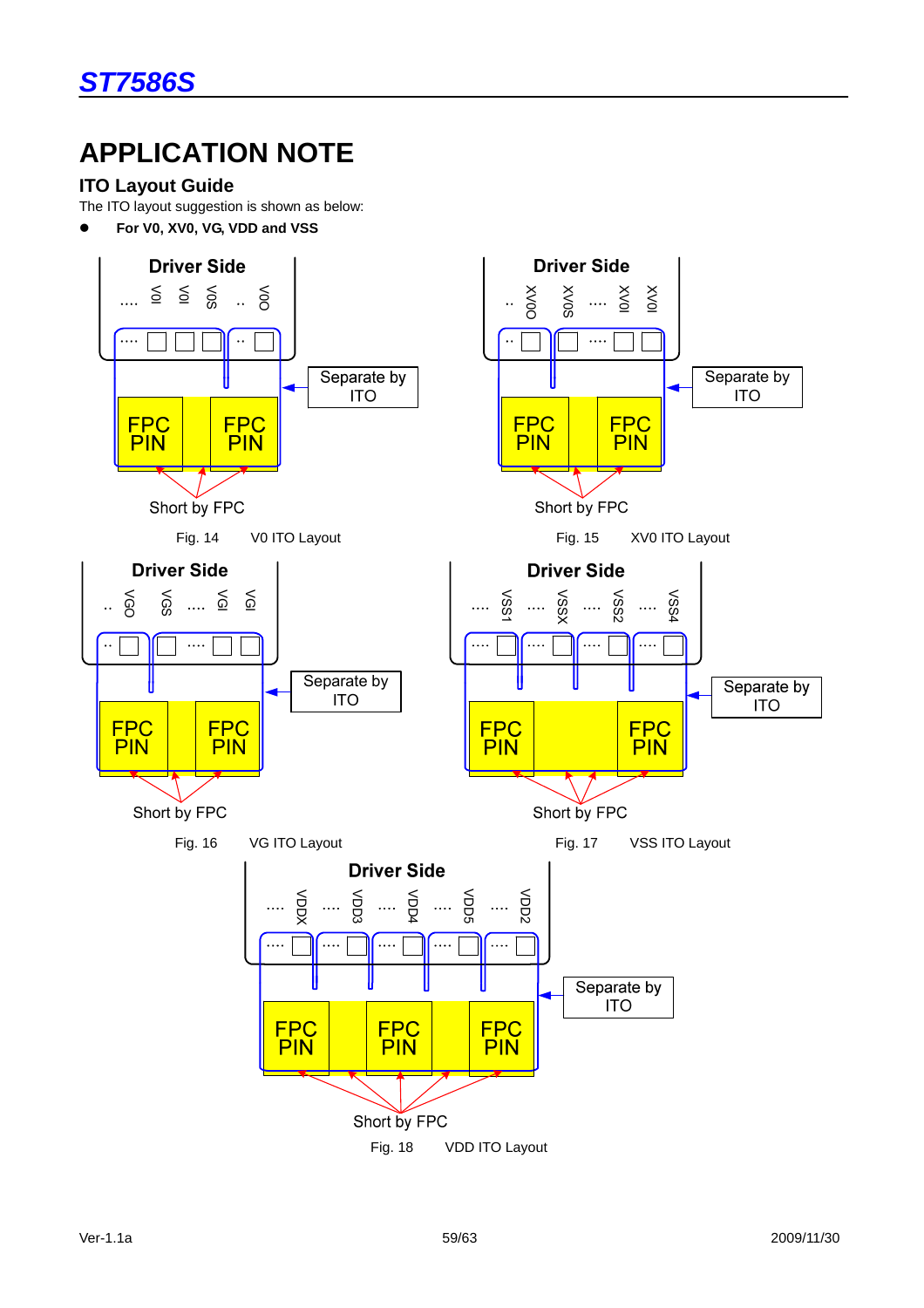

#### **For VPP**

This is the power source for programming the internal OTP. If the ITO resistance is too high, the operation current will cause the voltage drop while programming OTP. Please try to keep the ITO resistance as low as possible.

#### **Enhance ESD performance for COG application**

1. Increase RSTB resistance:



**Fig. 19 RSTB ITO Layout**

2. Add ESD protection ring:

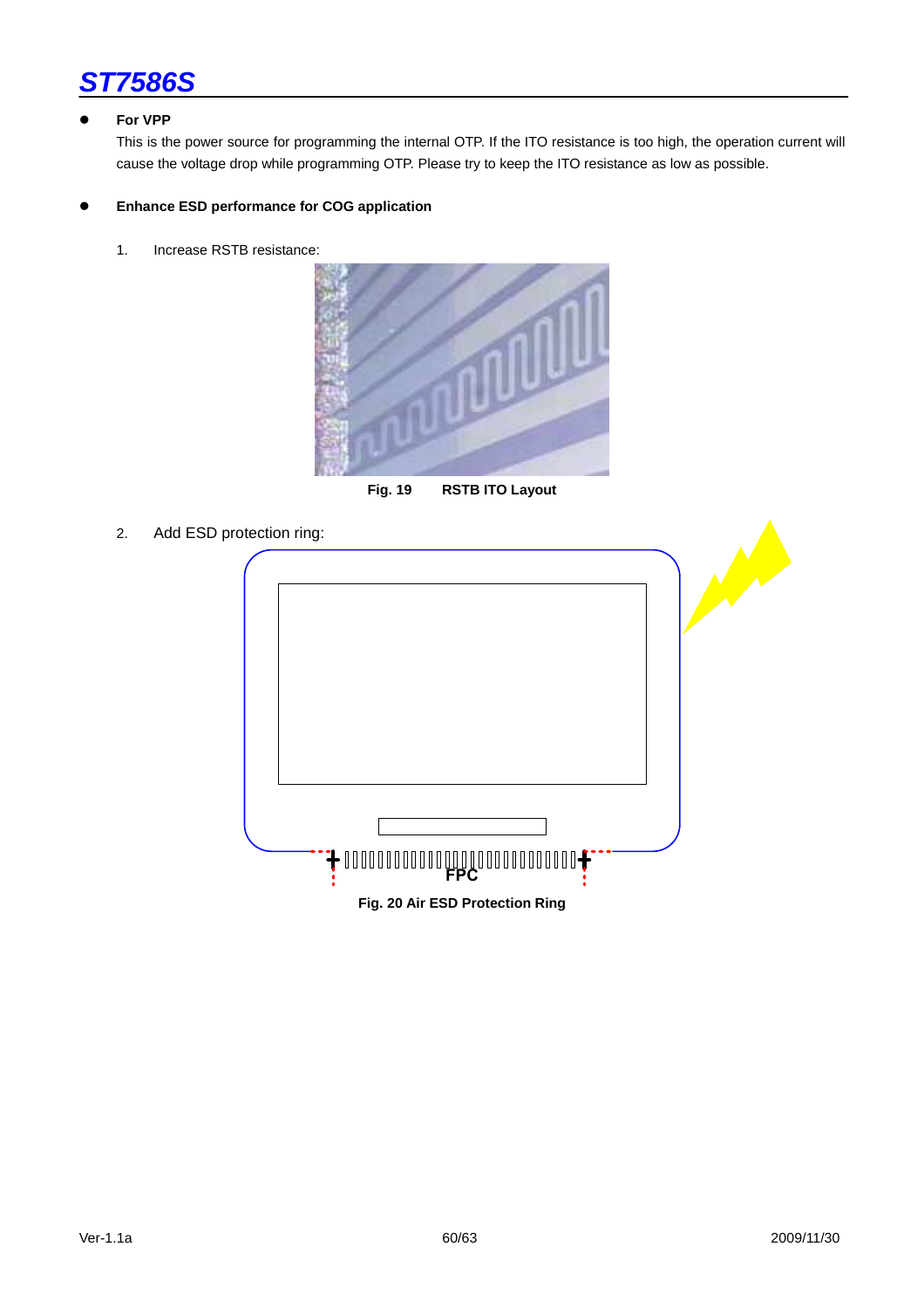# **Selection of Liquid Crystal**

Referential LCD Module Setting

VDD1=2.8V, VDD2=VDD3=VDD4=VDD5=VDDX=2.8V, Panel Size=4.0", Booster Level=X8, N-Line=Frame Inversion

|                                                                                                       | <b>Recommended Parameter of Liquid Crystal</b> |             |                  |  |
|-------------------------------------------------------------------------------------------------------|------------------------------------------------|-------------|------------------|--|
| <b>Display Mode</b>                                                                                   | Duty                                           | <b>BIAS</b> | <b>Vop Range</b> |  |
| 4-Level Gray Scale                                                                                    | 80                                             | 1/9         | $9.0 - 12.3$     |  |
|                                                                                                       |                                                | 1/10        | $11.5 - 13.5$    |  |
|                                                                                                       | 160                                            | 1/10        | $11.5 - 13.5$    |  |
|                                                                                                       |                                                | 1/11        | $12.5 - 13.5$    |  |
| Monochrome                                                                                            | 80                                             | 1/9         | $9.0 - 14.0$     |  |
|                                                                                                       |                                                | 1/10        | $11.5 - 14.0$    |  |
|                                                                                                       | 160                                            | 1/10        | $11.5 - 14.0$    |  |
|                                                                                                       |                                                | 1/11        | $12.5 - 14.0$    |  |
| $\bullet$<br>In different range of partial area, the Vop and BIAS setting must within the Recommended |                                                |             |                  |  |
| Parameter of Liquid Crystal after consider the temperature effect and user adjustment.                |                                                |             |                  |  |

Note:

- Positive Booster: **(VDD2 x BL x BE)** ≧ **V0** or **(VDD2 x BL x BE)** ≧ **Vop**
- Negative Booster: **[-VDD2 x (BL 1) x BE]** ≦ **XV0** or **[VDD2 x (BL 1) x BE]** ≦ **(Vop VG)**, where VG = Vop x 2 / N
- Vop requirement: **VDD2 x (BL – 1) x BE**  $\geq$  **Vop x (N – 2) / N or**  $V$ **op**  $\leq$  **VDD2 x (BL – 1) x BE x N / (N-2), where N is bias rate.**
- BL is the booster level and BE is the booster efficiency. Referential value are listed below: (assume VDD2~VDD5=2.8V and BL=X8) Module Size = 3.0"~4.0": BE=70% (Typical) Actual BE should be determined by module loading and ITO resistance value.
- $1.6V \leq VG < 2x VDD2$ . Recommend VG is: VDD2-VG around 0.3~0.5V.
- VM=VG/2 and  $0.8V \leq$  VM < VDD2
- The ITO resistance restriction of LCD module please refers to the table of ITO Resistance Limitation.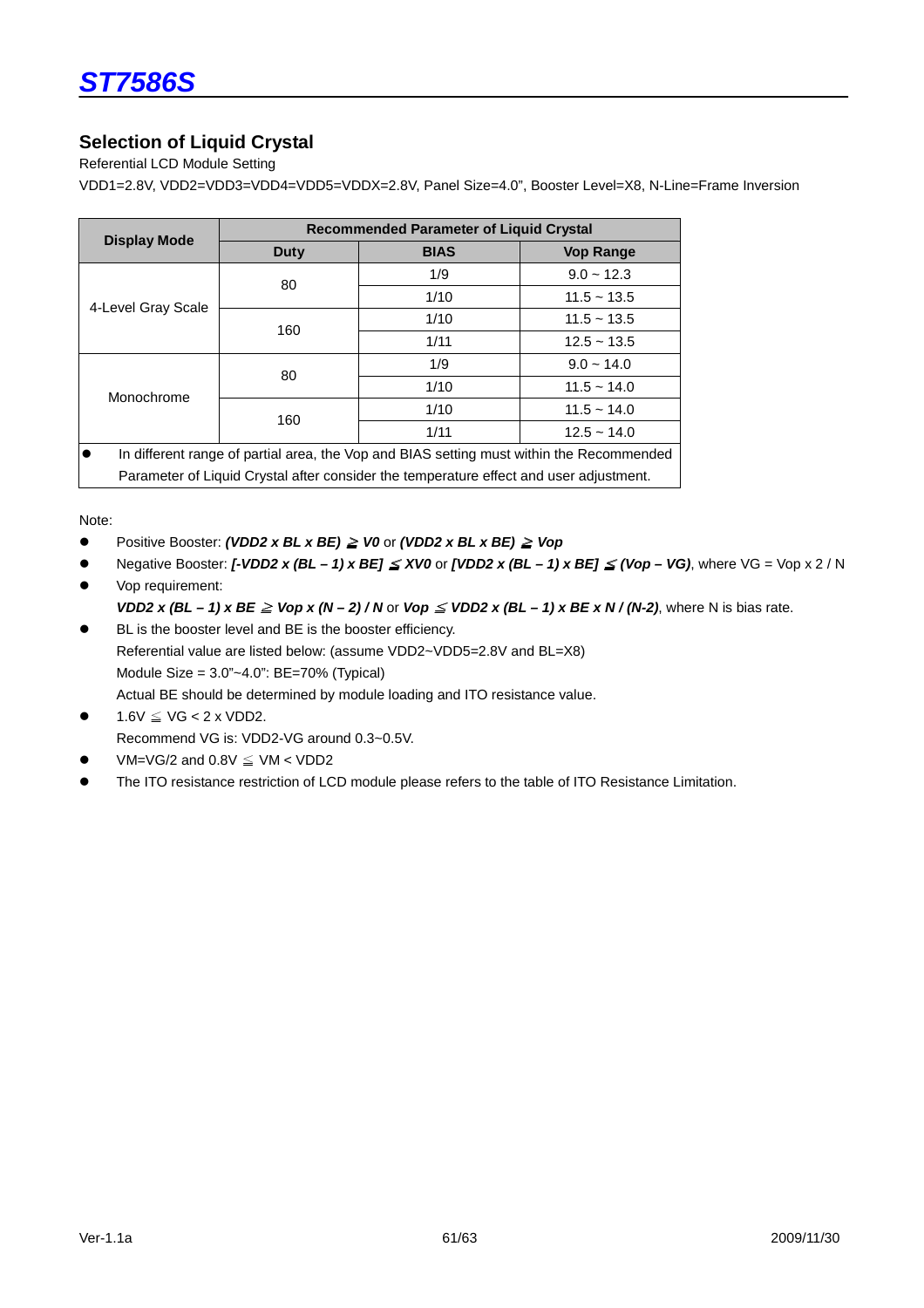

### **Application Circuit Parallel 8080 Interface**

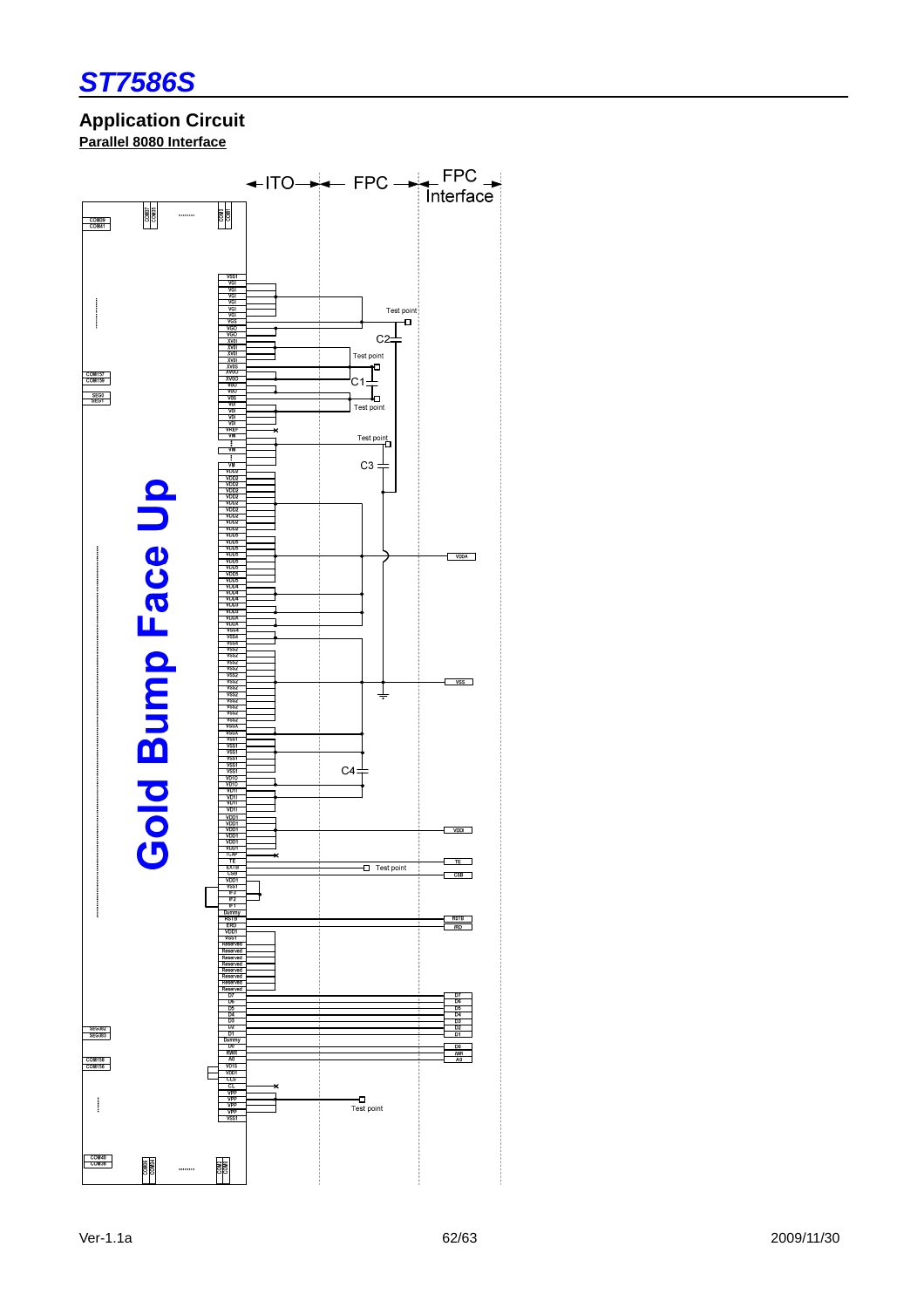

# **REVERSION HISTORY**

| <b>Version</b>     | <b>Date</b> | <b>Description</b>                                                            |  |  |
|--------------------|-------------|-------------------------------------------------------------------------------|--|--|
|                    |             | Redraw figures.<br>$\bullet$                                                  |  |  |
| 0.1                | 2009/06/29  | Fix naming issue.                                                             |  |  |
|                    |             | Fix font error.<br>$\bullet$                                                  |  |  |
|                    |             | Add Page 52 & 53.<br>$\bullet$                                                |  |  |
| 0.1a               | 2009/06/30  | Fix VDDI/VDDA range.                                                          |  |  |
| 0.2                | 2009/07/01  | $\bullet$<br>Fix VDD1 naming in PAD CENTER COORDINATES.                       |  |  |
| 0.3                | 2009/07/10  | Fix pin description mistakes.<br>$\bullet$                                    |  |  |
|                    |             | Rename as ST7586S<br>$\bullet$                                                |  |  |
| 0.3a               | 2009/07/13  | Fix typing mistakes in                                                        |  |  |
|                    |             | DC CHARACTERISTICS.                                                           |  |  |
|                    |             | Modify section of FUNCTION DESCRIPTION,.<br>$\bullet$                         |  |  |
| 0.4                | 2009/08/15  | Add sections of RESET CIRCUIT, INSTRUCTION TABLE, INSTRUCTION<br>$\bullet$    |  |  |
|                    |             | DESCRIPTION, OPERATION FLOW and TIMING CHARATERISTIC.                         |  |  |
| 0.4a<br>2009/09/17 |             | $\bullet$<br>Modify the description of VG power pin.                          |  |  |
|                    |             | Modify the range of ITO Resistance Limitation.                                |  |  |
|                    |             | Modify the instructions of Inverse Display and All Pixel ON/OFF.<br>$\bullet$ |  |  |
|                    |             | Add the display mode of 4-level gray scale.<br>$\bullet$                      |  |  |
|                    |             | Modify the operating voltage range.                                           |  |  |
|                    |             | Modify the bump height.                                                       |  |  |
|                    |             | Add the physical description of L-Mark.                                       |  |  |
| 0.5                | 2009/10/06  | Modify the range of ITO Resistance Limitation.                                |  |  |
|                    |             | Modify the capacity of DDRAM.                                                 |  |  |
|                    |             | Modify the table of RESET CIRCUIT.                                            |  |  |
|                    |             | Modify the range of operating temperature.                                    |  |  |
|                    |             | Add the section of "Selection of Liquid Crystal".                             |  |  |
|                    |             | Add the OTP burning flow and the referential OTP burning code.                |  |  |
| 1.0                | 2009/10/28  | Modify the mistake of DC CHARACTERISTICS.<br>$\bullet$                        |  |  |
|                    |             | Modify the description of ABSOLUTE MAXIMUM RATINGS.                           |  |  |
|                    |             | Add the specification of TIMING CHARATERISTIC.<br>●                           |  |  |
|                    |             | Add the referential operation flows of Power ON and Power OFF.                |  |  |
|                    |             | Remove the T.B.D mark.                                                        |  |  |
| 1.1                | 2009/11/24  | $\bullet$<br>Modify the operating voltage range of VDD1.                      |  |  |
|                    |             | Modify the mistake of N-Line Inversion.<br>$\bullet$                          |  |  |
|                    | 2009/11/30  | Add the instruction of Frame Rate for 4-level gray scale mode.                |  |  |
| 1.1a               |             | Modify the mistake of Referential OTP Operation Code.                         |  |  |
|                    |             | Add figure of DDRAM Mapping.                                                  |  |  |